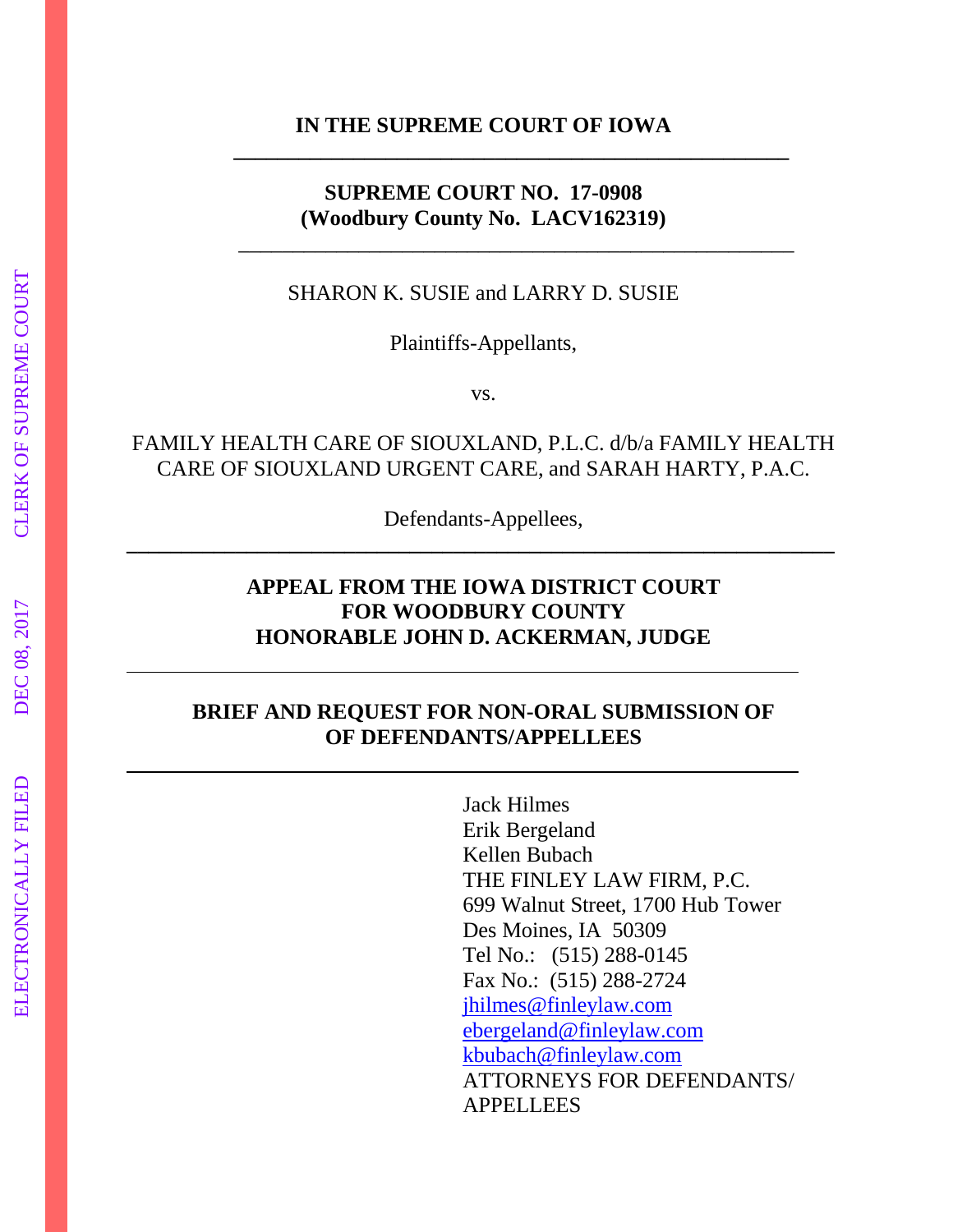#### **CERTIFICATE OF FILING AND SERVICE**

I hereby certify:

.

That I filed the Defendants/Appellees' Brief with the Clerk of the Supreme Court of Iowa by EDMS on the 8th day of December, 2017 which constitutes service on all other parties to this appeal pursuant to Iowa Ct. R. §16.1215 (2016).

> /s/ Kellen Bubach Jack Hilmes Erik Bergeland Kellen Bubach FINLEY LAW FIRM, P.C 1700 Hub Tower 699 Walnut Street Des Moines, IA 50309 Telephone: (515) 288-0145 Fax: (515) 288-2724 [jhilmes@finleylaw.com](mailto:jhilmes@finleylaw.com) [ebergeland@finleylaw.com](mailto:ebergeland@finleylaw.com) [kbubach@finleylaw.com](mailto:kbubach@finleylaw.com) ATTORNEYS FOR DEFENDANTS/ APPELLEES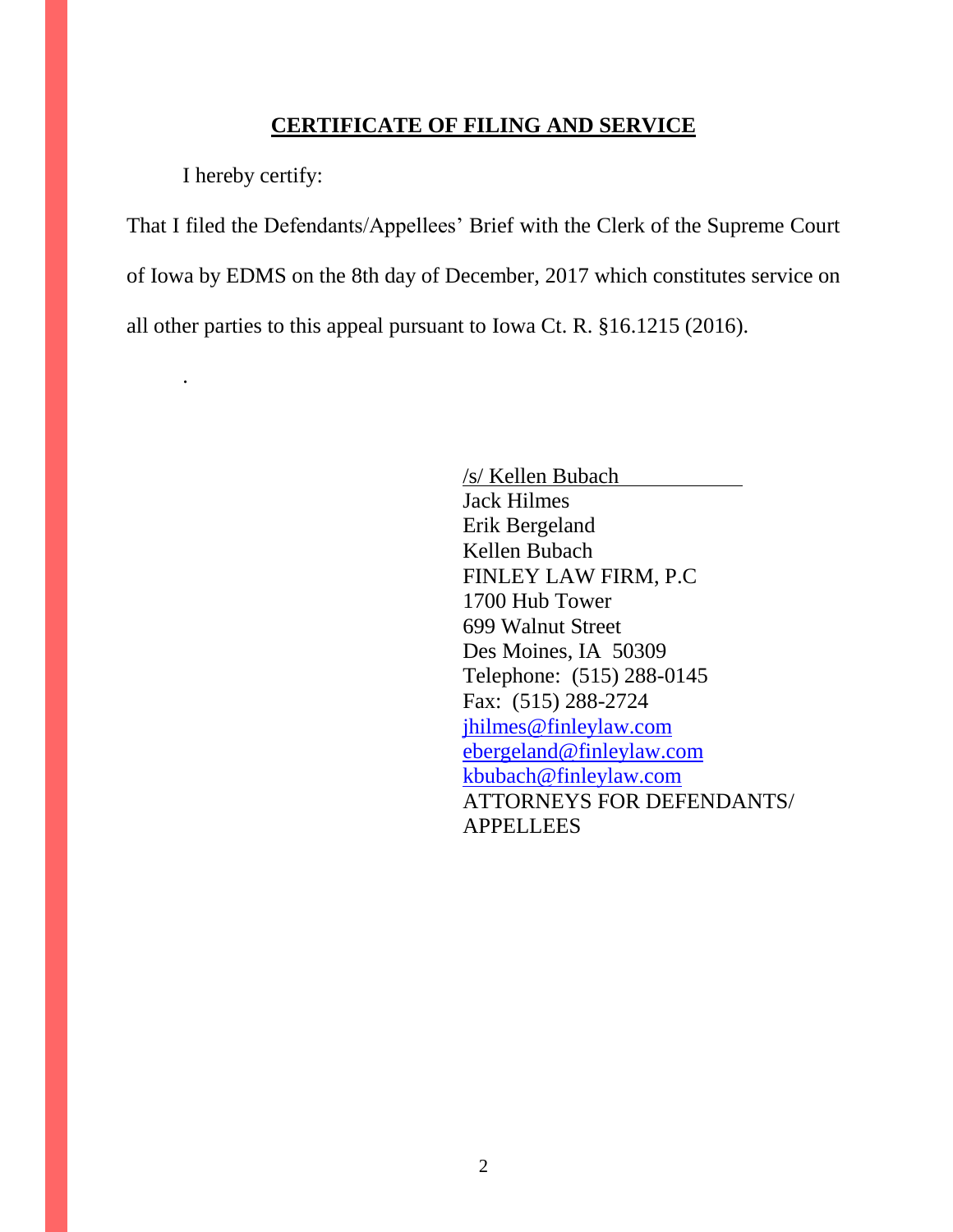#### **CERTIFICATE OF COMPLIANCE**

This brief complies with the type-volume limitation of Iowa R. App. P.  $6.903(1)(g)(1)$ . This brief contains 12,972 words, excluding the parts exempted by Rule  $6.903(1)(g)(1)$ .

This brief complies with the typeface requirements of Iowa R. App. P. 6.903(1)(e) and the type-style requirements of Iowa R. App. P. 6.903(1)(f) because this brief has been prepared in a proportionally spaced typeface using Microsoft Office Word in font size 14, Times New Roman.

Dated: December 8, 2017.

/s/ Kellen Bubach Jack Hilmes Erik Bergeland Kellen B. Bubach (AT0010885) FINLEY LAW FIRM, P.C 1700 Hub Tower 699 Walnut Street Des Moines, IA 50309 Telephone: (515) 288-0145 Fax: (515) 288-2724 [jhilmes@finleylaw.com](mailto:jhilmes@finleylaw.com) [ebergeland@finleylaw.com](mailto:ebergeland@finleylaw.com) [kbubach@finleylaw.com](mailto:kbubach@finleylaw.com) ATTORNEYS FOR DEFENDANTS/ APPELLEES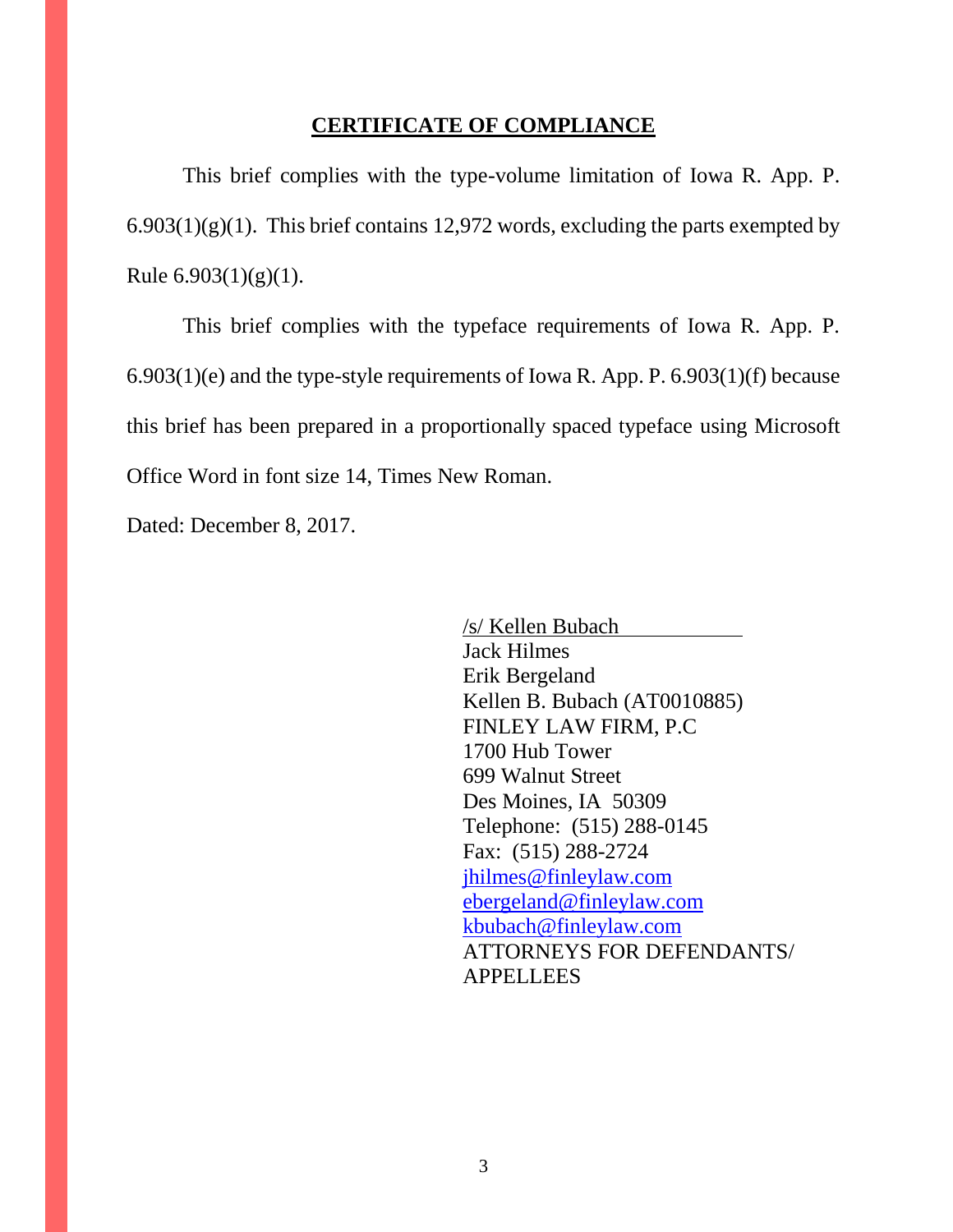## **TABLE OF CONTENTS**

| STATEMENT OF ISSUES PRESENTED FOR REVIEW  8                                                                                                                                                                                                                                 |
|-----------------------------------------------------------------------------------------------------------------------------------------------------------------------------------------------------------------------------------------------------------------------------|
|                                                                                                                                                                                                                                                                             |
|                                                                                                                                                                                                                                                                             |
|                                                                                                                                                                                                                                                                             |
|                                                                                                                                                                                                                                                                             |
| I. THE DISTRICT COURT CORRECTLY GRANTED THE DEFENDANTS'<br>MOTION FOR SUMMARY JUDGMENT ON CAUSATION GROUNDS,<br>WHERE PLAINTIFFS DID NOT HAVE EXPERT TESTIMONY THAT THE<br>OUTCOME MORE LIKELY THAN NOT WOULD HAVE BEEN<br>DIFFERENT WITH EARLIER DIAGNOSIS AND TREATMENT20 |
| B. The District Court Did Not Abuse Its Discretion in Considering the Motion                                                                                                                                                                                                |
|                                                                                                                                                                                                                                                                             |
| C. The District Court Properly Granted the Motion for Summary Judgment on                                                                                                                                                                                                   |
|                                                                                                                                                                                                                                                                             |
| a. Expert Testimony Is Required to Establish the Prima Facie Element of                                                                                                                                                                                                     |
| b. Plaintiffs Failed to Present Required Expert Testimony on Causation  28                                                                                                                                                                                                  |
| i. Dr. Schechter's Testimony Fails to Establish the Causation Element                                                                                                                                                                                                       |
|                                                                                                                                                                                                                                                                             |
|                                                                                                                                                                                                                                                                             |
| iii. Sharon Susie Did Not Have an Easily Treatable Cellulitis on                                                                                                                                                                                                            |
|                                                                                                                                                                                                                                                                             |
| iv. Dr. Vemuri's Testimony Does Not Support Plaintiffs' Theory  39                                                                                                                                                                                                          |
|                                                                                                                                                                                                                                                                             |
| i. Dr. Schechter Was Given the Opportunity to Elaborate  40                                                                                                                                                                                                                 |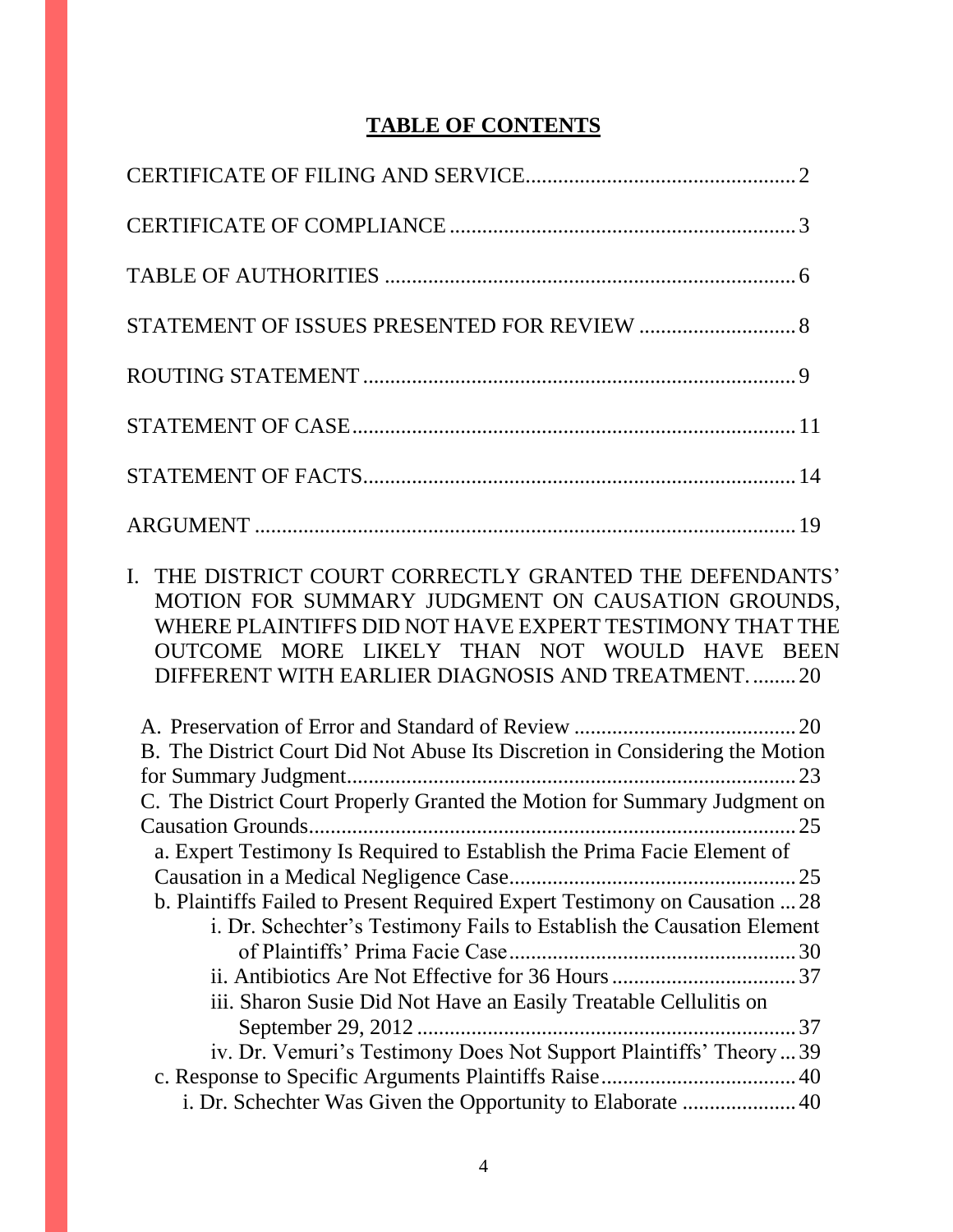| ii. The District Court Did Not Ignore Causation Testimony from the Other |
|--------------------------------------------------------------------------|
|                                                                          |
|                                                                          |
| iv. Plaintiffs Have Insufficient Cause in Fact Testimony 44              |
| d. Summary of the Failure of Plaintiffs' Case as to Causation 48         |
| II. THE DISTRICT COURT CORRECTLY GRANTED THE DEFENDANTS'                 |
| MOTION FOR SUMMARY JUDGMENT ON PLAINTIFFS' LOSS OF                       |
| <b>CHANCE THEORY BECAUSE PLAINTIFFS HAD NO EXPERT</b>                    |
| TESTIMONY ON WHAT THE LOSS OF CHANCE WAS, IF ANY  50                     |
|                                                                          |
| B. The Plaintiffs Failed to Present Required Expert Testimony on Loss of |
|                                                                          |
|                                                                          |
|                                                                          |
|                                                                          |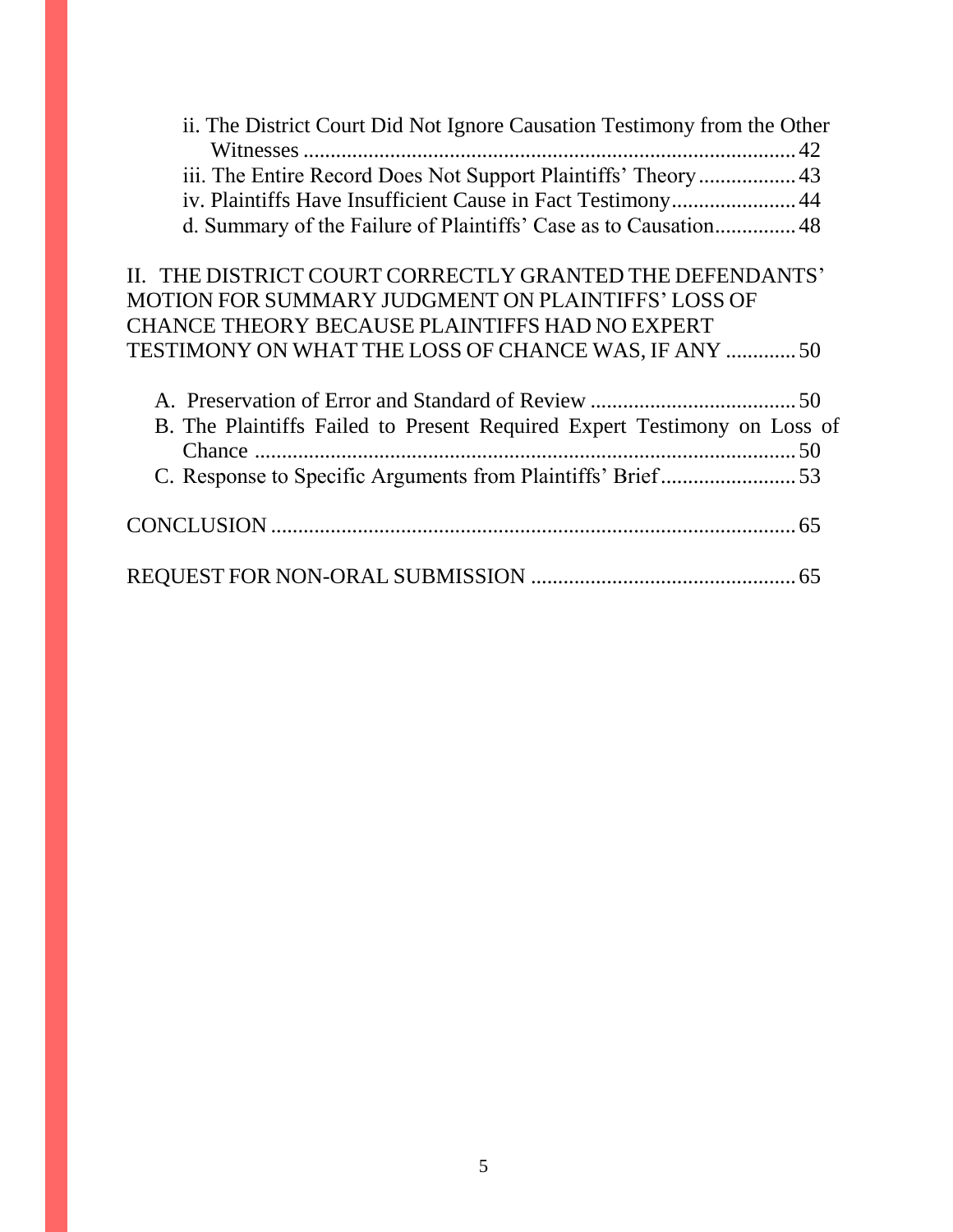# **TABLE OF AUTHORITIES**

# **CASES**

| Anderson v. Douglas & Lomason Co., 540 N.W.2d 277 (Iowa 1995) 20, 24  |  |
|-----------------------------------------------------------------------|--|
|                                                                       |  |
|                                                                       |  |
| Blackston v. Shook & Fletcher Insulation Co., 764 F.2d 1480           |  |
|                                                                       |  |
| Bradshaw v. Iowa Methodist Hosp., 101 N.W.2d 167 (Iowa 1960) 26,27    |  |
|                                                                       |  |
| Cawthorn v. Catholic Health Initiatives Iowa Corp., 806 N.W.2d 282    |  |
|                                                                       |  |
|                                                                       |  |
|                                                                       |  |
| Daley v. Hoagbin, 2000 WL 1298722, 2 (Iowa Ct. App. 2000) 27, 59      |  |
|                                                                       |  |
| Diamond Prods. Co. v. Skipton Painting & Insulating, Inc., 392 N.W.2d |  |
|                                                                       |  |
|                                                                       |  |
|                                                                       |  |
| Hansen v. Central Iowa Hospital Corporation, 686 N.W.2d 476           |  |
|                                                                       |  |
| Henchey v. Dielschneider, No. 10-0346, 2011 WL 227642                 |  |
|                                                                       |  |
|                                                                       |  |
|                                                                       |  |
|                                                                       |  |
|                                                                       |  |
|                                                                       |  |
| Rains v. Grieve, No. 10-2056, 2011 WL 5396270,                        |  |
|                                                                       |  |
|                                                                       |  |
| Ranes v. Adams Laboratories, Inc., 778 N.W.2d 677 (Iowa 2010) 26      |  |
|                                                                       |  |
|                                                                       |  |
| Thorton v. Hubill, Inc., 571 N.W.2d 30, 32 (Iowa Ct. App. 1997)  22   |  |
|                                                                       |  |
| Yates v. Iowa West Racing Ass'n, 721 N.W.2d 762 (Iowa 2006)  27       |  |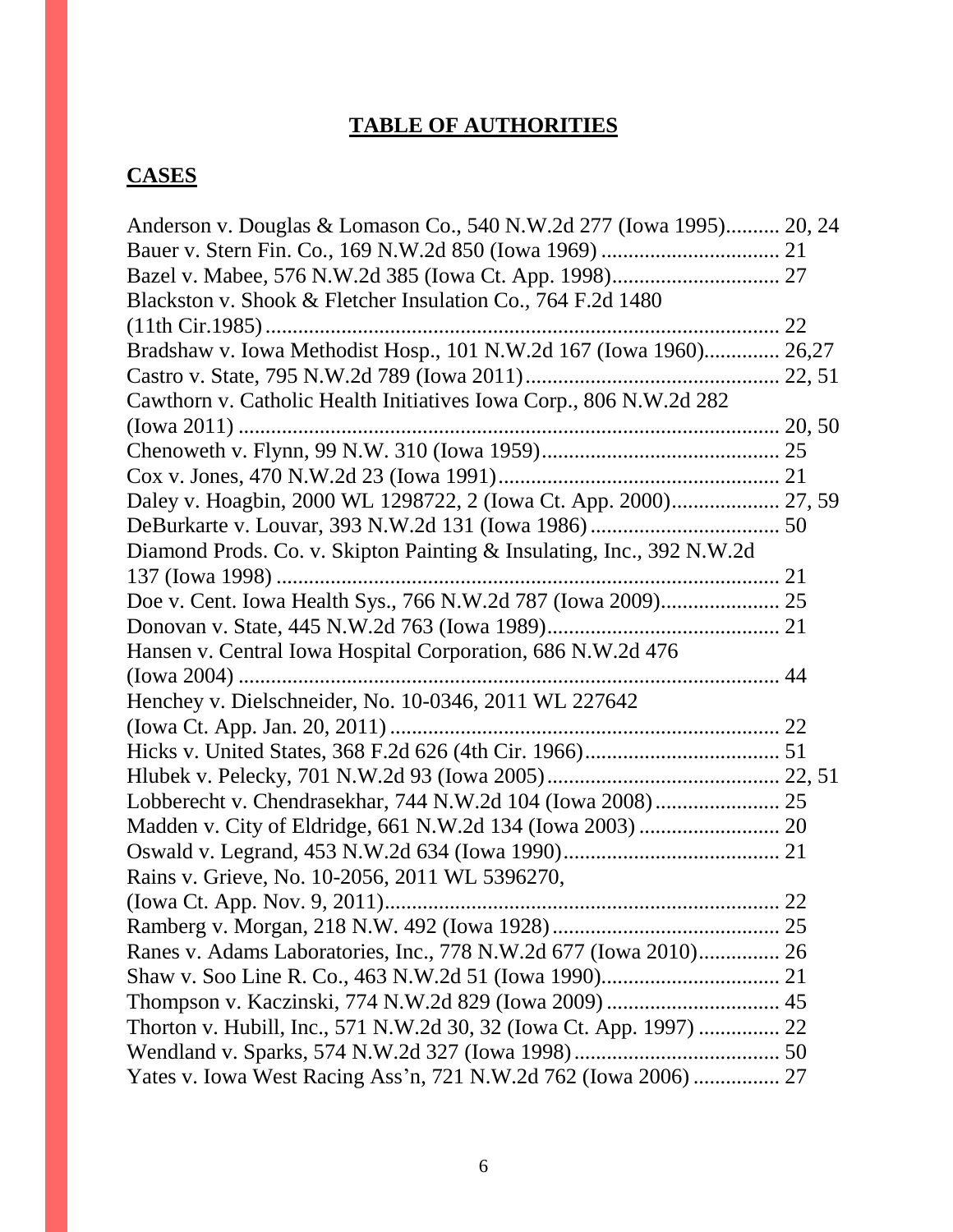# **OTHER**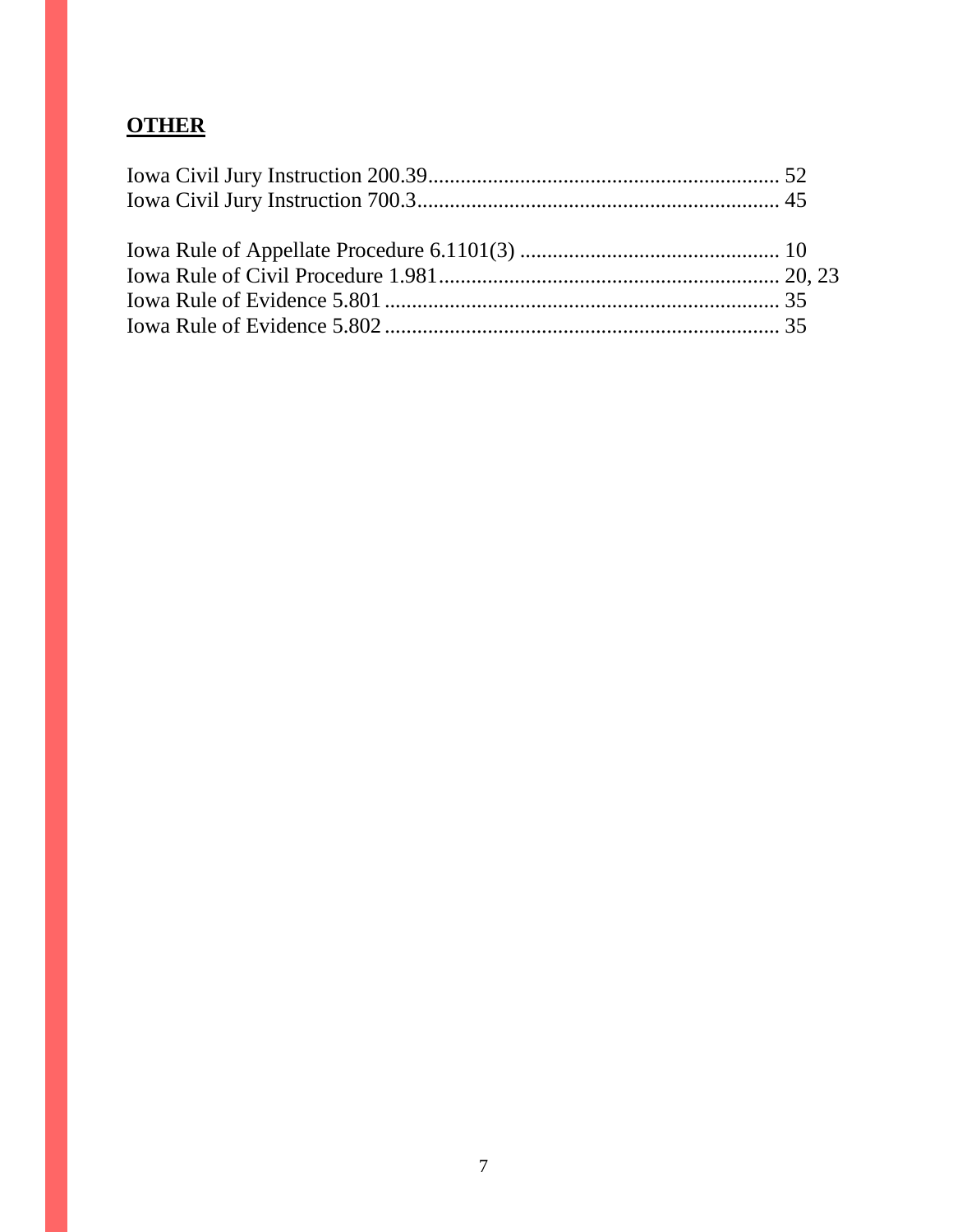## **STATEMENT OF ISSUES PRESENTED FOR REVIEW**

**I. DID THE DISTRICT COURT CORRECTLY GRANT THE DEFENDANTS' MOTION FOR SUMMARY JUDGMENT ON CAUSATION GROUNDS, WHERE PLAINTIFFS DID NOT HAVE EXPERT TESTIMONY THAT THE OUTCOME MORE LIKELY THAN NOT WOULD HAVE BEEN DIFFERENT WITH EARLIER DIAGNOSIS AND TREATMENT?**

Anderson v. Douglas & Lomason Co., 540 N.W.2d 277 (Iowa 1995)

Bauer v. Stern Fin. Co., 169 N.W.2d 850 (Iowa 1969)

Bazel v. Mabee, 576 N.W.2d 385 (Iowa Ct. App. 1998)

Blackston v. Shook & Fletcher Insulation Co., 764 F.2d 1480 (11th Cir.1985)

Bradshaw v. Iowa Methodist Hosp., 101 N.W.2d 167 (Iowa 1960)

Castro v. State, 795 N.W.2d 789 (Iowa 2011)

Cawthorn v. Catholic Health Initiatives Iowa Corp., 806 N.W.2d 282 (Iowa 2011)

Chenoweth v. Flynn, 99 N.W. 310 (Iowa 1959)

Cox v. Jones, 470 N.W.2d 23 (Iowa 1991)

Daley v. Hoagbin, 2000 WL 1298722, 2 (Iowa Ct. App. 2000)

Diamond Prods. Co. v. Skipton Painting & Insulating, Inc., 392 N.W.2d 137 (Iowa 1998)

Doe v. Cent. Iowa Health Sys., 766 N.W.2d 787 (Iowa 2009)

Donovan v. State, 445 N.W.2d 763 (Iowa 1989)

Hansen v. Central Iowa Hospital Corporation, 686 N.W.2d 476 (Iowa 2004)

Henchey v. Dielschneider, No. 10-0346, 2011 WL 227642 (Iowa Ct. App. Jan. 20, 2011)

Hlubek v. Pelecky, 701 N.W.2d 93 (Iowa 2005)

Lobberecht v. Chendrasekhar, 744 N.W.2d 104 (Iowa 2008)

Madden v. City of Eldridge, 661 N.W.2d 134 (Iowa 2003)

Oswald v. Legrand, 453 N.W.2d 634 (Iowa 1990)

Rains v. Grieve, No. 10-2056, 2011 WL 5396270 (Iowa Ct. App. Nov. 9, 2011)

Ramberg v. Morgan, 218 N.W. 492 (Iowa 1928)

Ranes v. Adams Laboratories, Inc., 778 N.W.2d 677 (Iowa 2010)

Shaw v. Soo Line R. Co., 463 N.W.2d 51 (Iowa 1990)

Thorton v. Hubill, Inc., 571 N.W.2d 30, 32 (Iowa Ct. App. 1997)

Thompson v. Kaczinski, 774 N.W.2d 829 (Iowa 2009)

Yates v. Iowa West Racing Ass'n, 721 N.W.2d 762 (Iowa 2006)

Iowa Civil Jury Instruction 700.3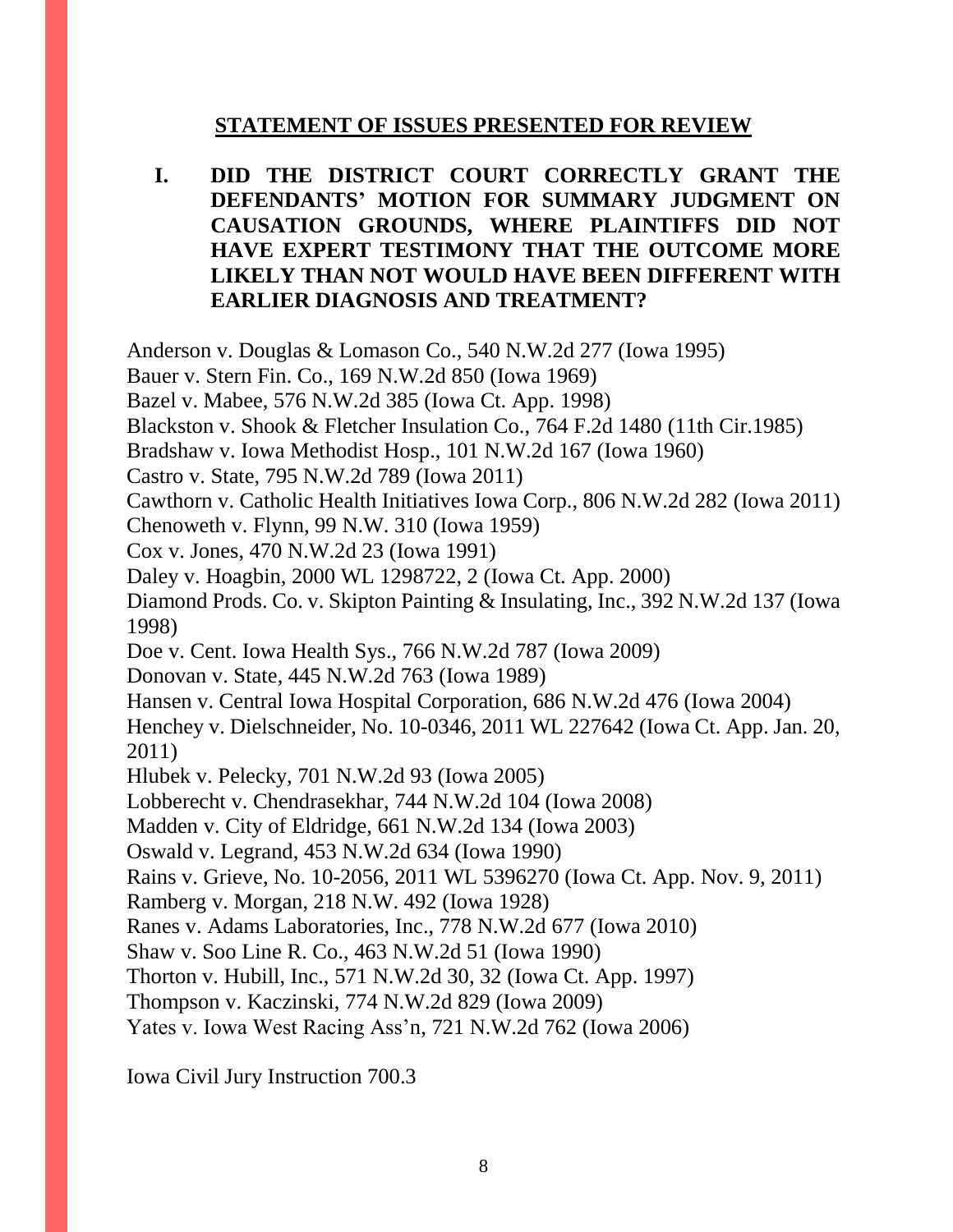Iowa Rule of Civil Procedure 1.981 Iowa Rule of Evidence 5.801 Iowa Rule of Evidence 5.802

## **II. DID THE DISTRICT COURT CORRECTLY GRANT THE DEFENDANTS' MOTION FOR SUMMARY JUDGMENT ON PLAINTIFFS LOSS OF CHANCE THEORY WHERE PLAINTIFFS HAD NO EXPERT TESTIMONY ON WHAT THE LOSS OF CHANCE WAS, IF ANY?**

Cawthorn v. Catholic Health Initiatives Iowa Corp., 806 N.W.2d 282 (Iowa 2011) DeBurkarte v. Louvar, 393 N.W.2d 131 (Iowa 1986) Hicks v. United States, 368 F.2d 626 (4th Cir. 1966) Wendland v. Sparks, 574 N.W.2d 327 (Iowa 1998)

Iowa Civil Jury Instruction 200.39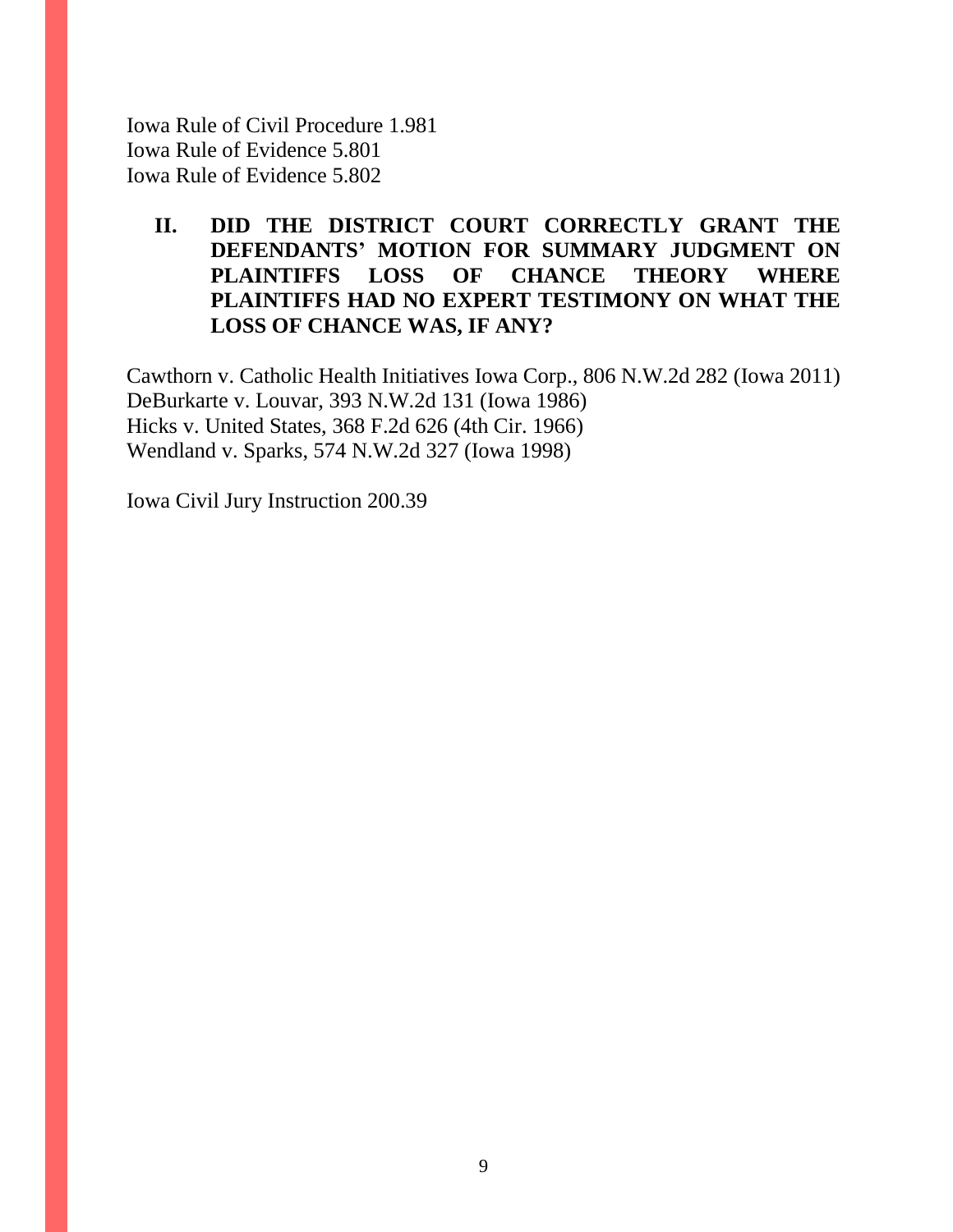#### **ROUTING STATEMENT**

Pursuant to Iowa Rule of Appellate Procedure 6.1101(3), the Iowa Supreme Court should transfer this appeal to the Iowa Court of Appeals because this appeal is appropriate for summary disposition and presents the application of existing legal principles regarding the need for expert testimony to support each element of a *prima facie* case of medical negligence. The legal principles requiring the need for expert testimony to support the *prima facie* elements of this medical negligence case are well-settled.

Specifically, to create a question of fact to survive summary judgment, Plaintiffs were required to provide expert testimony that it is more likely than not Plaintiffs' damages would have been avoided but for the alleged negligence. Plaintiffs were unable to do so, and the district court properly granted the Defendants' Motion for Summary Judgment.

The question of whether a district court appropriately granted a motion for summary judgment in a complex medical negligence case where the plaintiff did not have expert testimony establishing the *prima facie* element of causation is not a difficult one. Decades of well-established Iowa law in medical negligence cases requiring expert testimony to establish a causal link between the negligence and the harm claimed mandated the district court's decision to grant summary judgment in this case. Because Plaintiffs failed to provide any competent expert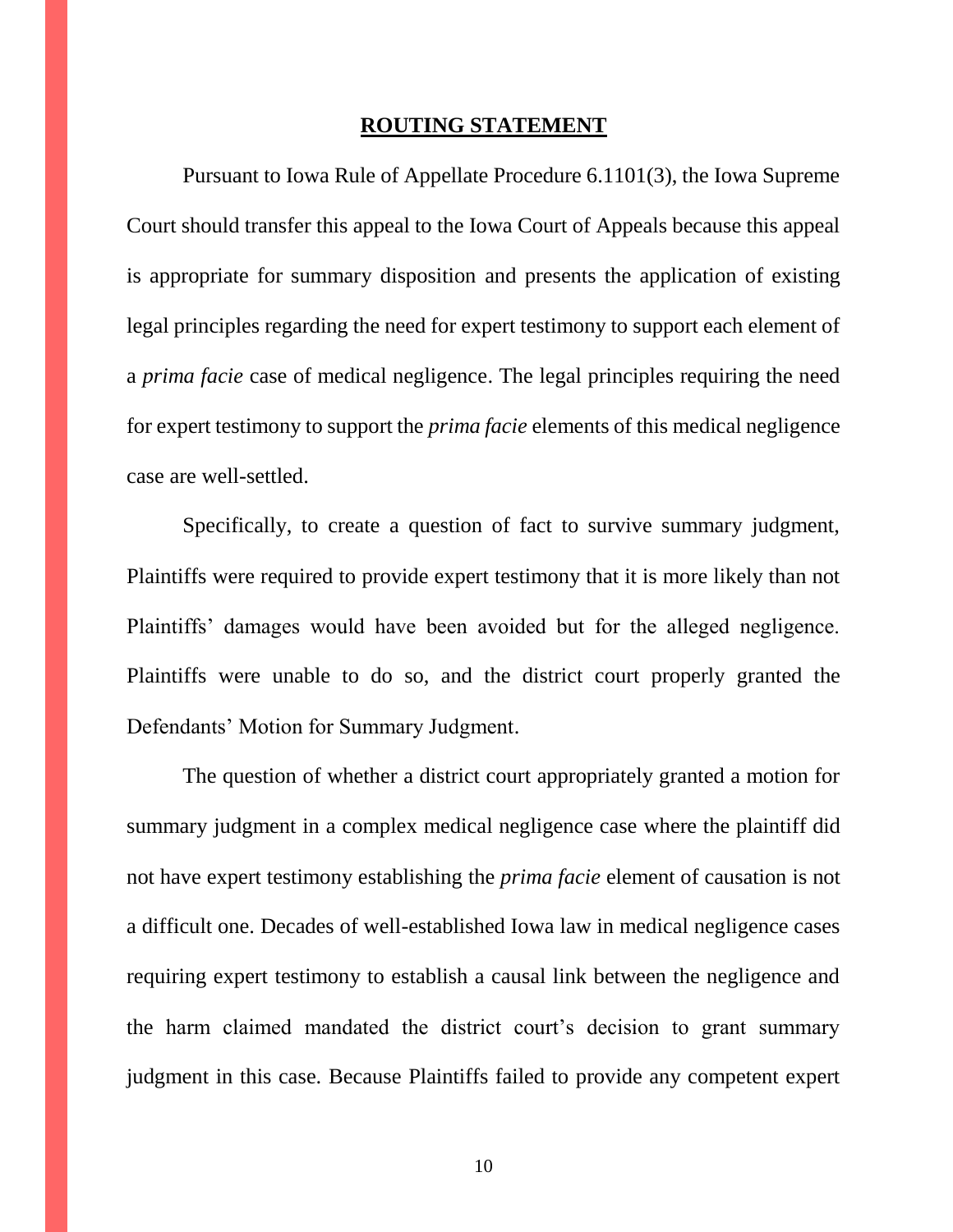evidence on the foundational causation element of their case, Iowa law required the district court to grant summary judgment. Therefore, this appeal is appropriate for summary disposition by the Iowa Court of Appeals affirming the district court's decision.

#### **STATEMENT OF THE CASE**

This case was filed seeking damages arising out of the amputation of Sharon Susie's arm which occurred October 2, 2012. (Petition, ¶26) (App. 0012). Plaintiffs failed to disclose expert testimony sufficient to establish the causation element of their *prima facie* case of medical negligence, and the district court properly granted the Defendants' motion for summary judgment. The amputation was necessary after three days of hospital-administered inpatient intravenous antibiotic therapy was completely ineffective, leaving Ms. Susie with a dead and infected arm. In hindsight, everyone agrees that Ms. Susie had necrotizing fasciitis, a deadly "flesh eating" bacteria, that nearly claimed her life. Plaintiffs allege that the Defendants should have performed a more thorough evaluation in an outpatient clinic visit with Sarah Harty<sup>1</sup>, PA-C on September 29, 2012, which allegedly would have led to administration of antibiotics one day earlier. (Petition, p. 8); (App. 0014). Plaintiffs do not argue that the Defendants should have diagnosed necrotizing fasciitis.

 $\overline{a}$ 

<sup>&</sup>lt;sup>1</sup> Sarah Harty is now Sarah Plueger, but will be referred to herein as Sarah Harty for uniformity in reference.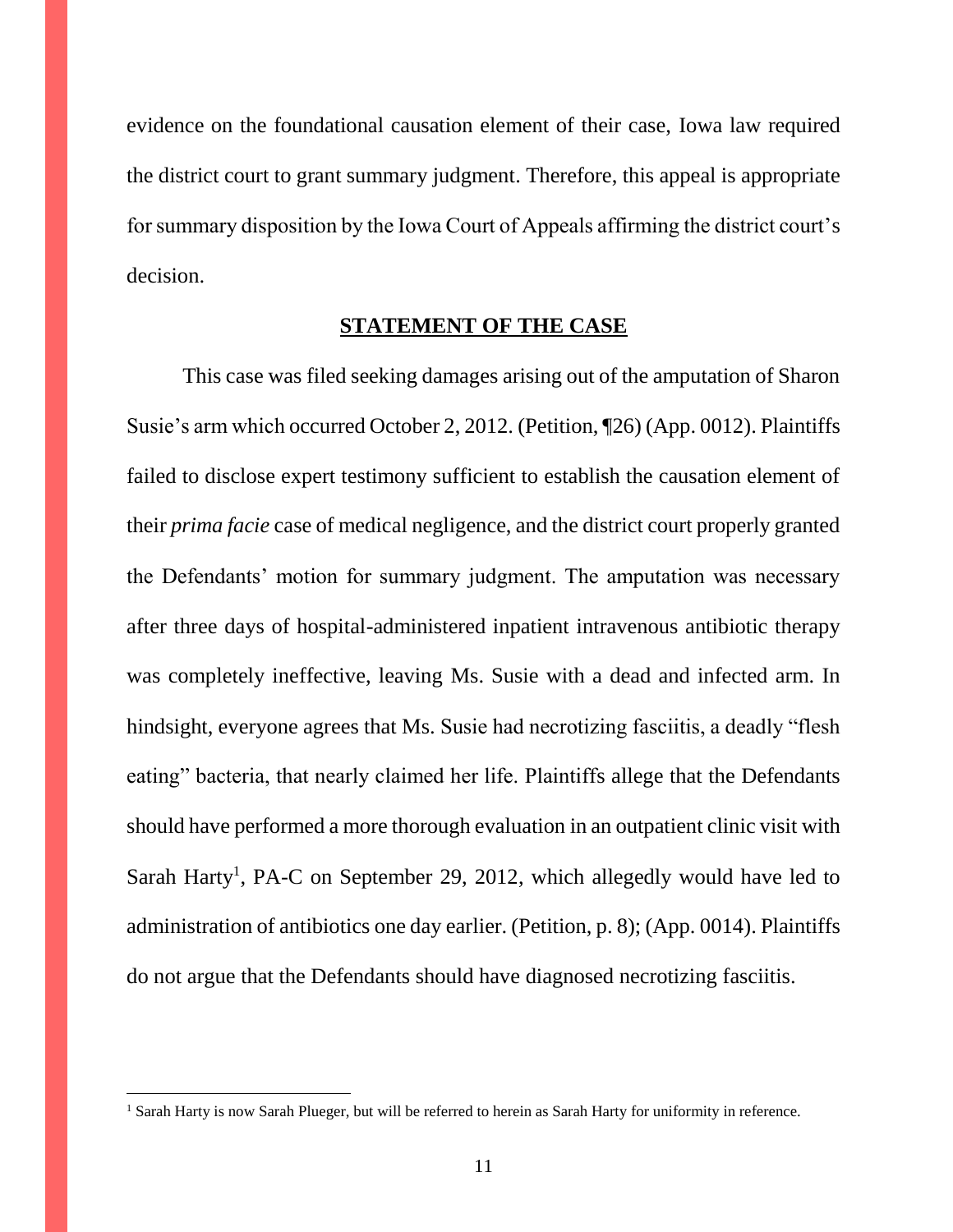Because Plaintiffs never disclosed competent expert testimony that any act or omission by Sarah Harty, PA-C, or her employer, Family Health Care of Siouxland, caused Ms. Susie's arm to be amputated, there was no reason to have a trial, and the district court granted summary judgment.

The petition in this action was filed on September 26, 2014, alleging medical negligence. (Docket). On February 4, 2014, an order was entered setting trial for March 8, 2016. (Docket). On July 13, 2015 Plaintiffs' designated their expert witnesses, Dr. John Crew and Jeffrey Nicholson P.A. (Pl. Designation Exp. Wit.) (App. 0019-0023). Defendants designated their expert witnesses, Dr. Terence Gioe, Dr. Ravi Vemuri, and Jill Ferry, RN on October 7, 2015. (Def. Designation Exp. Wit.) (App. 0024-0027). Immediately prior to trial, Plaintiffs informed Defendants that two lay witnesses were planning to testify they observed Ms. Susie's arm in the days immediately following her fall, and as this testimony had never been previously disclosed, the district court continued the trial to allow Defendants to depose these witnesses. (Order for Continuance, March 8, 2016) (App. 0074). Trial was reset for May 9, 2017. (Docket).

Prior to the May 9, 2017 trial, Dr. Crew died, and Plaintiffs moved the court to substitute an expert. (Pl. Mot. for Substitution of Exp. Wit.) (App. 0078-0081). The Court permitted Plaintiffs to substitute experts, and the Plaintiffs retained Dr.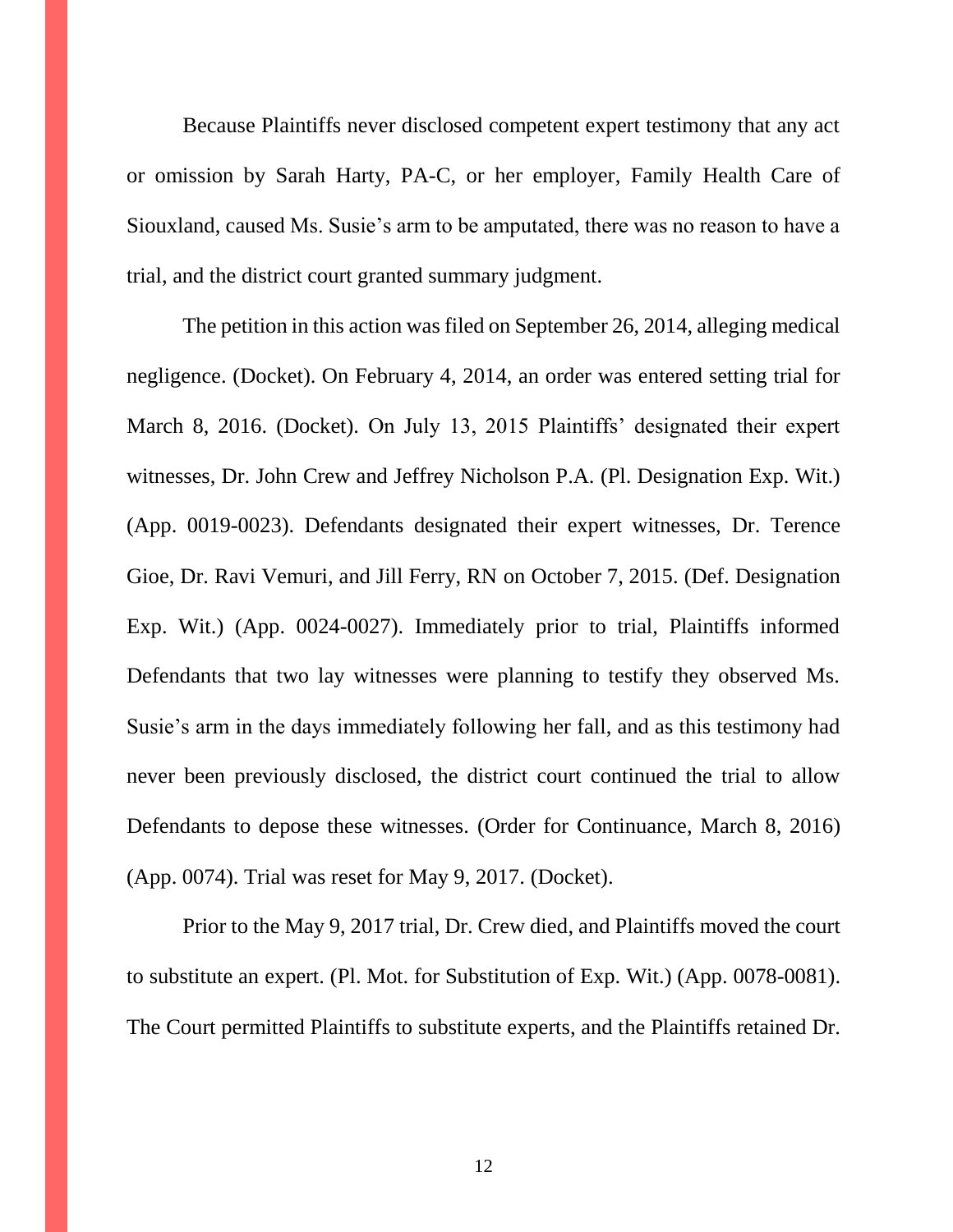Roger Schechter. (Order of April 27, 2017) (App. 0102-0105). Dr. Schechter was deposed on April 25, 2017. (Order of April 27, 2017) (App. 0102).

The court held a conference with counsel on April 27, 2017 following this deposition. (Order of April 27, 2017) (App. 0102). The Defendants' counsel informed the court that Dr. Schechter's testimony was insufficient to establish the Plaintiffs' *prima facie* element of causation as a matter of law. (Order of April 27, 2017) (App. 0102-0103). The court indicated that the parties believed they would have the transcript by May 1, 2017. (Order of April 27, 2017) (App. 0103). The court offered a continuance, which the parties declined. (Order of April 27, 2017) (App. 0103). The court ordered that any motion for summary judgment must be filed by May 5, 2017. (Order of April 27, 2017) (App. 0103). The Defendants filed a motion for summary judgment on May 4, 2017. (Docket). Plaintiffs filed a resistance on May 6, 2017. (Docket). Defendants filed a reply on May 8, 2017. (Docket). The court held a hearing on May 8, 2017. (Tr. Hearing from May 8, 2017) (App. 0149-0156).

The court granted summary judgment on causation grounds, stating in relevant part:

It's clear to me even --and I know, Mr. Humphrey, you wanted to make sure I read all your other physician stuff. I did that. I still believe and I find that there is no – that you don't have the necessary expert more likely than not causation evidence to get the claim to a jury. Now, Schechter, every time he was really forced or asked the major question, he said speculation, I don't know what the outcome would have been,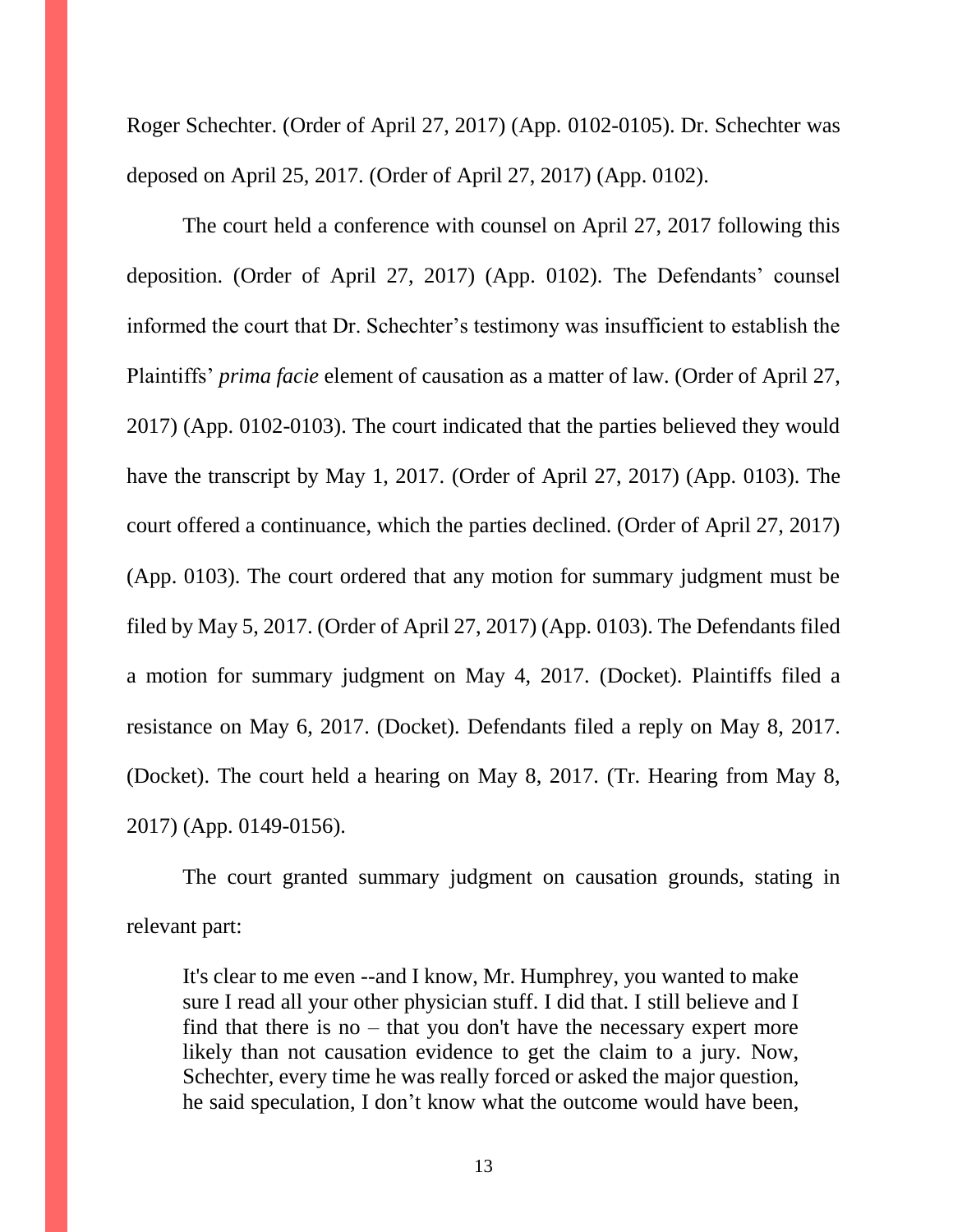may have made a difference. I don't care what's in his 1.508 because when you're asked under oath in a deposition, are these your final opinions, he's stuck with those. And he didn't give more likely than not in his deposition. Your plaintiff's treating physicians basically said, listen, the earlier you get antibiotics, the better chance you have. What's the other phrase? Time is tissue. Lamptey said it may well stop it from progressing. Rizk says, well, if you get antibiotics early, they usually work. Let's see. Where's the other one? Earlier the antibiotics, better likely the outcome for the patient. I think all your treaters said that. The problem is -- with that is they did not give an opinion in this case with these facts whether or not it would have made a difference…

The Court is now convinced that in the loss-of-chance action that there is a lack of any reliable expert testimony to establish what percentage of chance was lost without the fact finder engaging in speculation. Therefore, the Court finds that they haven't made a prima facie case and the Court grants the Motion for Summary Judgment as to the lossof-chance claim as well.

(Tr. Hearing from May 8, 2017, p. 4,6) (App. 0152, 0154).

On May 8, 2017, the court entered brief written order entering summary judgment in favor of the Defendants for the reasons stated on the record at the hearing. (App. 0157). Plaintiffs filed their notice of appeal on June 7, 2017. (App. 0160).

#### **STATEMENT OF THE FACTS**

Plaintiff Sharon Susie fell at her home on September 22, 2012, injuring her elbow. (Petition, p. 2) (App. 0008). She presented at the Urgent Care Clinic of Defendant Family Health Care of Siouxland one week later, on September 29, 2012, at approximately 12:30 p.m. (Petition, p. 2) (App. 0008).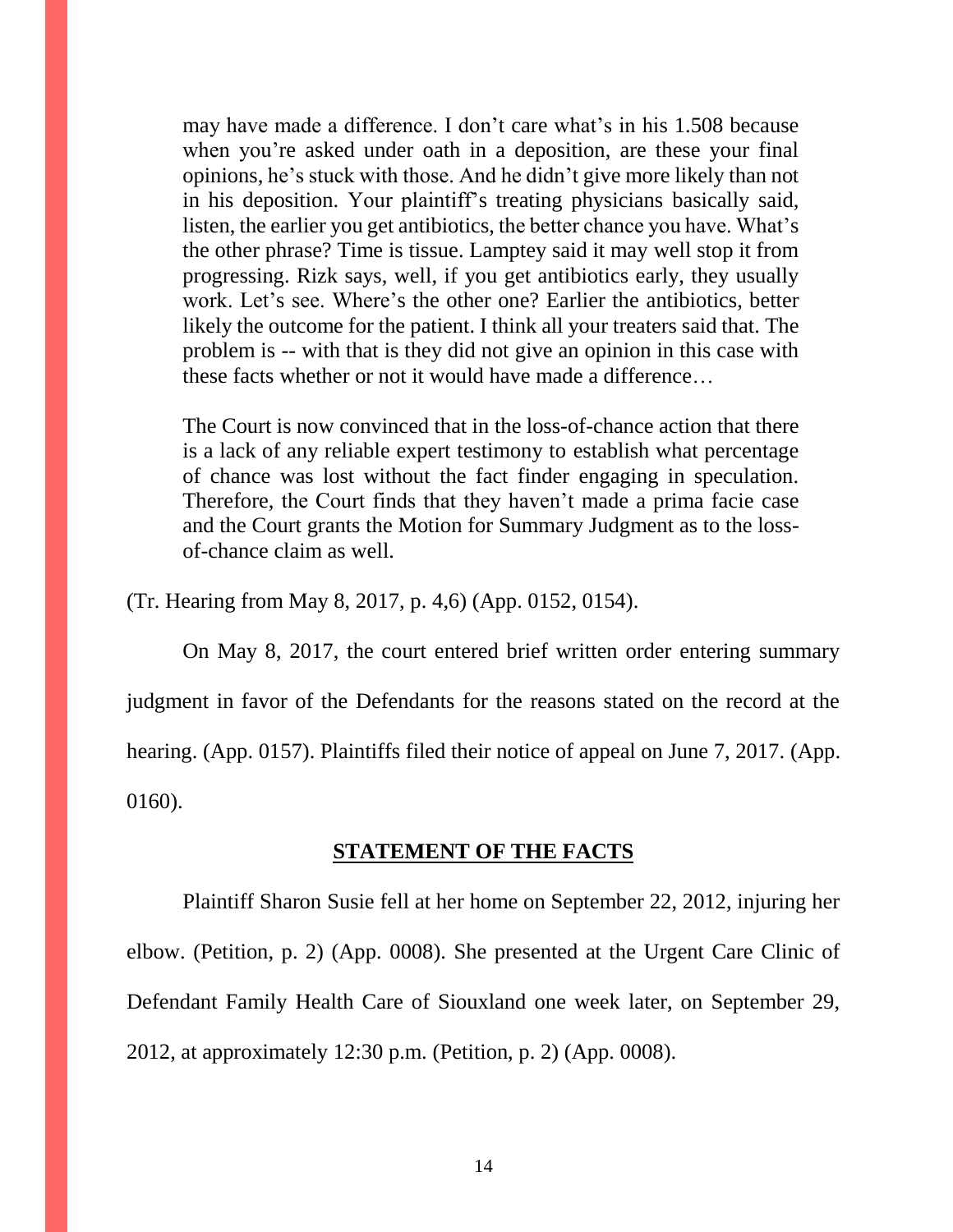Physician's assistant Sarah Harty treated Ms. Susie. (Petition, p. 3) (App. 0009). Sarah Harty performed a physical examination and ordered an x-ray. (Petition, p. 3) (App. 0009). Sarah Harty received the x-ray interpretation that there were no fractures or dislocations, with moderate soft tissue swelling. (Petition, p. 3-4) (App. 0009-0010).

The medical records indicate that Sarah Harty diagnosed Ms. Susie with right proximal forearm pain, elbow pain, and a right elbow contusion. (Pl. Ex. 1, p. 2) (App. 0457). Sarah Harty gave a shot for pain and prescribed pain killers. (Pl. Ex. 1, p. 2) (App. 0457). She instructed Ms. Susie to ice her arm, and instructed her to follow-up with her primary care physician in two days if not better. (Pl. Ex. 1, p. 2) (App. 0457).

Plaintiff Sharon Susie presented to the emergency room at Mercy Medical Center in Sioux City on September 30, 2012, less than 24 hours after seeing Sarah Harty. (Petition, p. 5) (App. 0011). When she arrived at the emergency room on September 30, 2012, Ms. Susie was already suffering from septic shock, necrotizing fasciitis, and kidney failure. (Schechter Depo. p. 93:9-18, 98-99, 104:16-104:21);(App. 0416, 0421-22, 0427); (Lamptey Depo. p. 60-61); (App. 0229-30). In hindsight, Ms. Susie already had necrotizing fasciitis at the time she saw Sarah Harty. (Schechter Depo. p. 71:6–72:23);(App. 0394-95).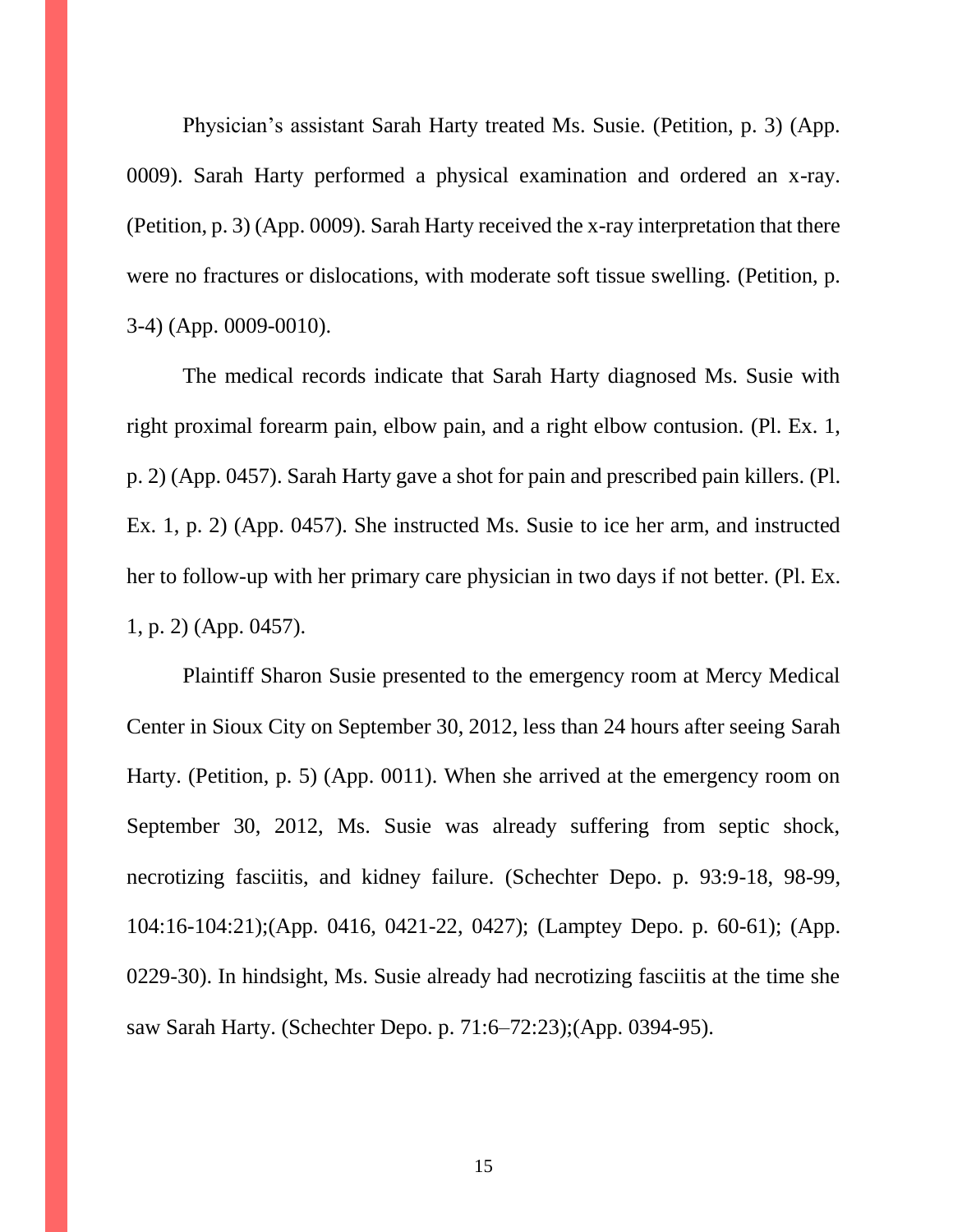Ms. Susie was on continuous antibiotics, mostly intravenously, from the time she arrived at the emergency room until the determination was made on October 2, 2012 that it was necessary to amputate her right arm to save her life. (Lamptey Depo. p. 65-67); (App. 0231). The antibiotics given intravenously for 48 hours prior to amputation, and less than 24 hours after seeing Sarah Harty, had no effect. (Lamptey Depo. p. 65-67); (App. 0231). On the evening of October 2, 2012, Ms. Susie's arm was amputated. (Rizk Depo. p. 19-20) (App. 0269-70). Eight of her toes were eventually amputated as well. (Rizk Depo. p. 35-36) (App. 0285-86).

Amputation was necessary because antibiotics are not effective against necrotizing fasciitis. (Lamptey Depo. p. 57-62, 65-67, 69) ;(App. 0229-32); (Vemuri Depo., p. 45) (App. 0248); (Rizk Depo, p. 42) (App. 0292). Necrotizing fasciitis occurs when bacteria release toxins that destroy the blood vessels and kill muscle tissue, making the delivery of antibiotics impossible. (Lamptey Depo., p. 57-60) (App. 0229); (Rizk Depo. p. 41-42) (App. 0291-92). One-hundred percent of patients with necrotizing fasciitis experience tissue loss, and 35 to 50 percent die. (Schechter Depo. p. 110-11) (App. 0433-0434). Dr. Rizk, one of Ms. Susie's treating surgeons, believes Ms. Susie obtained an excellent result given the disease she had. (Rizk Depo. p. 50); (App. 0300).

Dr. Schechter is Plaintiffs' retained replacement expert following the death of Dr. Crew. (Order of April 27, 2017) (App. 0102-03). Dr. Schechter testified that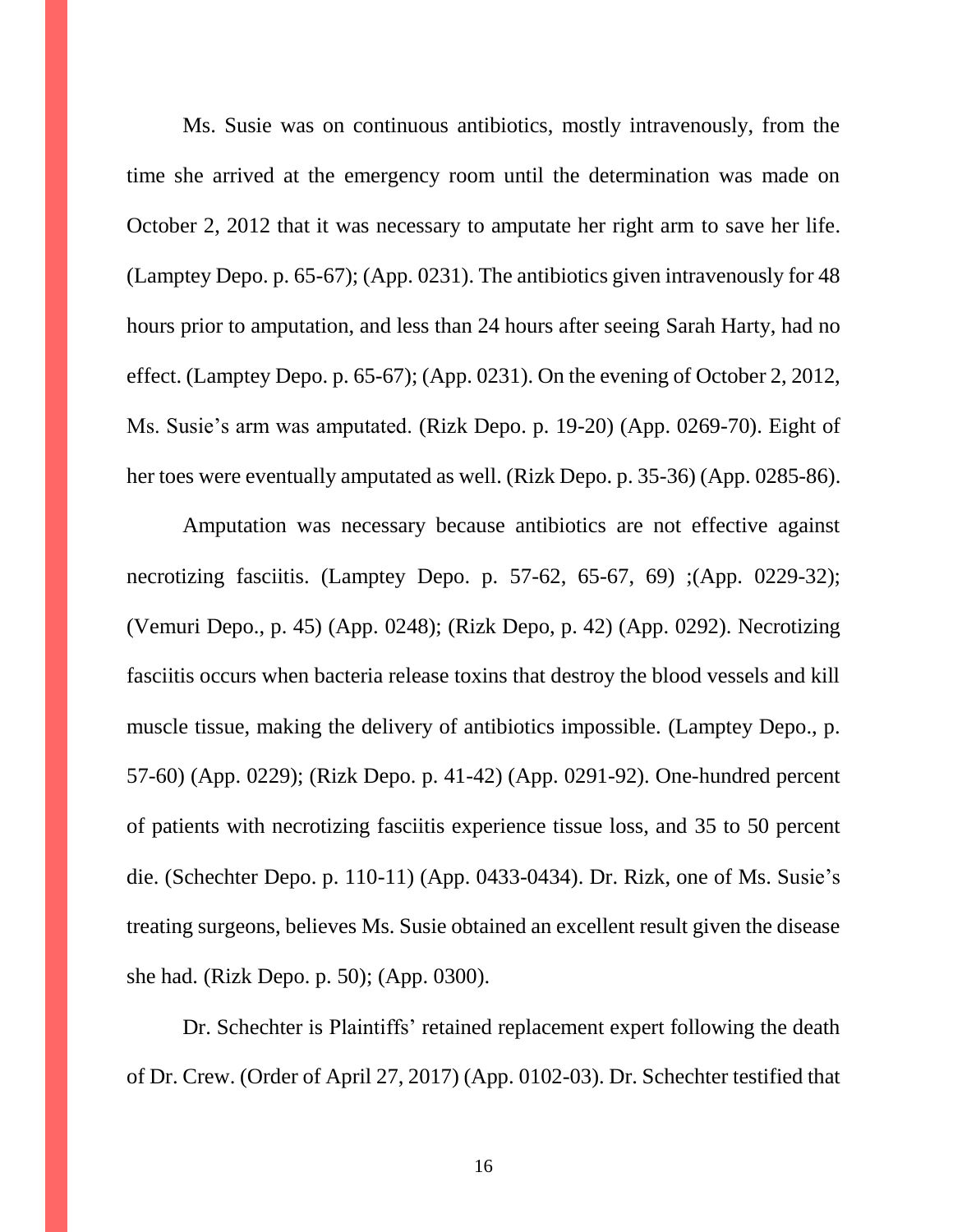he was not a surgeon or an infectious disease specialist. (Schechter Depo., p. 44:19- 44:22) (App. 367). Dr. Schechter testified that he was "not here to say [Ms. Susie's] arm was cut off because of Sarah Harty." (Schechter Depo. p. 100:7-100:10); (App. 423). He testified that, in hindsight, Ms. Susie had necrotizing fasciitis on September 29, 2012, when she saw Sarah Harty. (Schechter Depo. p. 71:6– 72:23);(App. 0394-95). He testified that it would take 36 hours for antibiotics to be effective. (Schechter Depo., p. 104:11-21) (App. 0427). He agreed that Ms. Susie was already in septic shock, suffering necrotizing fasciitis when she presented at the emergency room less than 24 hours after seeing Sarah Harty. (Schechter Depo. p. 93:9-18, 98-99, 104:16-104:21);(App. 0416, 0421-22, 0427)

Dr. Schechter did not testify that it was more likely than not Ms. Susie's arm would have been saved with antibiotics 24 hours earlier. When asked a leading causation question from Plaintiffs' counsel, Dr. Schechter did not give a but-for causation opinion. (Schechter Depo., p. 121:7-121:22) (App. 0444). Dr. Schechter did not testify that it was possible Ms. Susie's arm would have been saved with antibiotics 24 hours earlier. Dr. Schechter did not give any probabilities as to the likelihood of saving Ms. Susie's arm with antibiotics 24 hours earlier. At best, Dr. Schechter testified that it would speculation to guess what effect antibiotics would have had 24 hours earlier. (Schechter Depo., p. 105:7-105:11, 128:19-23) (App. 0428, 0451).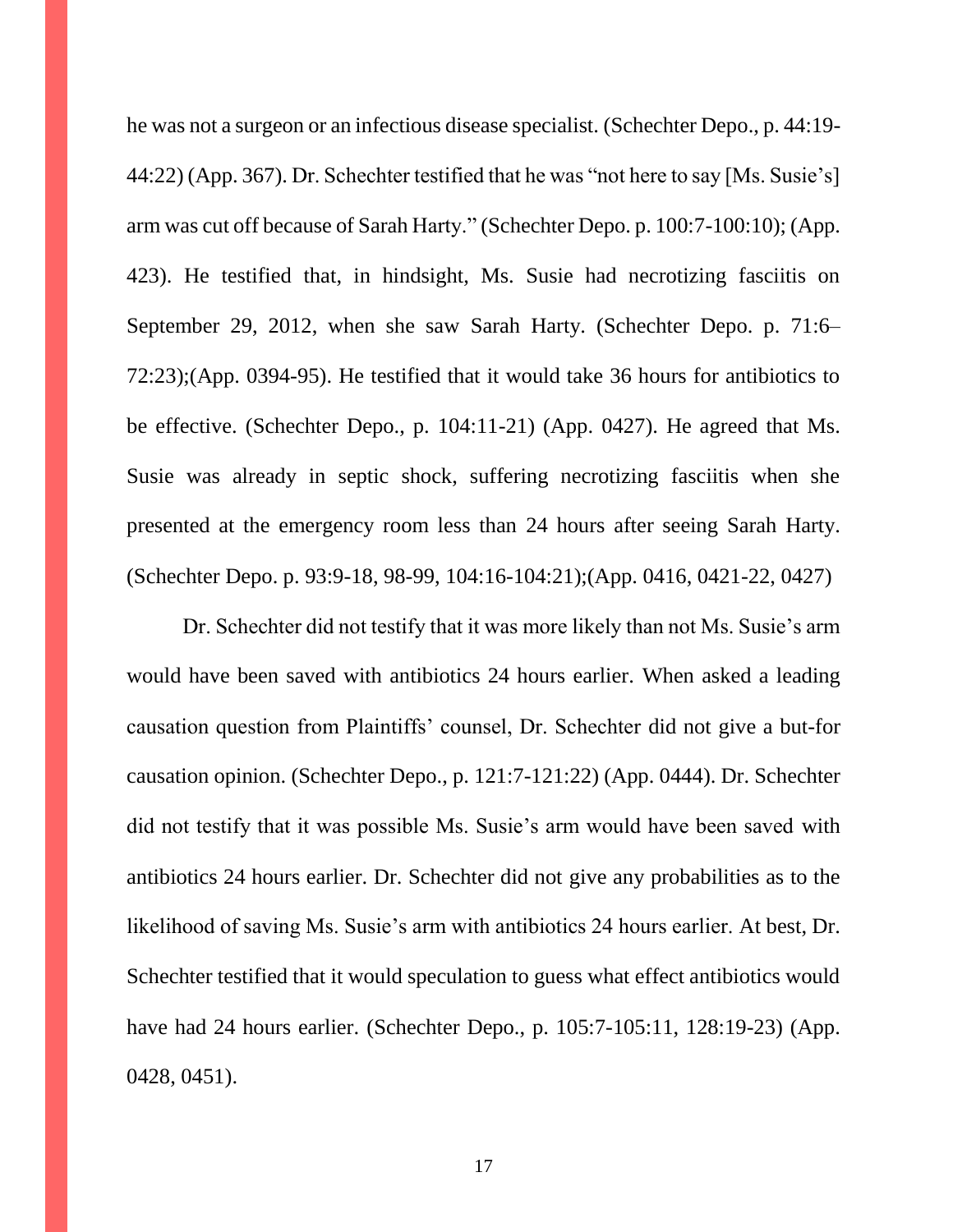Dr. Lamptey is an infectious disease physician who treated Ms. Susie after her arrival at the emergency room on September 30, 2012. (Lamptey Depo., p. 60- 61); (App. 0229-30). Dr. Lamptey also testified that necrotizing fasciitis was releasing toxins and destroying her muscles for some time before she came to the emergency room on September  $30<sup>th</sup>$ , because by then the toxins had been in the muscles long enough to kill the muscles, break them down to some degree, and clog the kidneys. (Lamptey Depo., p. 60-61); (App. 0229-30). Dr. Lamptey agrees that Ms. Susie was in septic shock with necrotizing fasciitis at the emergency room on September 30, 2012. (Lamptey Depo., p. 31, 60-61); (App. 0222, 0229-30). Dr. Lamptey agrees that antibiotics are not effective against necrotizing fasciitis. (Lamptey Depo. p. 61-62, 65-67, 69) ;(App. 0230-32). Continuous IV antibiotics beginning on September 30, 2012 were not effective. (Lamptey Depo., p. 65-67); (App. 0231).

Dr. Lamptey also testified that necrotizing fasciitis and cellulitis are separate and distinct, and there is no natural progression from cellulitis to necrotizing fasciitis. (Lamptey Deposition; 64:17-65:19); (App. 0230-31). This is consistent with the CDC Publication Plaintiffs cite that indicates that cellulitis and necrotizing fasciitis are different forms of "invasive disease." (App. 0463).

Dr. Rizk is a general surgeon who participated in the amputation of Ms. Susie's arm. (Rizk Depo. p. 19-20) (App. 0269-70). Dr. Rizk agreed antibiotics are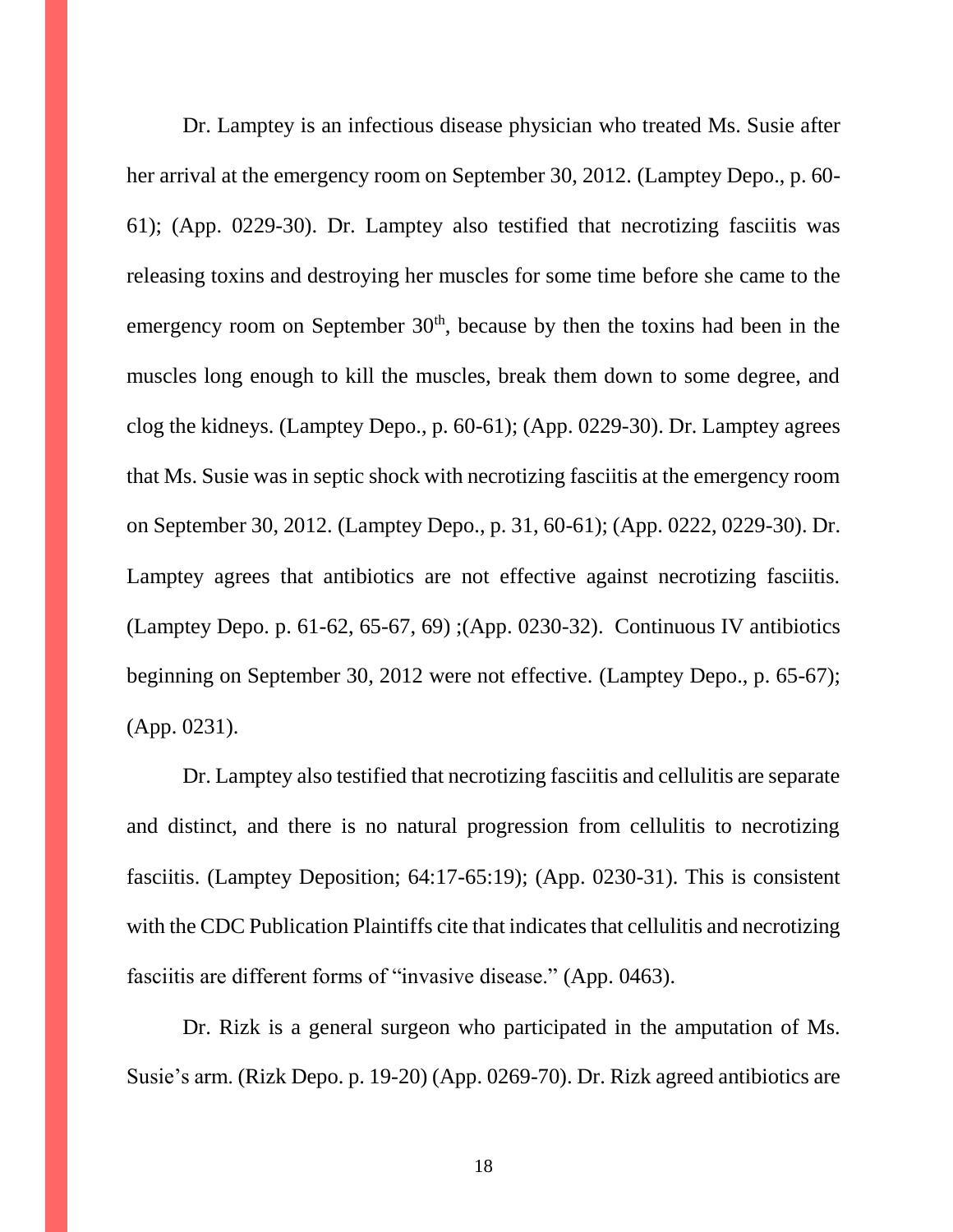ineffective against necrotizing fasciitis and surgery is required. (Rizk Depo, p. 42) (App. 0292). Because many people with this disease die, Dr. Rizk, believes this case represents a "great outcome." (Rizk Depo. p. 50) (App. 0300).

Dr. Vemuri is Defendants' retained expert. (Def. Designation Exp. Wit.) (App. 0026). Dr. Vemuri confirmed that Ms. Susie was in septic shock and renal failure upon arriving at the emergency room on September 30, 2012. (Vemuri Depo., p. 23-24) (App. 0242). He testified that Ms. Susie had had an infection in her deeper tissues for some period of time before presenting to the emergency room. Depo., p. 26-27) (App. 0243). Antibiotics are ineffective against necrotizing fasciitis and surgery is required. (Vemuri Depo., p. 45) (App. 0248)

No expert witnesses testified that Ms. Susie had an easily treatable cellulitis on September 29, 2012, one week after her fall. No expert witness testified that antibiotics would have had any effect if given on September 29, 2012.

#### **ARGUMENT**

If none of the medical experts in the case, including Plaintiffs' expert, Dr. Schechter, were able to conclude that it is more likely than not that Plaintiff Sharon Susie would not have lost her arm had she been administered antibiotics on September 29, 2012, how could a jury have concluded she would not have lost her arm? Any such conclusion would have been pure speculation. There was no causation question for the jury to decide, and the district court properly granted the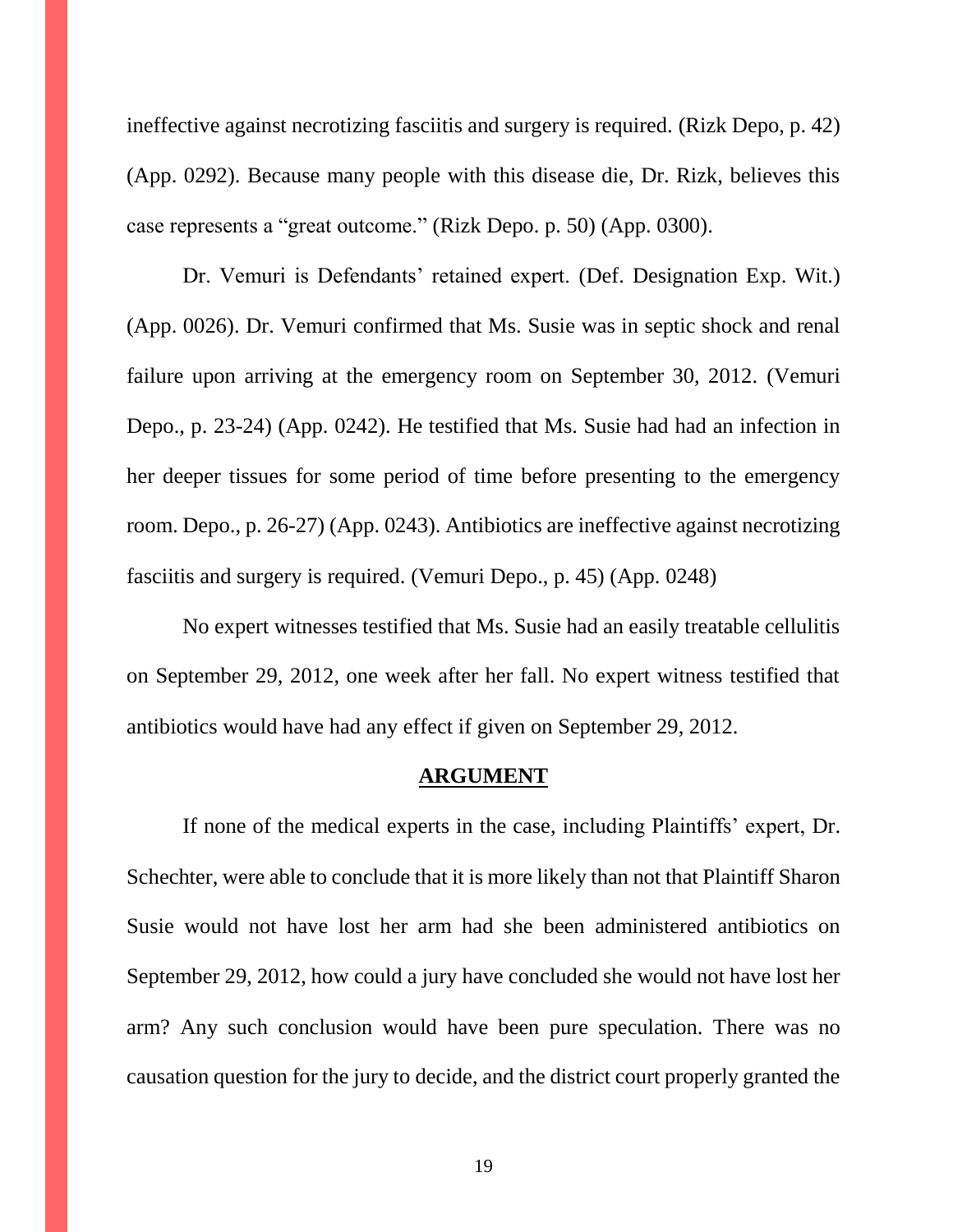Defendants' Motion for Summary Judgment. Because there was simply no basis other than speculation upon which the jury could have determined the causation questions in this case, this appeal is appropriate for summary affirmation.

## **I. THE DISTRICT COURT APPROPRIATELY CONSIDERED AND CORRECTLY GRANTED THE DEFENDANTS' MOTION FOR SUMMARY JUDGMENT ON CAUSATION GROUNDS BECAUSE PLAINTIFFS DID NOT HAVE EXPERT TESTIMONY THAT NEGLIGENCE ALLEGED MORE LIKELY THAN NOT CAUSED THE HARM ALLEGED**

#### **A. Preservation of Error and Standard of Review**

The Defendants agree that error was preserved via Plaintiffs' Resistance to Defendants' Motion for Summary Judgment.

The standard of review of a district court's ruling on a motion for summary judgment is for errors at law. *Cawthorn v. Catholic Health Initiatives Iowa Corp.*, 806 N.W.2d 282, 286 (Iowa 2011). The decision to consider a motion for summary judgment after the deadline set by Iowa Rule of Civil Procedure 1.981 is committed to the district court's discretion. *Anderson v. Douglas & Lomason Co.*, 540 N.W.2d 277, 281, n. 2 (Iowa 1995) ("We believe the trial court has discretion to consider on its merits a summary judgment motion filed later than the deadline…Therefore, the late filing of DLC's summary judgment motion does not provide a basis for reversal."); *Madden v. City of Eldridge*, 661 N.W.2d 134, 137 (Iowa 2003) ("We affirm the trial court's authority to rule on the untimely motion for summary judgment.").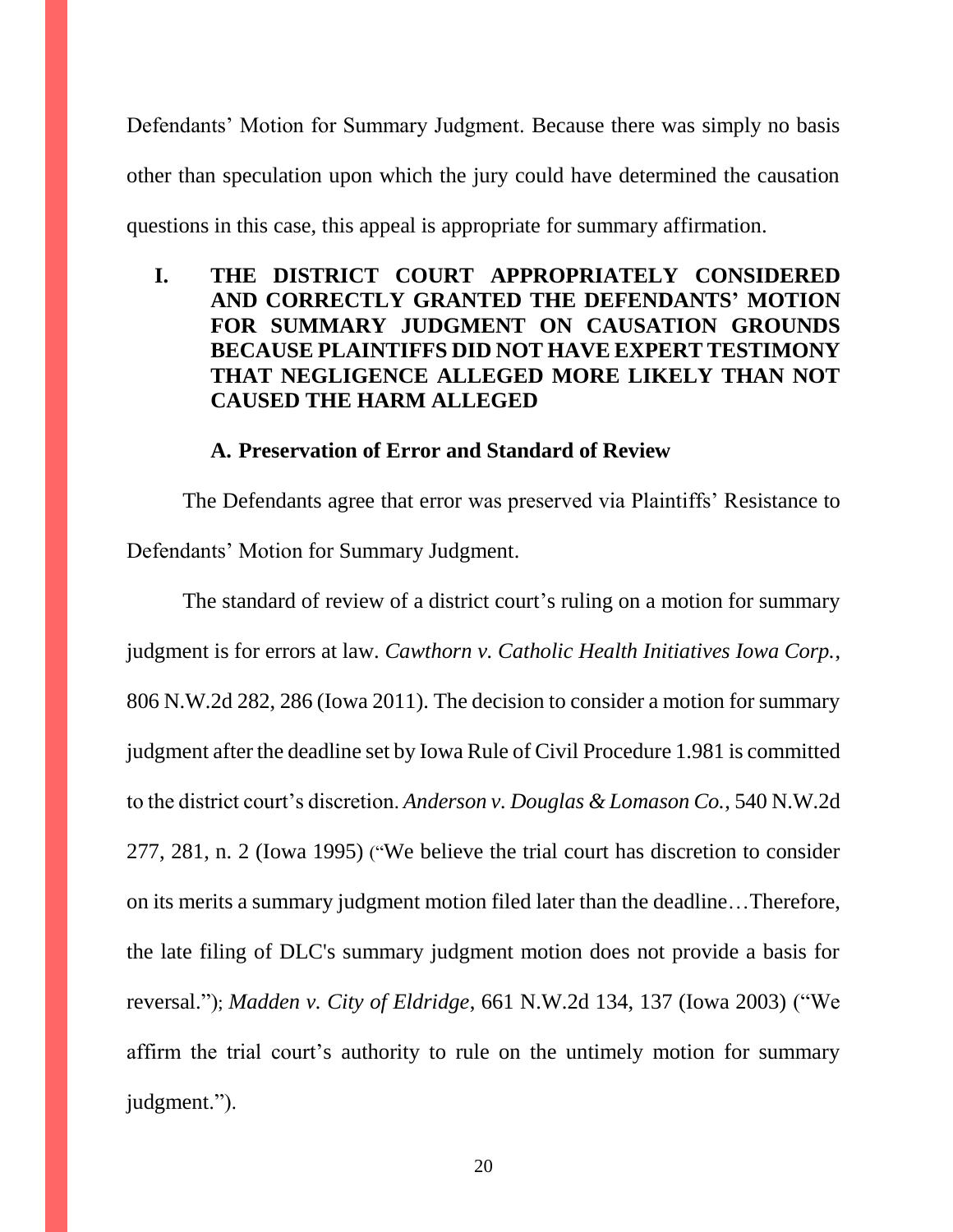The purpose of summary judgment is to avoid needless trials and to streamline the litigation process. *See Diamond Prods. Co. v. Skipton Painting & Insulating, Inc.,* 392 N.W.2d 137 (Iowa 1998); *Bauer v. Stern Fin. Co.*, 169 N.W.2d 850 (Iowa 1969). Thus, the Iowa Supreme Court has held that an award of summary judgment is appropriate and will not be disturbed on appeal where a plaintiff is unable to demonstrate every element of the *prima facie* case. The Court has stated:

Although the appellees have the burden of proving that no material fact is in dispute, this does not relieve the appellants' burden to make a showing sufficient to establish the existence of every element essential to their case. Appellants' burden of proof must be considered in determining whether the appellants have met their burden of resisting appellees' motion for summary judgment.

*Shaw v. Soo Line R. Co.*, 463 N.W.2d 51, 53-54 (Iowa 1990) (citations omitted).

Summary judgment is appropriate where a plaintiff cannot produce evidence upon which liability can be found. *Cox v. Jones*, 470 N.W.2d 23, 26 (Iowa 1991). "In this case, the issue becomes 'whether there was *evidence* upon which liability could be found.'" *Id.* (emphasis in original); *Oswald v. Legrand,* 453 N.W.2d 634, 635 (Iowa 1990); *Donovan v. State*, 445 N.W.2d 763, 766 (Iowa 1989). This Court therefore must determine whether Plaintiffs provided evidence to demonstrate that Defendants' alleged negligence caused harm to Plaintiffs and the nature of that harm. *See Cox*, 470 N.W.2d at 26; *Oswald*, 453 N.W.2d at 640.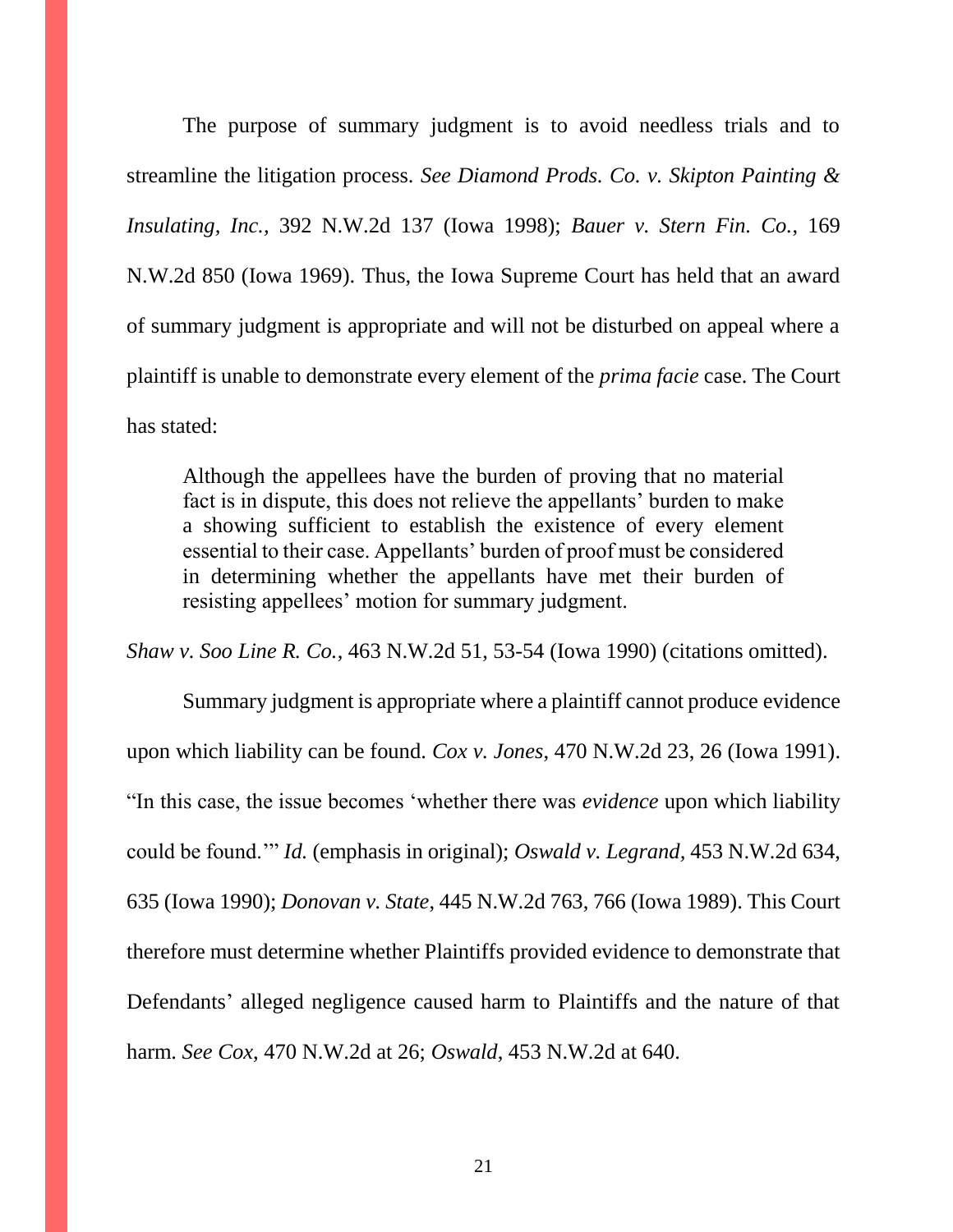An inference to create a triable issue in response to a motion for summary judgment cannot be based on conjecture or speculation. *Castro v. State*, 795 N.W.2d 789, 795 (Iowa 2011). "In considering a motion for summary judgment, ... [a]ll reasonable inferences arising from the undisputed facts should be made in favor of the nonmovant, but **an inference based on speculation and conjecture is not reasonable."** *Id.* (Citing *Blackston v. Shook & Fletcher Insulation Co.,* 764 F.2d 1480, 1482 (11th Cir.1985)); *see also Henchey v. Dielschneider* WL 227642, 3 -4 (Iowa Ct. App. 2011). **"Speculation is not sufficient to generate a genuine issue of fact."** *Hlubek v. Pelecky,* 701 N.W.2d 93, 96 (Iowa 2005).

In response to a motion for summary judgment, if the nonmoving party fails to assert specific facts to support the existence of a genuine issue for trial, the court may grant the motion for summary judgment. *Thorton v. Hubill, Inc.*, 571 N.W.2d 30, 32 (Iowa Ct. App. 1997); *Rains v. Grieve*, 2011 WL 5396270, at \*3 (Iowa Ct. App. 2011) (concluding no genuine issue of material fact existed on investor's damages claim where it was alleged that investor could have avoided a decline in the value of his accounts if he had been allowed to remove the balance and invest it as such a claim was nothing more than a mere conclusory statement or speculation).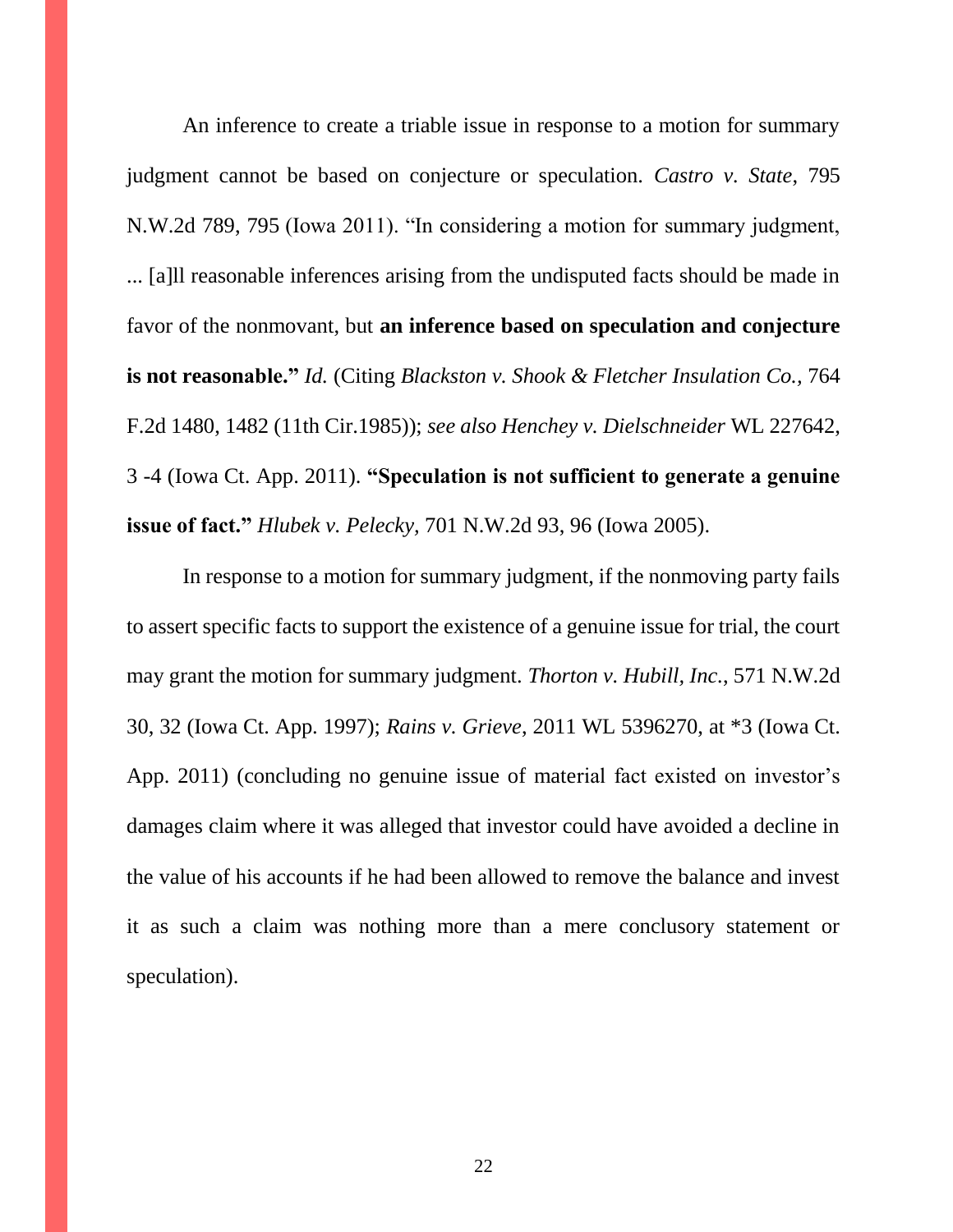#### **B. The District Court Did Not Abuse Its Discretion in Considering the Motion for Summary Judgment**

Plaintiffs first argue the district court abused its discretion in considering Defendants' Motion for Summary Judgment that was filed five days prior to trial. (Pl. Br. p. 45). Defendants' Motion for Summary Judgment was not untimely. Iowa Rule of Civil Procedure 1.981 addresses the procedure for motions for summary judgment and provides: "The motion shall be filed not less than 60 days prior to the date the case is set for trial, unless otherwise ordered by the court." In this case, the Court's April 27, 2017 order set a deadline of May 5, 2017 for summary judgment motions. (App. 0103).

On April 27, 2017, the district court issued an order following a conference with counsel for all parties. (App. 0102-103). The court noted that the parties had informed the court on March 15, 2017 that the Plaintiffs' expert, Dr. Crew, had died. (App. 0102). At that time, the Court indicated that the Plaintiffs should begin searching for a replacement expert. (App. 0102). Plaintiffs retained Dr. Roger Schechter. (App. 0102). The deposition of the replacement expert, Dr. Schechter, was taken on April 25, 2017. (App. 0102). Following Dr. Schechter's deposition Defendants' counsel informed the district court that there was not sufficient causation evidence to submit this case to the jury. (App. 0102-03). The court noted that the parties anticipated having the transcript by May 1, 2017, and the court ordered that any motions for summary judgment be filed by May 5, 2017. (App.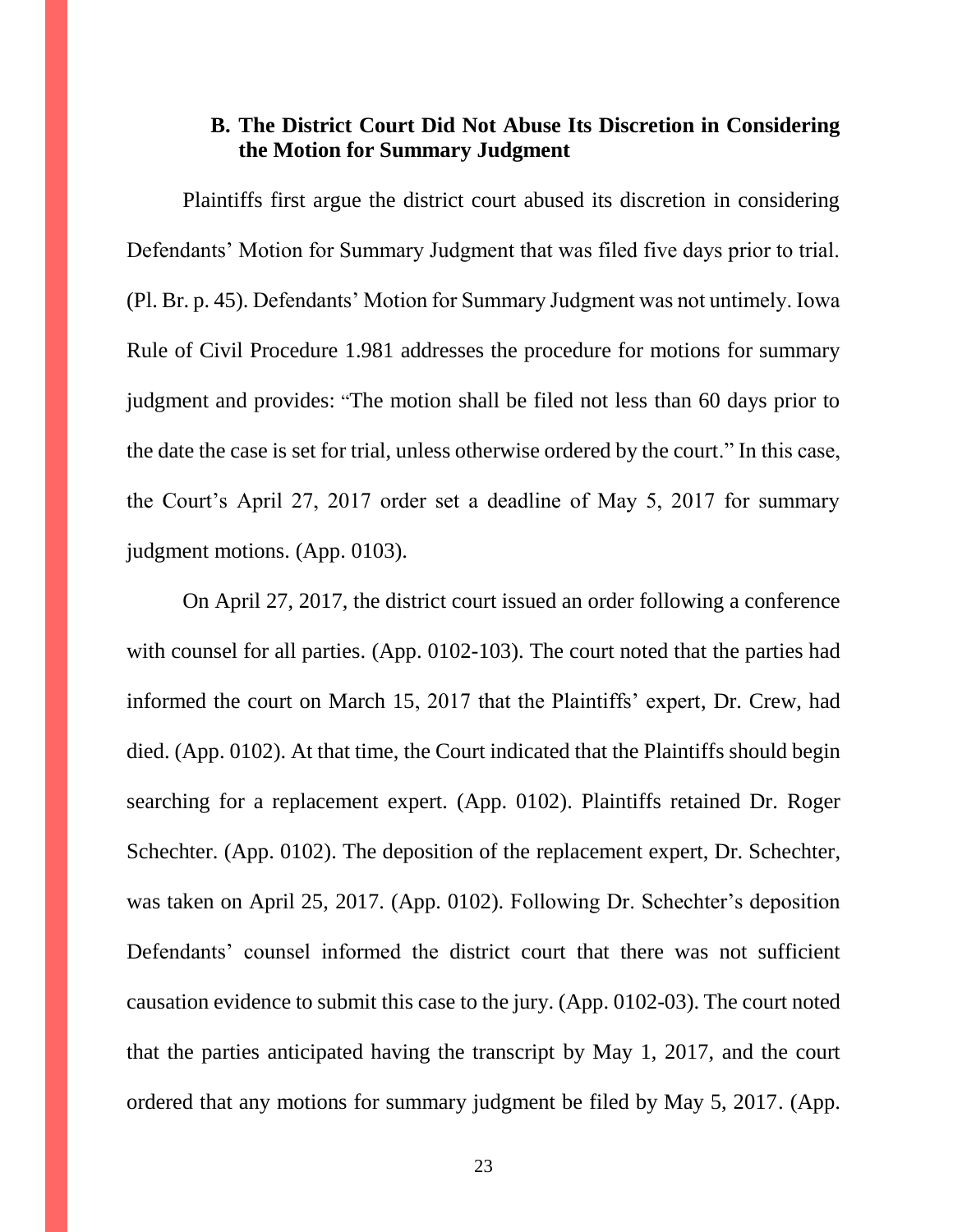0103). Defendants filed their motion for summary judgment on May 4, 2017. (App. 0106). Defendants' motion was not untimely, and the district court properly considered the motion.

To the extent Plaintiffs argue that the district court abused its discretion in issuing an order allowing a motion for summary judgment to be filed by May 5, 2017, the district court did not abuse its discretion under the circumstances of this case. Plaintiffs' expert died and Plaintiffs' replacement expert could not be deposed until April 25, 2017. (App. 0102). As discussed in further detail below, when Dr. Schechter was deposed he expressly stated he was there to talk about standard of care, and he was not there to say Ms. Susie lost her arm because of Defendants' alleged negligence. (Schechter Depo., p. 100:7-100:10); (App. 0423). As the Plaintiffs did not have expert testimony sufficient to establish the *prima facie* element of causation, there was no reason to proceed to trial. Additionally, the district court offered a continuance, which the parties, including Plaintiffs, declined. (App. 0102-03).

Under all of these circumstances, the district court did not abuse its discretion in considering the motion for summary judgment, timely filed under the district court's order of April 27, 2017. *See Anderson v. Douglas & Lomason Co.*, 540 N.W.2d 277, 281, n. 2 (Iowa 1995) ("We believe the trial court has discretion to consider on its merits a summary judgment motion filed later than the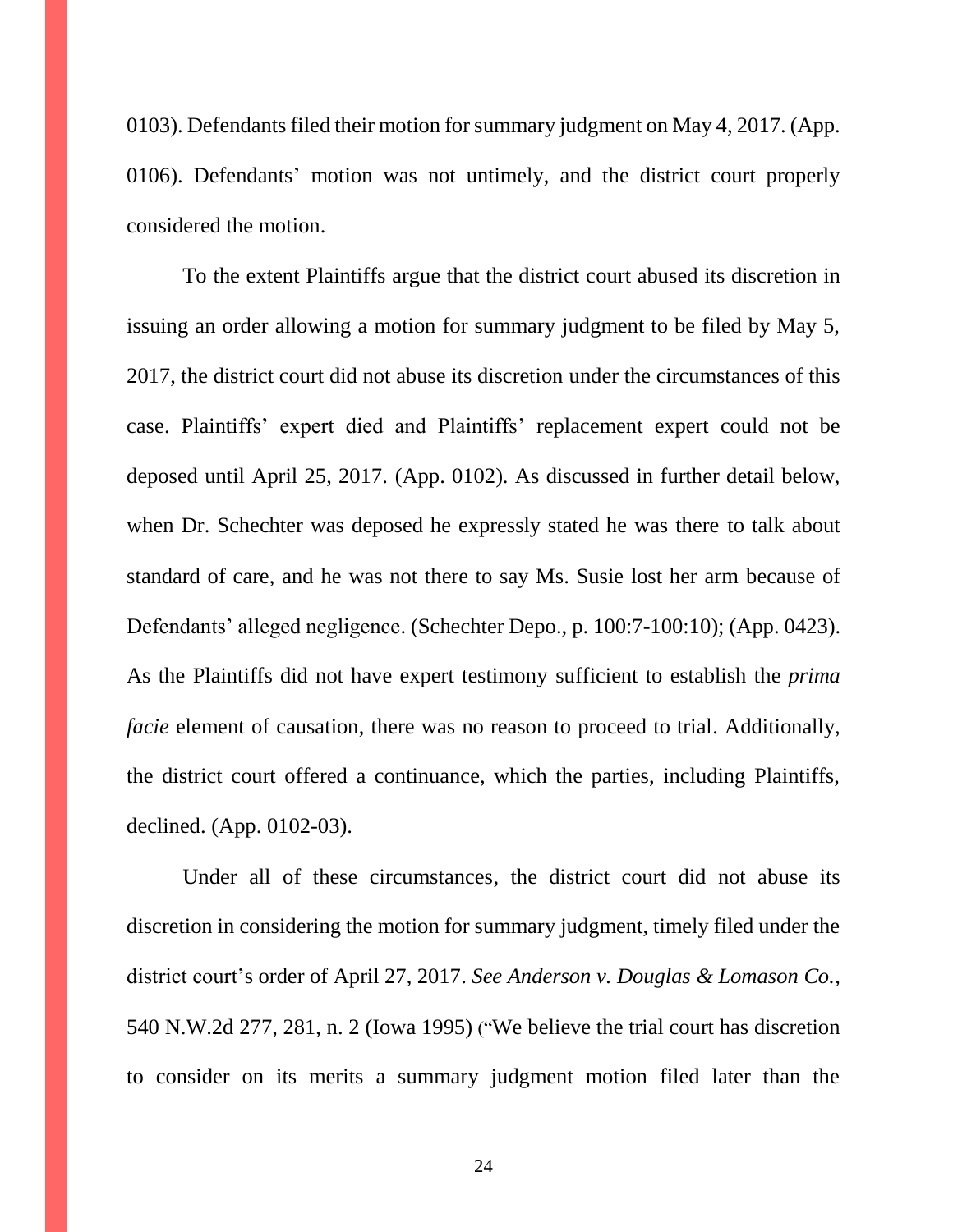deadline…Therefore, the late filing of DLC's summary judgment motion does not provide a basis for reversal.").

### **C. The District Court Properly Granted the Motion for Summary Judgment on Causation Grounds**

#### **a. Expert Testimony Is Required to Establish the Prima Facie Element of Causation**

To establish a *prima facie* case of medical negligence, a plaintiff must offer evidence that establishes the applicable standard of care, a violation of the standard of care, and a causal relationship between the violation and the harm allegedly experienced by the plaintiff. *Lobberecht v. Chendrasekhar,* 744 N.W.2d 104, 108 (Iowa 2008). In any tort action based on allegations of negligence, a plaintiff can only recover damages for those injuries caused by defendant's negligence. *Doe v. Cent. Iowa Health Sys.,* 766 N.W.2d 787, 792 (Iowa 2009). **"The proof must establish causal connection beyond the point of conjecture."** *Ramberg v. Morgan,* 209 Iowa 474, 482, 218 N.W. 492, 498 (1928). "It must show more than a possibility." *Id.* Rather, "[t]he evidence must show plaintiff's theory of causation is reasonably probable—not merely possible, and more probable than any other hypothesis based on such evidence." *Doe,* 766 N.W.2d at 792 (citation omitted); *see also Chenoweth v. Flynn,* 251 Iowa 11, 16, 99 N.W. 310, 313 (1959) ("Mere possibility does not ordinarily generate a jury question, it leaves the jury to speculate upon a speculation.").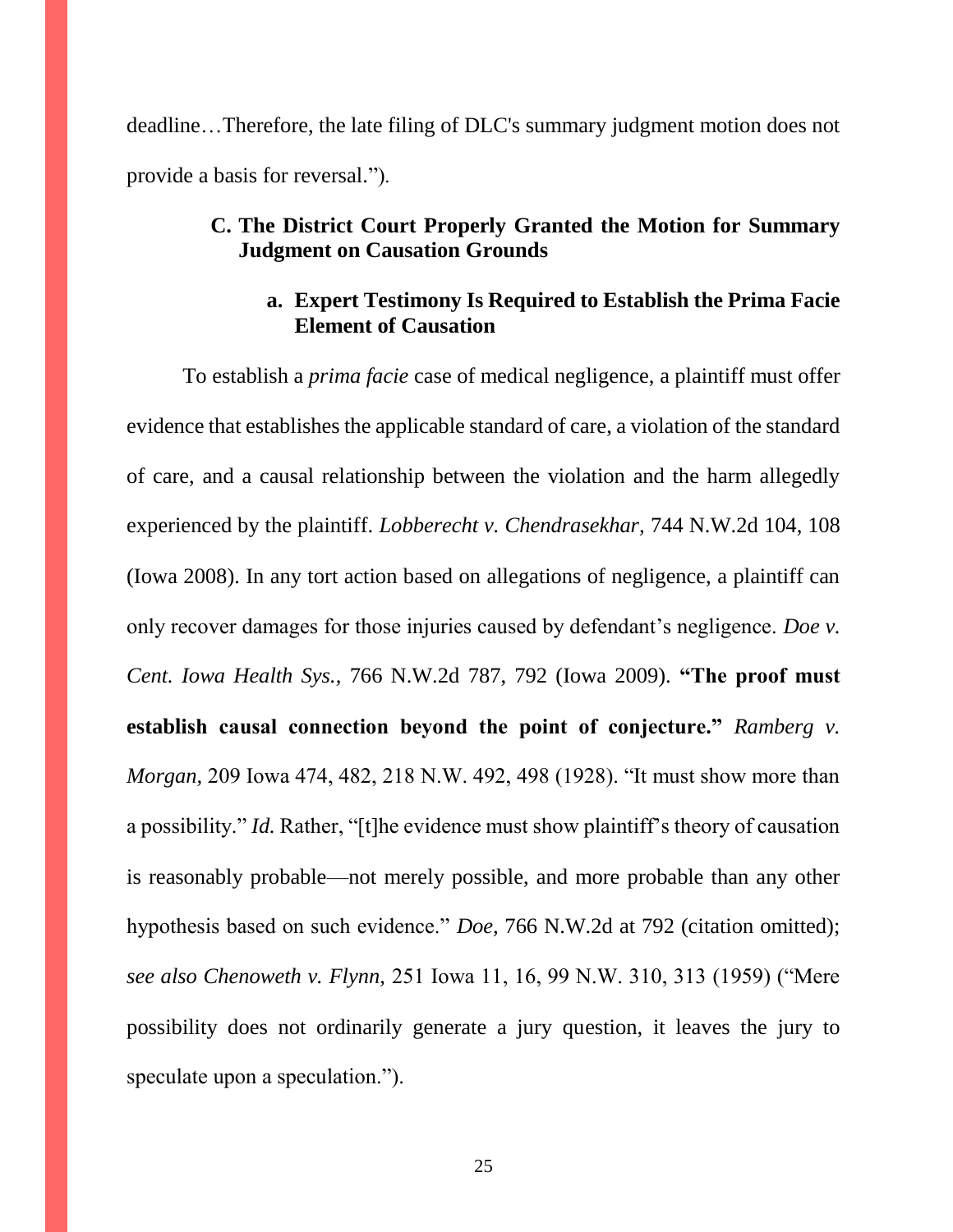When the causal connection between the alleged tortfeasor's actions and the plaintiff's alleged injury is not within the knowledge and experience of an ordinary layperson, the plaintiff needs expert testimony to create a jury question on causation. *Doe*, 766 N.W.2d at 793 (citing *Bradshaw v. Iowa Methodist Hosp.,* 251 Iowa 375, 382-83, 101 N.W.2d 167, 171 (1960)). The Iowa Supreme Court discussed the need for expert testimony to prove the effect of medications in the analogous case of *Ranes v. Adams Laboratories, Inc.,* 778 N.W.2d 677, 688- 689 (Iowa 2010). In *Ranes*, Plaintiff claimed ingestion of prescription medication allegedly containing the drug phenylpropanolamine caused Plaintiff brain injury. *Id.* at 682-683. The Iowa Supreme Court affirmed the decisions of the district court to exclude Plaintiff's sole causation expert and in turn, to grant of summary judgment based on insufficient evidence to generate a factual question for the jury on the issue of causation without expert testimony. *Id.* at 697-698.

Similar concepts are embodied throughout Iowa case law. Iowa's appellate courts have long recognized that expert testimony is needed for technical questions of diagnoses and causation which lie beyond the understanding of a layperson. *See Doe,* 766 N.W.2d at 793 (concluding in the absence of expert testimony to determine which aspects of plaintiff's emotional distress were related to the unauthorized disclosures of his records, and which were related to preexisting factors, substantial evidence did not exist to submit the issue of causation to the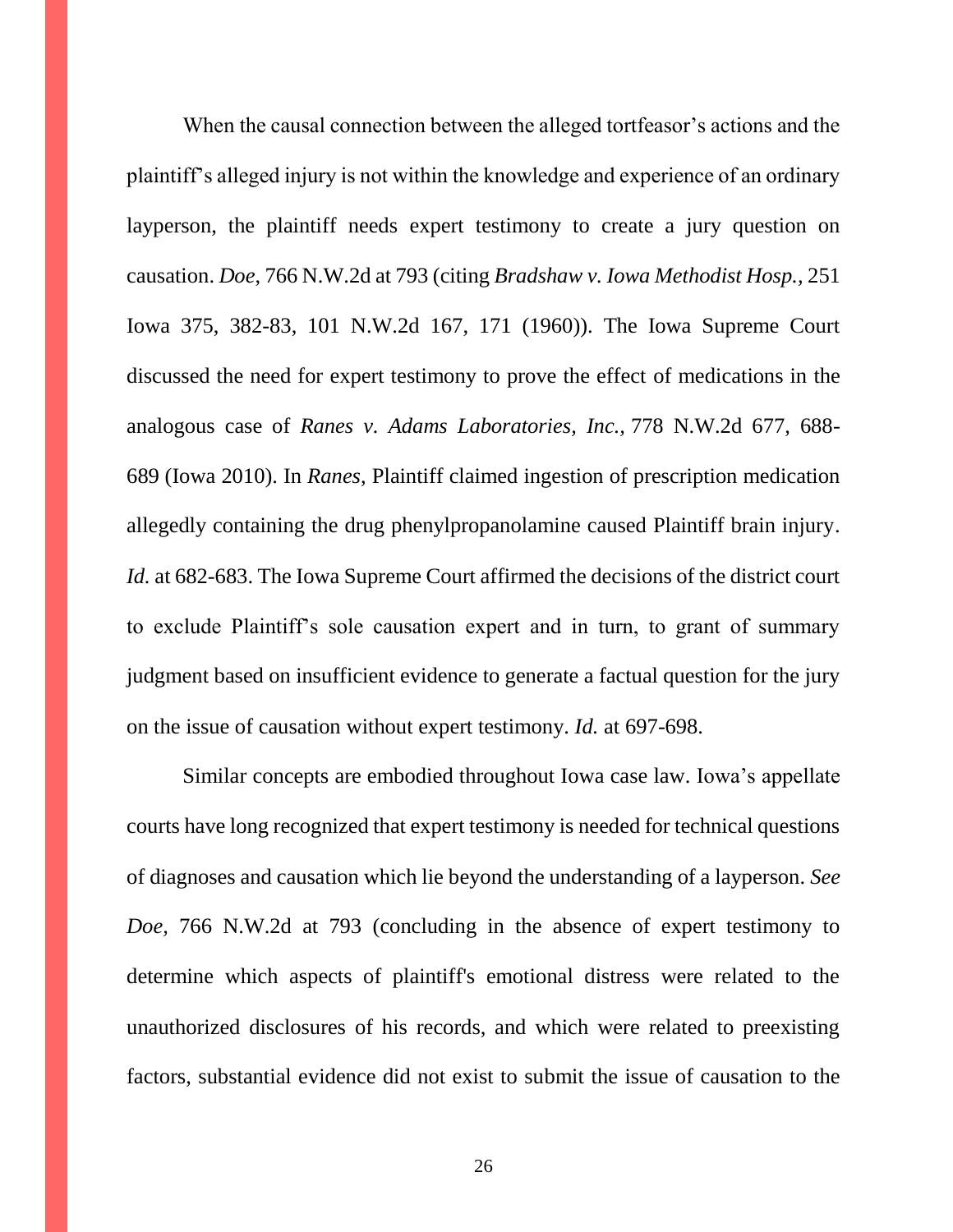jury); *Yates v. Iowa West Racing Ass'n*, 721 N.W.2d 762, 774-75 (Iowa 2006) (discussing that medical testimony regarding cause and effect is not within the knowledge and experience of ordinary laypersons); *Bradshaw v. Iowa Methodist Hosp.,* 251 Iowa 375, 382-83, (Iowa 1960) (holding that in patient's action for personal injury allegedly resulting from a fall in defendant hospital, medical testimony that it was possible that plaintiff's subsequent physical condition was caused by the fall was insufficient, standing alone, to take the issue of causation to the jury).

The question of whether earlier administration of antibiotics to Sharon Susie would have saved her arm invokes scientific and medical concepts beyond the knowledge of the lay jury. Consequently, to generate a factual issue on the question of causation and damages, Plaintiffs must present expert testimony sufficient to establish the injury was caused by Defendants' negligence. *See Doe,* 766 N.W.2d at 793; *Bazel v. Mabee,* 576 N.W.2d 385, 388 (Iowa Ct. App. 1998); *Daley v. Hoagbin,* 2000 WL 1298722, 2 (Iowa Ct. App. 2000). Plaintiffs have disclosed no competent evidence to establish the required foundational element of their case that Defendants' alleged negligence caused Plaintiff Sharon Susie to lose her arm (or caused any other quantifiable harm). As such, Plaintiffs' case fails as a matter of law, and the district court properly granted the motion for summary judgment.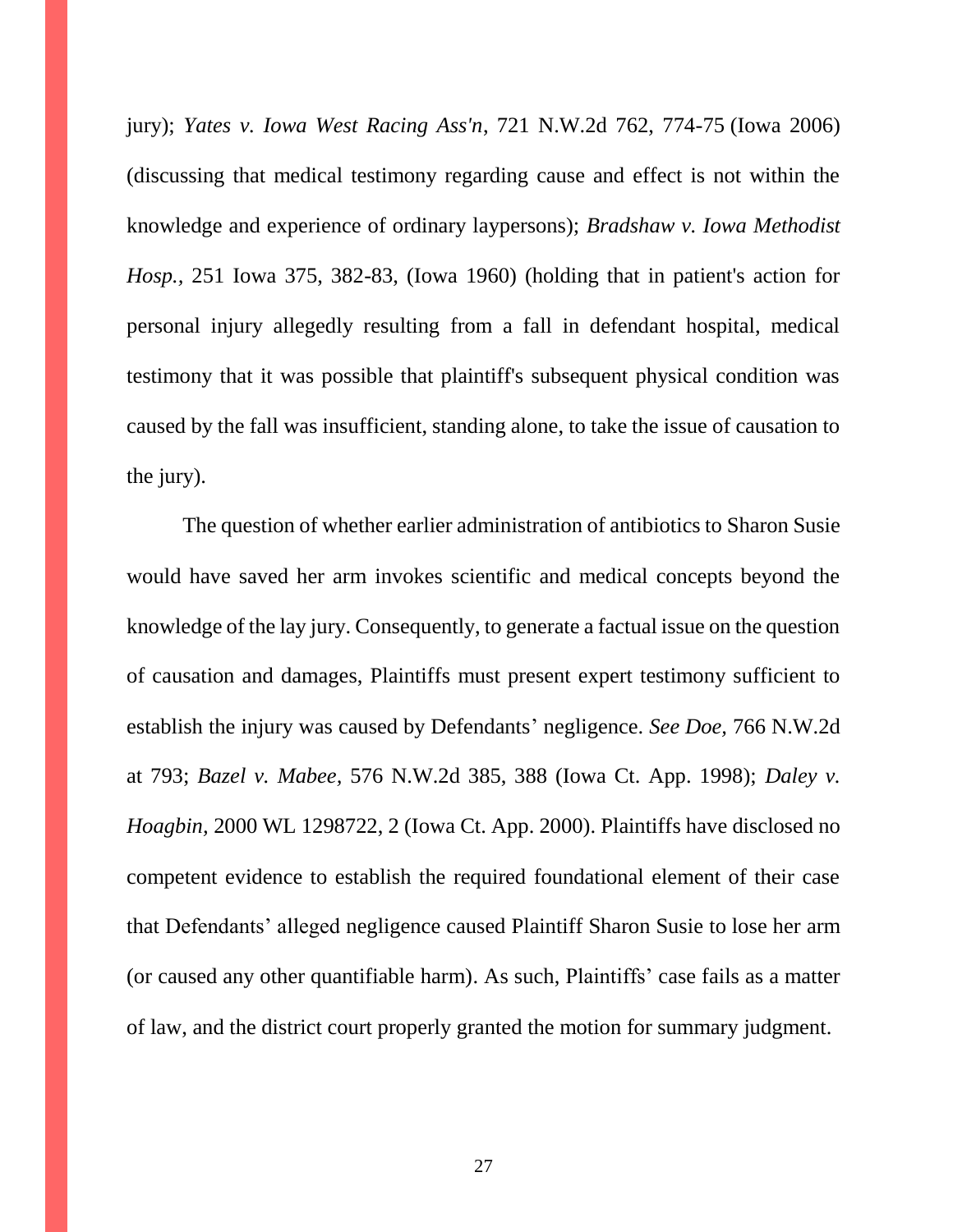### **b. Plaintiffs Failed to Present Required Expert Testimony on Causation**

The harm Plaintiffs claim as a result of the allegedly negligent delay in diagnosis is the amputation of Ms. Susie's right arm. (Pl. Br. p. 10) (Petition, p. 8- 10); (App. 0014-16). Plaintiffs allege Ms. Susie should have been administered antibiotics on September 29, 2012. Instead, Ms. Susie was given antibiotics continuously for more than 48 hours, mostly intravenously, when she presented at the emergency room the next day. (Lamptey Depo. p. 65-67); (App. 0231).

Thus, the ultimate causation question for the jury in this case would have been:

## **Would giving antibiotics one day earlier, on September 29, 2012 have avoided the amputation of Ms. Susie's right arm?**

Therefore, the question for this Court on appeal is: Did Plaintiffs have sufficient expert testimony establishing that it was more likely than not that administration of antibiotics on September 29, 2012 would have avoided amputation of Ms. Susie's right arm?

The answer in this case is "no". No witnesses for either side were going to tell the jury that Ms. Susie's right arm could have been saved had antibiotics been administered on September 29, 2012. There is no expert testimony that would establish that administration of antibiotics on September 29, 2012 would have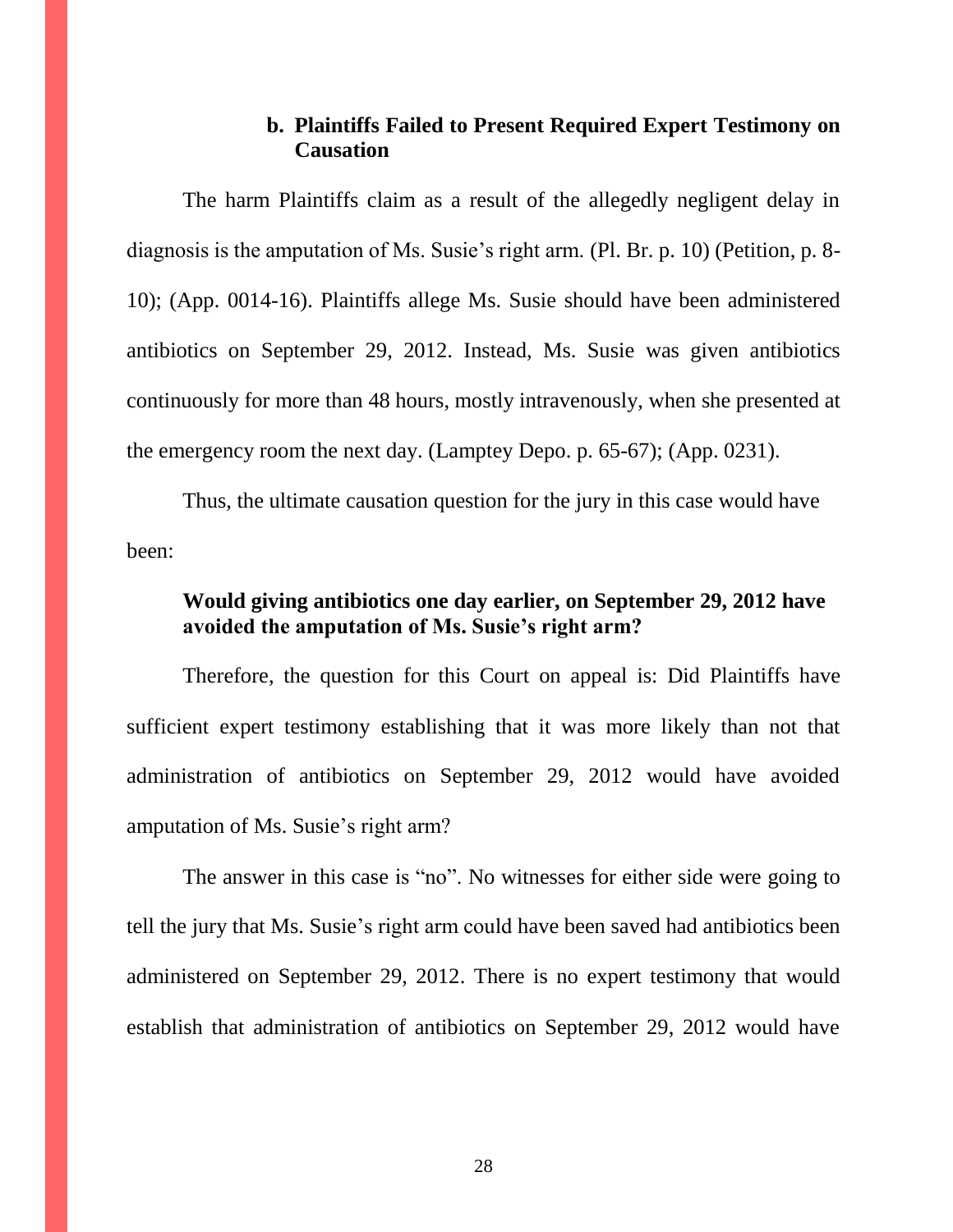spared Ms. Susie's arm. There is no testimony as to what benefit, if any, Ms. Susie could have received from antibiotics on September 29, 2012.

When asked if he was going to testify that Sharon Susie's arm was cut off because of Sarah Harty, Dr. Schechter answered: "I'm not here to say her arm was cut off because of Sarah Harty." (Schechter Depo. p. 100:7-100:10); (App. 0423). This Court's analysis need go no further than this admission. However, when directly asked again by Plaintiffs' counsel if it was more likely than not that Ms. Susie's arm would have been saved by antibiotics on September 29, 2012, Dr. Schechter again declined to render the causation opinion necessary to support Plaintiffs' case. (Schechter Depo. p. 121:7-121:22);(App. 0444).

Additionally, Dr. Schechter conceded that it would take 36 hours for the antibiotics to be effective, and he further conceded that Ms. Susie already had necrotizing fasciitis on September 29, 2012 when she saw Sarah Harty. (Schechter Depo. p. 71:6 – 72:23, 104:16-104:21); (App. ,0394-95, 0427); (See also, Lamptey Depo. p. 60-61) (agreeing that necrotizing fasciitis was present for some time prior to Ms. Susie's arrival at the emergency room on September 30, 2012); (App. 0229- 30); (Vemuri Depo., p. 26-27) (App. 0243). It is also undisputed that when Ms. Susie had returned to the emergency room 24 hours after she was seen by Sarah Harty, Ms. Susie was already in septic shock, suffering from necrotizing fasciitis against which antibiotics alone are not effective, and was going to require surgery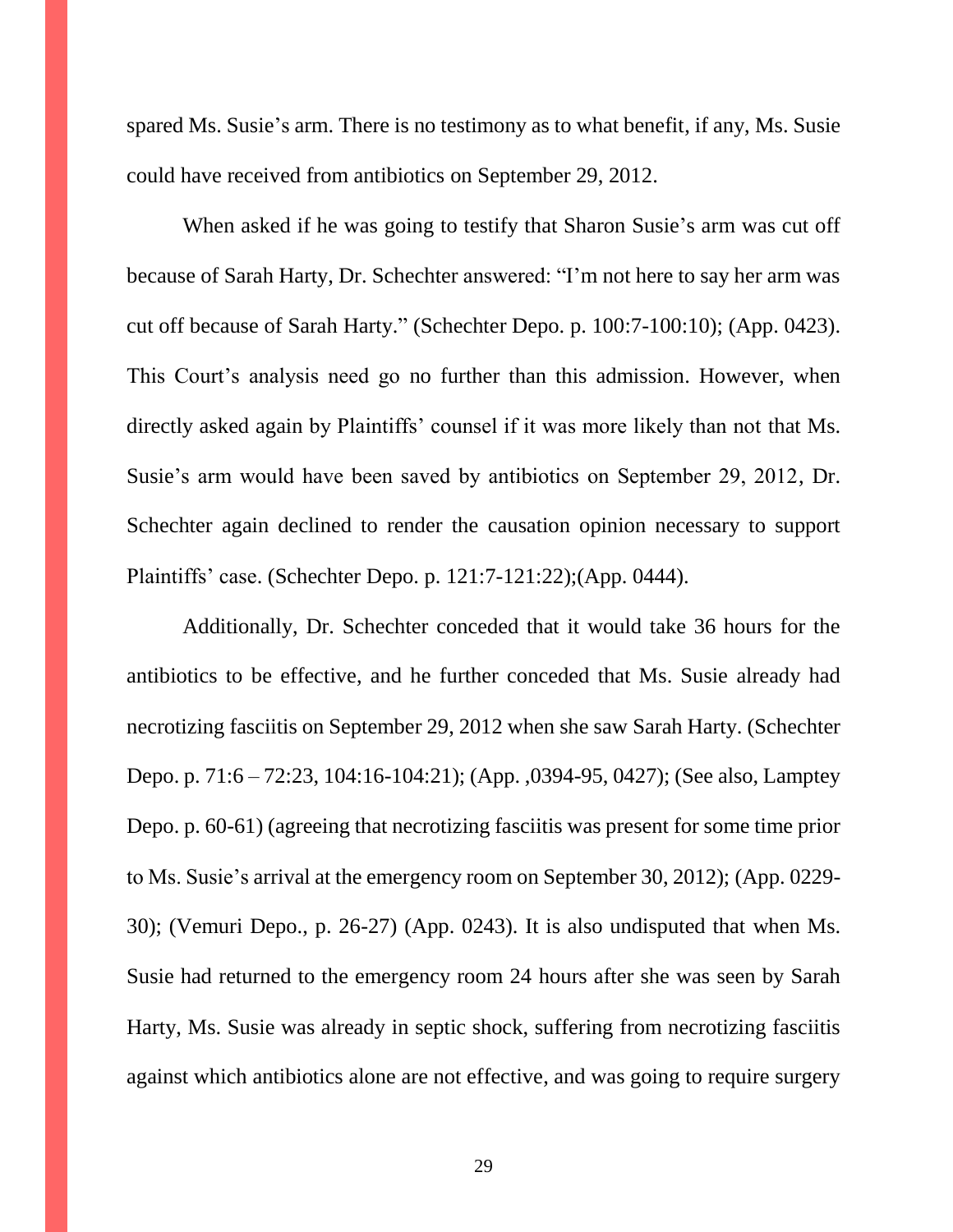to treat the necrotizing fasciitis. (Schechter Depo. p. 93:9-18, 98-99, 104:16- 104:21);(App. 0416, 0421-22, 0427); (Lamptey Depo. p. 60-61); (App. 0229-30).

Ultimately, Dr. Schechter repeatedly conceded that it would be "speculation" to guess what effect antibiotics would have had. (Schechter Depo. p. 105:7-105:11, 127:10-128:23); (App. 0428, 0450). There is no factual dispute. The jury would have had nothing other than speculation upon which to conclude that Ms. Susie's arm could have been saved by administration of antibiotics on September 29, 2012, and the district court correctly granted the motion for summary judgment.

## **i. Dr. Schechter's Testimony Fails to Establish the Causation Element of Plaintiffs' Prima Facie Case**

Dr. Schechter's deposition testimony establishes he was not going to testify that Defendants' alleged negligence caused Ms. Susie's damages. On numerous occasions, Dr. Schechter, Plaintiffs' sole expert physician, indicates that he is not focused on the causation questions in the case:

> **19** Q. Next question: Do you hold yourself out as an **20** expert in the treatment of necrotizing fasciitis? **21 A. No, I'm not a surgeon, nor am I an infectious 22 disease specialist.<sup>2</sup>**

(Schechter Depo., p. 44:19-44:22) (App. 0367).

…. **I'm here actually to talk**

 $\overline{a}$ 

<sup>&</sup>lt;sup>2</sup> In light of this testimony, Defendants were prepared to attack Dr. Schechter's qualifications and scientific basis to even render a causation opinion in this case. However, because Dr. Schechter repeatedly refused to render a causation opinion, there was no causation opinion from which to attack Dr. Schechter's qualifications.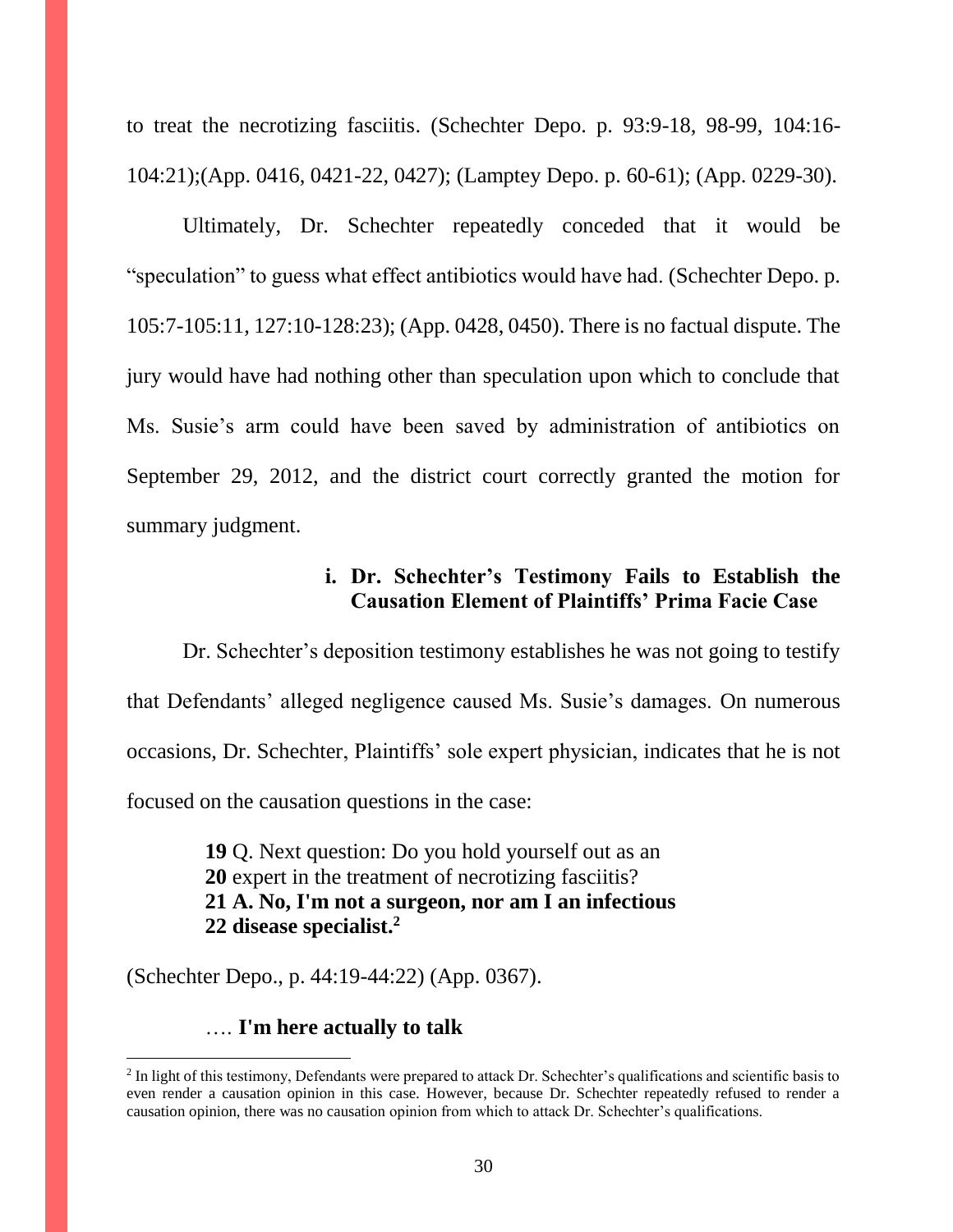**5 about whether or not I think the standard of care of 6 episodic care was met. 7** Q. Or are you here to say that Sharon Susie's arm **8** was cut off because of Sarah Harty? **9 A. I'm not here to say her arm was cut off because 10 of Sarah Harty. I'm here to say that she became ill and 11 septic because she wasn't given a thorough enough 12 evaluation and followup. 13** Q. Isn't the bottom line, you don't know what **14** would have happened to Sharon Susie had she had CBC **15** testing, had she returned to the clinic in 20 hours or **16** less than 24 hours, had a comprehensive physical exam **17** been documented? You don't know that the outcome would **18** not have been exactly the same. True? **19 A. I don't know, but the faster you get to care 20 when you're sick, the better off you are.**

(Schechter Depo., p. 100:4-100:20) (App. 0423).

Dr. Schechter testified on several occasions that he could not say how long

it would take for antibiotics to take effect but agreed with Plaintiffs' previous

expert, Dr. Crew, that it would take 36 hours. He further conceded that it would be

"speculation" as what effect antibiotics would have had on Ms. Susie's outcome.

Q. You agree that if I give you antibiotics this minute, particularly in a group A strep necrotizing soft tissue scenario, it's going to take a while for the antibiotics to do the desired job? **8 A. And again, this is speculative because a while 9 is not only a matter of opinion but it's also a matter 10 of how much tissue damage had occurred.** Q. Well, I'll just take Dr. Crew because you have been represented by counsel to have opinions the same as Dr. Crew. And you said at the very top of our conversation here words of the effect that you embrace his opinions. At Page 48 he says it would take 36 hours for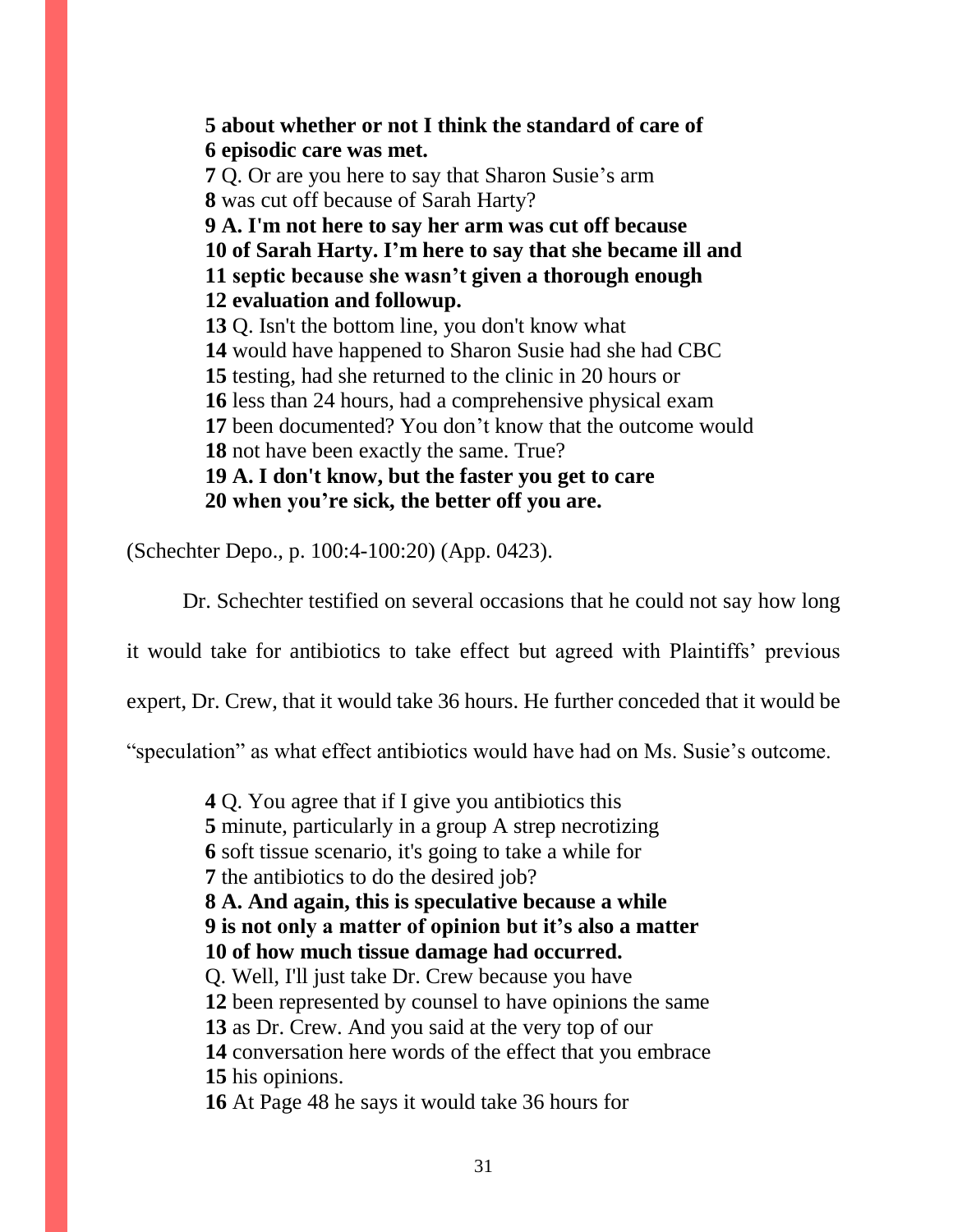**17** the antibiotics to be effective in this case. You saw **18** that? **19 A. I'll defer to his -- 20** Q. You agree; correct? **21 A. Yeah.**

(Schechter Depo., p. 104:4-104:21) (App. 0427).

Q. He said in that same page range: "It is **8** speculation on whether the antibiotics would," quote, **9** "'turndown,'" close quote, "the infection had they been **10** given by Sarah Harty." Do you agree? **11 A. Speculation, yes.**

(Schechter Depo., p. 105:7-105:11) (App. 0428)

 **19** Q. What I'm getting to, we are speculating on the **20** effect of antibiotics had they been given to Sharon **21** Susie on the afternoon of the 29th of September 2012; **22** correct? **23 A. Yes.**

(Schechter Depo., p. 128:19-23) (App. 0451).

The above testimony makes clear that Dr. Schechter unequivocally conceded that he can only speculate as to the effects that antibiotics would have had if they had been administered on September 29, 2012. Plaintiffs concede as much in their brief. (Pl. Br. p. 19-20) ("Dr. Robert Schechter was simply being honest when he testified that for him to opine as to the effectiveness of treatment with antibiotics had Sharon Susie received those antibiotics at the urgent care clinic on September 29, 2012 would be somewhat speculative."). Dr. Schechter's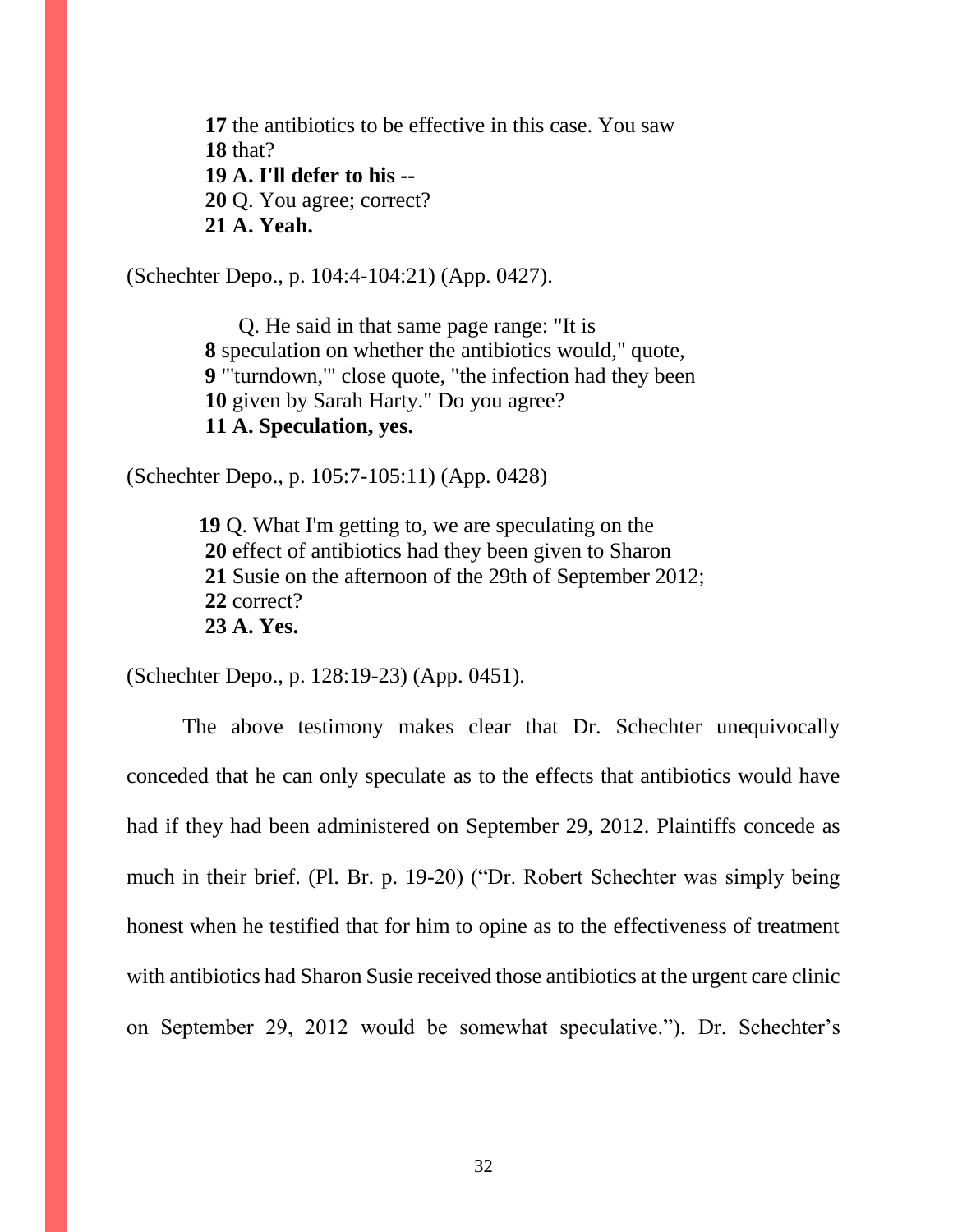speculation continued in response to the case-critical leading question posed by

counsel for Plaintiffs:

Do you agree with that -- that the earlier you get the antibiotics on board and the more you allow the body to mobilize in someone's immune system in response to this developing infection that you may well more likely than not have saved her arm? **12 MR. HILMES:** Mark, I'm going to raise an objection. Form and foundation, and it's mixed hypotheticals and mixed principles of law. But to the extent you can answer, you are supposed to answer. **17 THE WITNESS:** To -- I would say it's a significant possibility ranging as high as probability that early intervention with antibiotics could have either at least reduced the progression of the infection or slowed its progression and potentially have averted as much tissue loss as she experienced.

(Schechter Depo., p. 121:7-121:22) (App. 0444).

Thus, when asked the ultimate but-for causation question, would earlier antibiotic administration more likely than not have saved Ms. Susie's arm **in a leading fashion by Plaintiffs' counsel,** Plaintiffs' expert still would not say "yes" or "I think so" or "I believe so" or "I cannot say for sure but I think most likely her arm would have been saved" or even "Her arm might have been saved". Instead, he gave the convoluted opinion that there is a possibility to a probability "that early (how early?) intervention with antibiotics **could** have **either** at least reduced the progression of the infection (what does the jury do with "reduced the progression"?) **or** slowed its progression (what does the jury do with "slowed its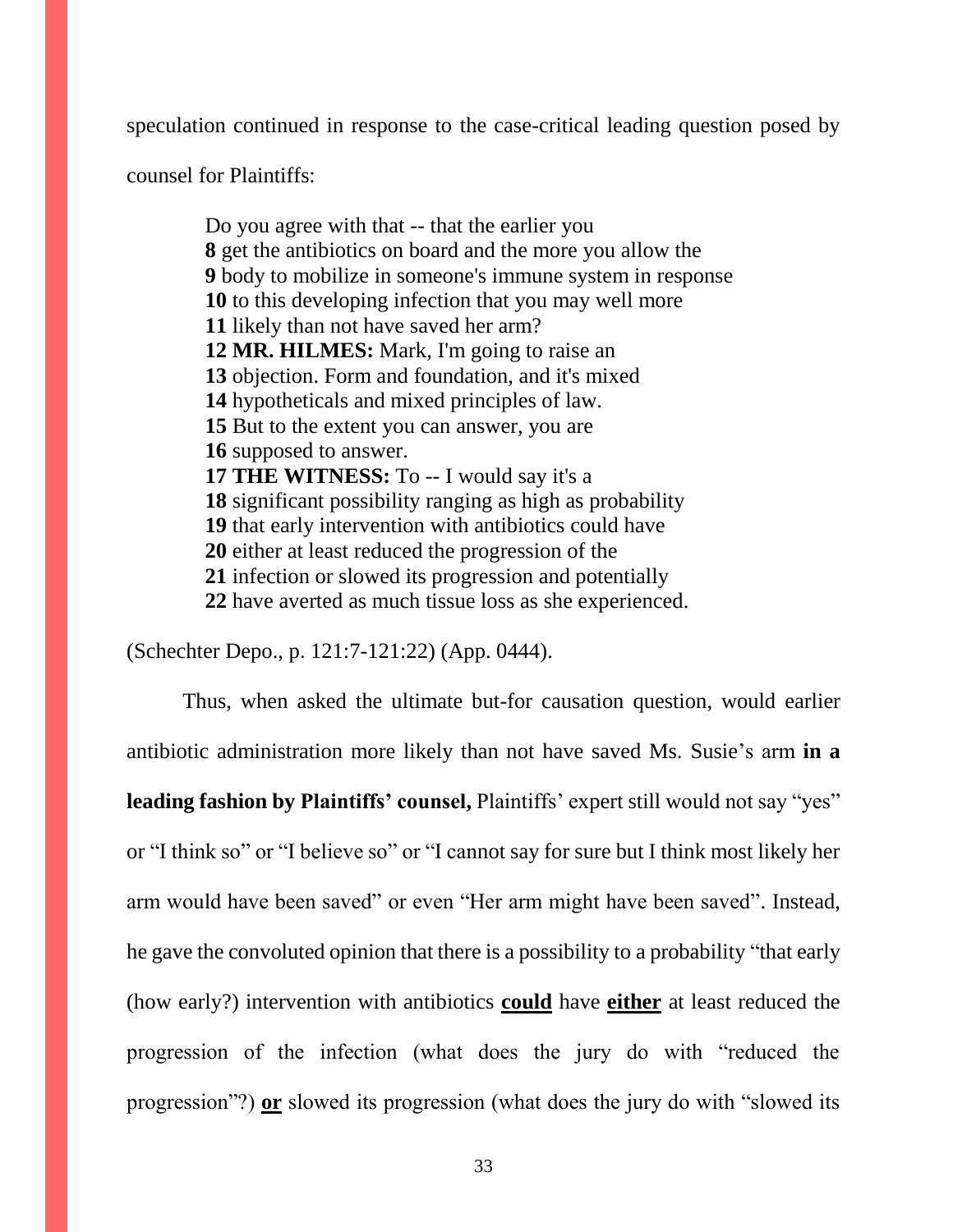progression"?) and **potentially** have averted as much tissue loss (what tissue loss? how much? would her arm have been saved?) as she experienced." This testimony provides no guidance to the jury on the question Plaintiffs' counsel asked and the question that will be before the jury, which is "would her arm more likely than not have been saved?".

Combined with Dr. Schechter's other testimony that it would be speculation as to what effect antibiotics on September 29, 2012 would have had, if any, and combined with his testimony that he was "not here to say her arm was cut off because of Sarah Harty" the opinions from Dr. Schechter provide no guidance for the jury to determine if or how Ms. Susie's outcome would have been different with antibiotics one day earlier. This is particularly true where Dr. Schechter also conceded that such antibiotics would take 36 hours to be effective, conceded that Ms. Susie had necrotizing fasciitis on September 29, 2012, and where it is undisputed that 24 hours later Ms. Susie was in septic shock, suffering from necrotizing fasciitis against which antibiotics are not effective.

In sum, none of Dr. Schechter's testimony rises above the level of speculation and conjecture. Dr. Schechter was unwilling or unable to tell the jury what difference Sarah Harty could have made for Ms. Susie. His testimony actually supports the opposite conclusion, that antibiotics on September 29, 2012 would not have made any difference at all in the outcome. Certainly, no witness has explained

34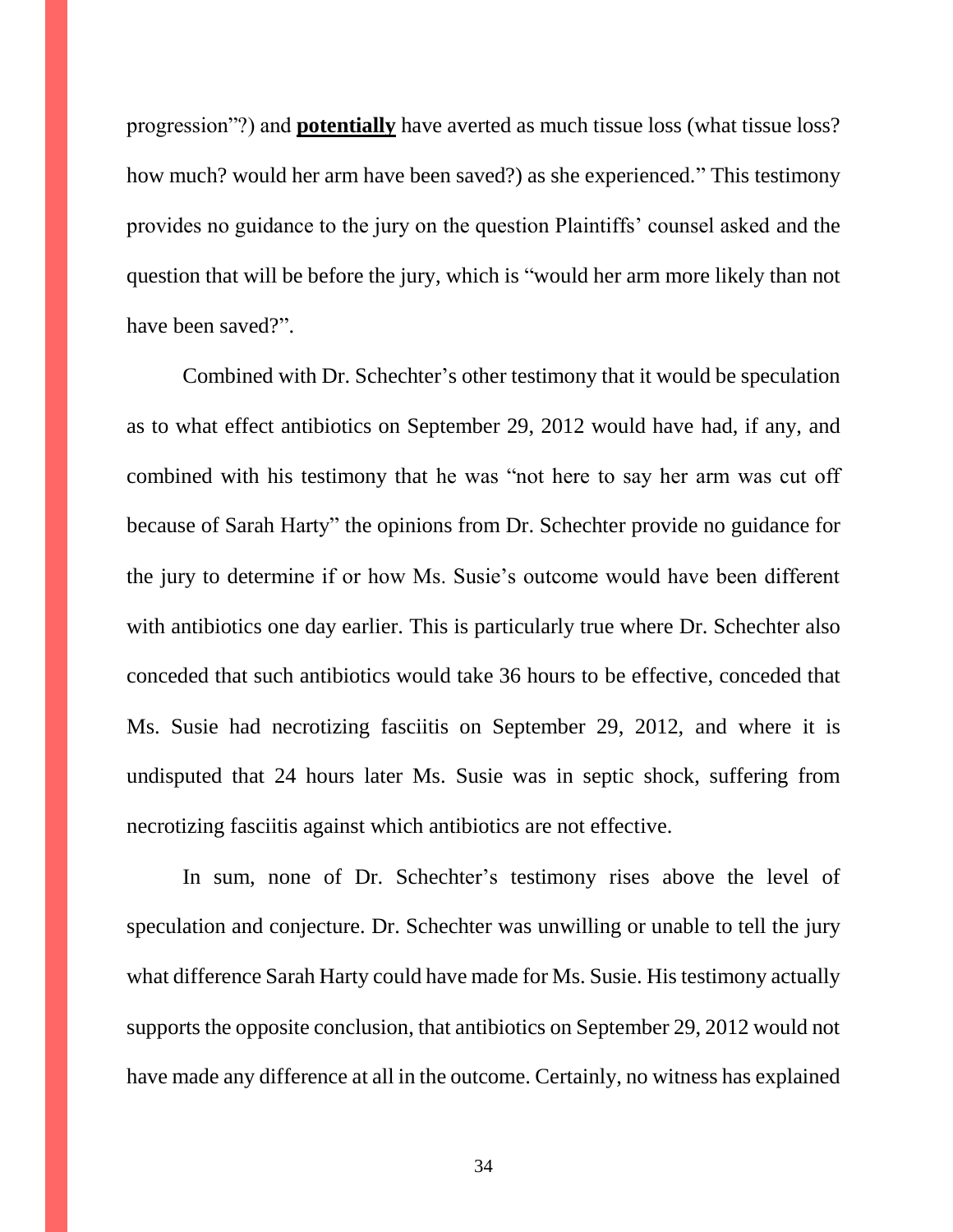that (or how) her arm would have been saved or that any other damage would have been avoided. No witness has even said that it was possible that her arm could have been saved. Plaintiffs failed to disclose any competent causation opinions against Defendants.

Given the well-established rules regarding requirements for expert testimony on causation and rules of disclosure in medical negligence cases, permitting a jury to consider entering a verdict in favor of a plaintiff when there was a structural omission in the evidence would have been reversible error, and instead the district court correctly granted the motion for summary judgment.

Finally, Dr. Schechter's report does include the opinion that it is more likely than not treatment with antibiotics on September 29, 2012 would have saved Ms. Susie's arm and toes. (App. 0086-87). Dr. Schechter's report is inadmissible hearsay. Iowa R. Evid. 5.801-5.802. Dr. Schechter's report was not signed under penalty of perjury. (App. 0087). The report was not drafted by Dr. Schechter as it repeatedly refers to him in the third-person. (App. 0082-87).

Most importantly, Dr. Schechter's deposition testimony makes clear that he was not going to provide the causation opinion contained in his report at trial<sup>3</sup>. As

 $\overline{a}$ 

<sup>&</sup>lt;sup>3</sup> This is another reason the district court properly considered the motion for summary judgment, despite being filed five days before trial. Based on Dr. Schechter's report, Defendants could not file a motion for summary judgment. Defendants' Motion for Summary Judgment was not ripe until after Dr. Schechter's deposition, when it became abundantly clear Dr. Schechter did not actually hold the causation opinion Plaintiffs' counsel authored for him for his report.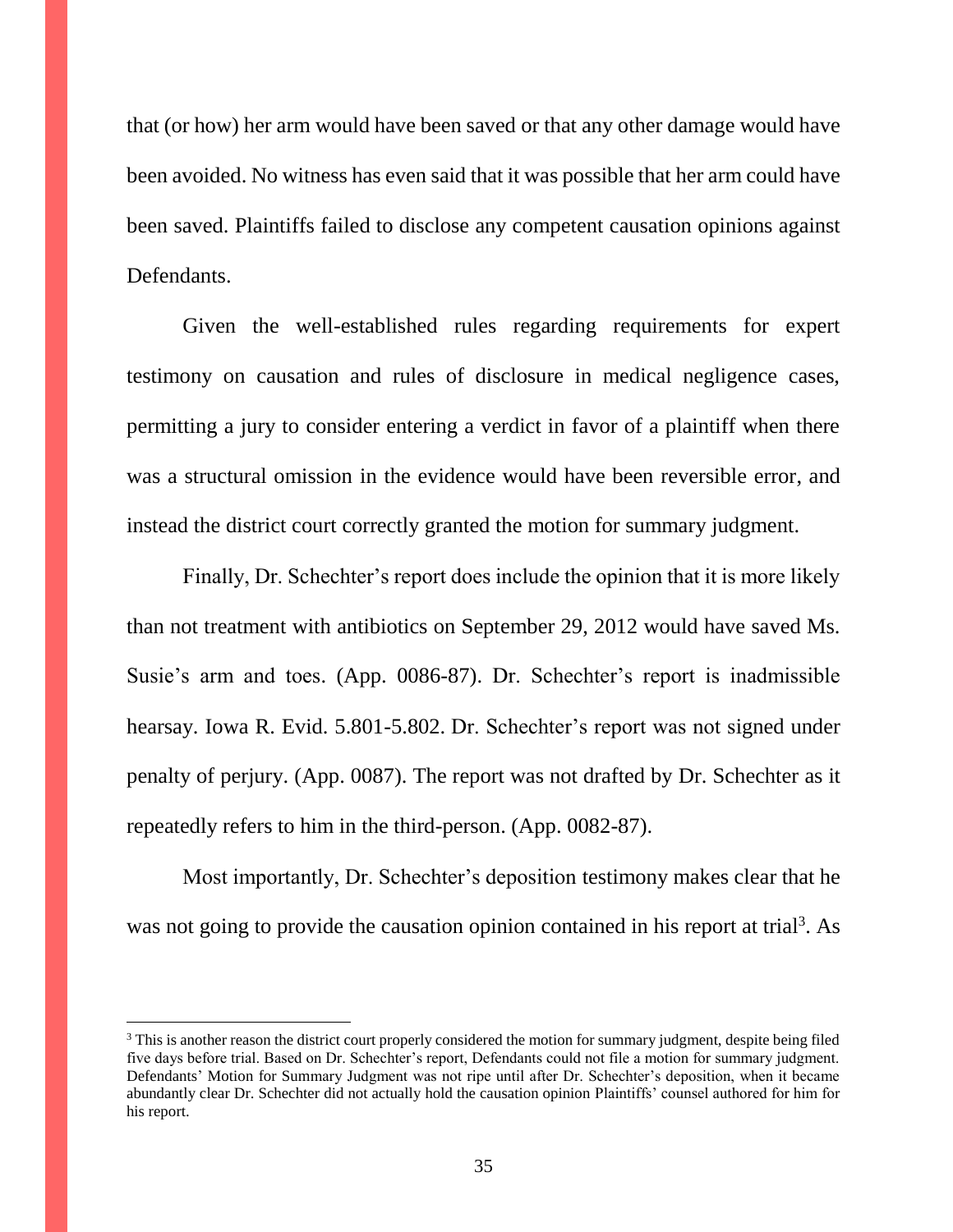discussed above, and directly contrary to his report, Dr. Schechter confirmed during his deposition that: (1) he was not there to say Ms. Susie's arm was cut off because of Sarah Harty; (2) antibiotics would not be effective for 36 hours; (3) Ms. Susie had necrotizing fasciitis on September 29, 2012 when she saw Sarah Harty; (4) he would be speculating as to the effect of antibiotics on September 29, 2012; (5) Ms. Susie was suffering from septic shock and necrotizing fasciitis within 24 hours of seeing Sarah Harty; and (6) he would not give the causation opinion contained in his report even in response to leading questions from Plaintiffs' counsel. (Schechter Depo., p. 71:6-72:23; 93:9-18; 98-99; 100:4-100:20; 104:4- 104:21; 105:7-105:11; 121:7-121:22; 128:19-23) (App. 0394-95, 0416, 0421-23, 0427-28, 0444, 0451).

Had Dr. Schechter actually expressed the causation opinion in his report at his deposition, Defendants' counsel was prepared to attack the medical and scientific foundation for that opinion, as well as Dr. Schechter's qualifications for rendering it. However, because Dr. Schechter repeatedly declined to express the causation opinion in his report (and in fact testified contrary to that opinion), despite multiple opportunities to do so, Defendants' counsel did not have the opportunity to cross-examine Dr. Schechter as to the basis for the opinion and his qualifications for rendering it.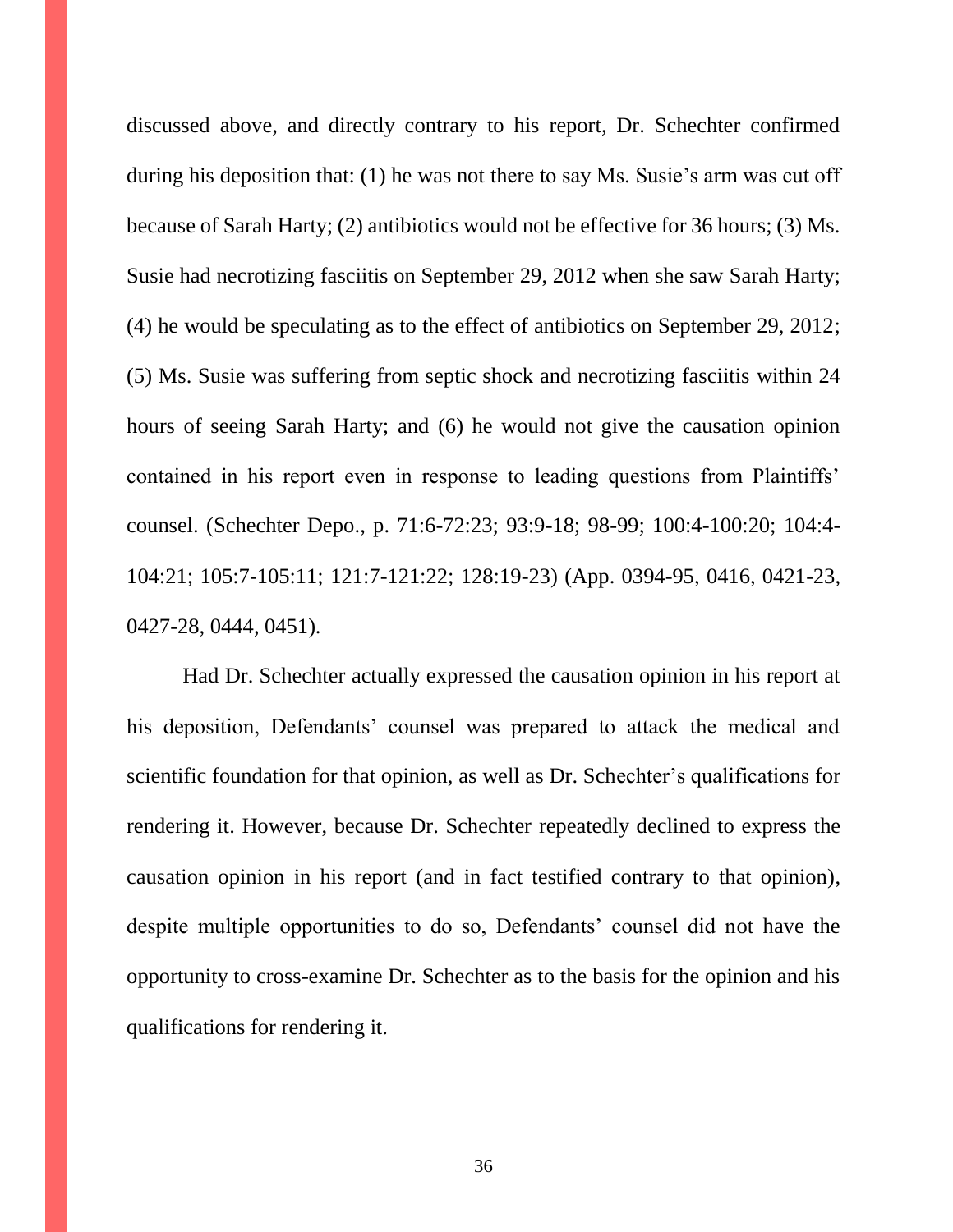Dr. Schechter's report does not create a fact issue because it is inadmissible hearsay and because Dr. Schechter's deposition testimony makes clear that he does not hold the causation opinion contained in his report.

#### **ii. Antibiotics Would Not Have Effective for 36 hours**

Dr. Schechter testified that he agreed that antibiotics would not be effective for 36 hours. (Schechter Depo., p. 104:11-21) (App. 0427). Ms. Susie returned to the hospital in approximately 24 hours suffering from septic shock and necrotizing fasciitis. (Schechter Depo. p. 93:9-18, 98-99, 104:16-104:21);(App. 0416, 0421- 22, 0427); (Lamptey Depo. p. 60-61); (App. 0229-30). Thus, even if Ms. Susie had been prescribed antibiotics by Sarah Harty, Ms. Susie would have progressed to a septic, life threating condition the next day as a result of necrotizing fasciitis against which antibiotics would not have been effective. Additionally, as previously noted, Dr. Schechter agreed on multiple occasions that it would be speculation to testify as to what effect antibiotics would have had, if any. (Schechter Depo., p. 105:7-105:11, 128:19-23) (App. 0428, 0451).

#### **iii. Sharon Susie Did Not Have an Easily Treatable Cellulitis on September 29, 2012.**

Plaintiffs' **entire** theory of the case depends on Ms. Susie having only an easily treatable cellulitis on September 29, 2012. (Pl. Br. p. 53-54). Not only will no witnesses testify that to effect, Dr. Schechter directly contradicts this theory. Dr. Schechter conceded that, in hindsight, Ms. Susie had necrotizing fasciitis on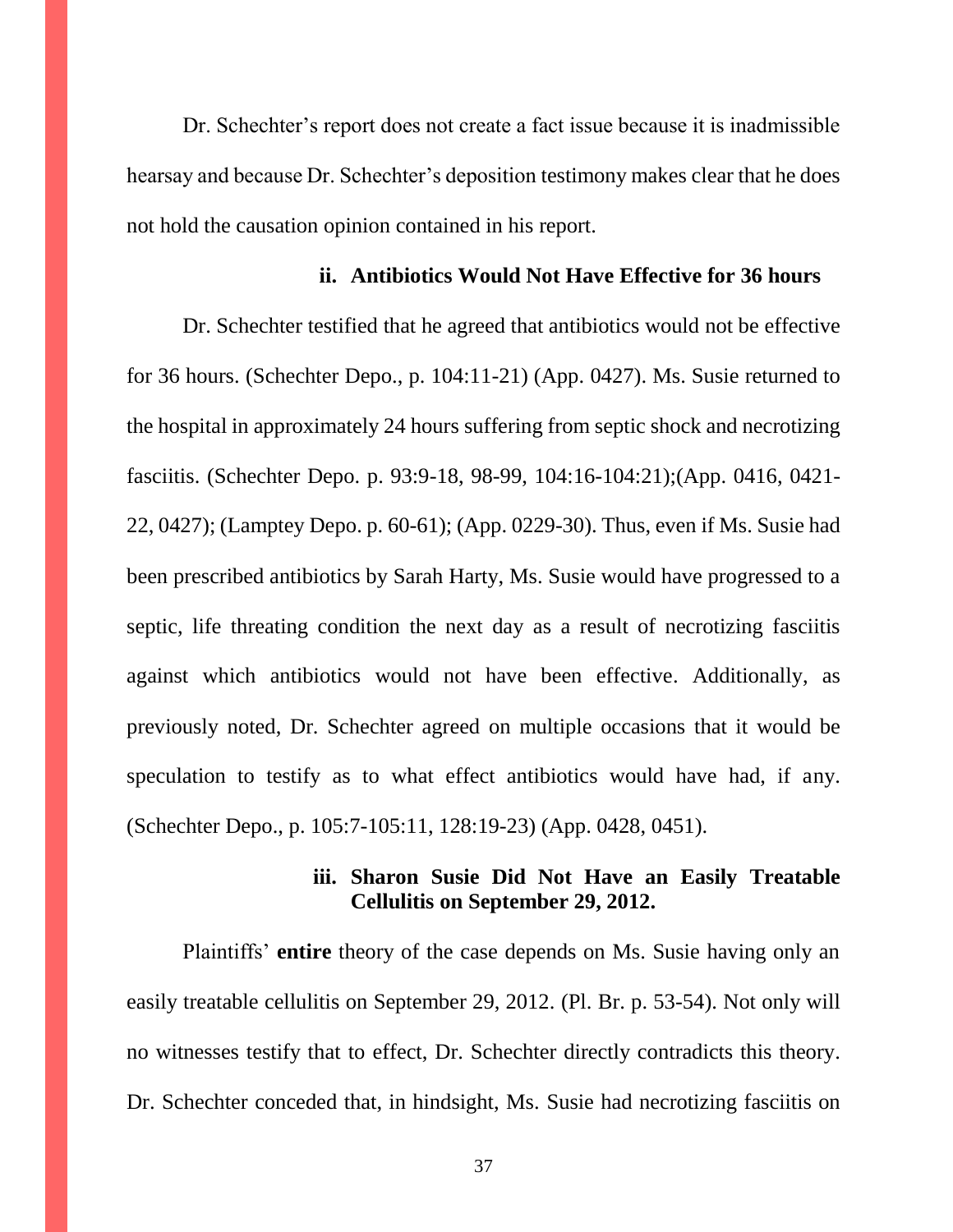September 29, 2012. (Schechter Depo. p. 71:6–72:23);(App. 0394-95). In other words, Plaintiffs' own expert conceded that the factual basis for Plaintiffs' entire theory of the case was not accurate. On this admission alone, Plaintiffs' case fails as to causation because it is undisputed that antibiotics are ineffective against necrotizing fasciitis and surgery is required. (Lamptey Depo. p. 61-62, 65-67, 69) ;(App. 0230-32); (Vemuri Depo., p. 45) (App. 0248); (Rizk Depo, p. 42) (App. 0292). Indeed, 48 hours of IV antibiotics administered one day later did not defeat this infection. (Lamptey Depo. p. 65-67); (App. 0231).

In addition to Dr. Schechter's admission that Ms. Susie had necrotizing fasciitis on September 29, 2012, there are no witnesses that will testify to the contrary. Dr. Lamptey agreed that Ms. Susie had necrotizing fasciitis **before**  arriving at the emergency room on September 30, 2012. (Lamptey Depo. p. 60- 61); (App. 0229-30). Dr. Vemuri further confirmed that there "was something brewing in her deeper tissues for some period of time before she got to the emergency room at mercy hospital 24 hours after seeing Sarah Harty. (Vemuri Depo., p. 26-27) (App. 0243).

Dr. Lamptey further testified that necrotizing fasciitis and cellulitis are separate and distinct, and there is no natural progression from cellulitis to necrotizing fasciitis. (Lamptey Deposition; 64:17-65:19); (App. 0230-31). The Center for Disease Control confirms that necrotizing fasciitis and cellulitis are not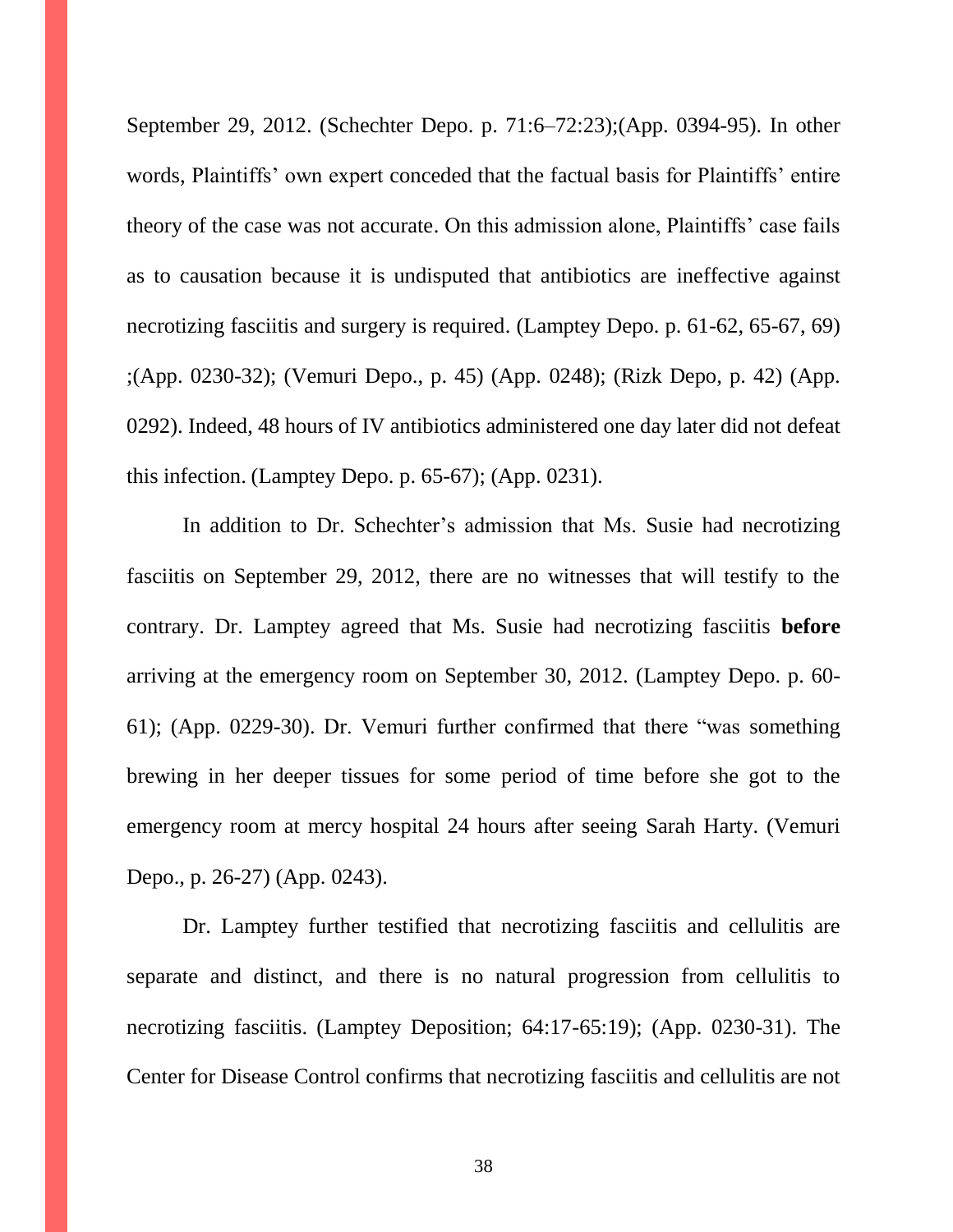the same, but rather cellulitis and necrotizing fasciitis are different forms of "invasive disease." (Plaintiffs' CDC Publication) (App. 0463).

In sum, there is no expert evidence that Ms. Susie had an easily treatable cellulitis on September 29, 2012, and the expert evidence that does exist establishes exactly the opposite, that Ms. Susie had necrotizing fasciitis on September 29, 2012 when she saw Sarah Harty. At minimum, her condition had progressed to necrotizing fasciitis, and not simply cellulitis, prior to when antibiotics from Sarah Harty even potentially could have been effective. Again, Plaintiffs' entire causation case depends on Ms. Susie having an easily treatable cellulitis on September 29th. Because Ms. Susie had necrotizing fasciitis on September 29th according to Plaintiffs' expert, Dr. Schechter, the evidence in the record establishes that antibiotics on September 29th would not have made any difference. Because antibiotics on September 29th would not have made a difference, Plaintiffs' case fails as to causation as a matter of law.

## **iv. Dr. Vemuri's Testimony Does Not Support Plaintiffs' Causation Case**

As discussed in the previous section, Plaintiffs' expert agreed that Sharon Susie had necrotizing fasciitis on September 29, 2012. Dr. Vemuri, Defendants' expert, testified that when necrotizing fasciitis is present, antibiotics do not help without surgical debridement. (Vemuri Depo., p. 45) (App. 0248). Therefore, had

39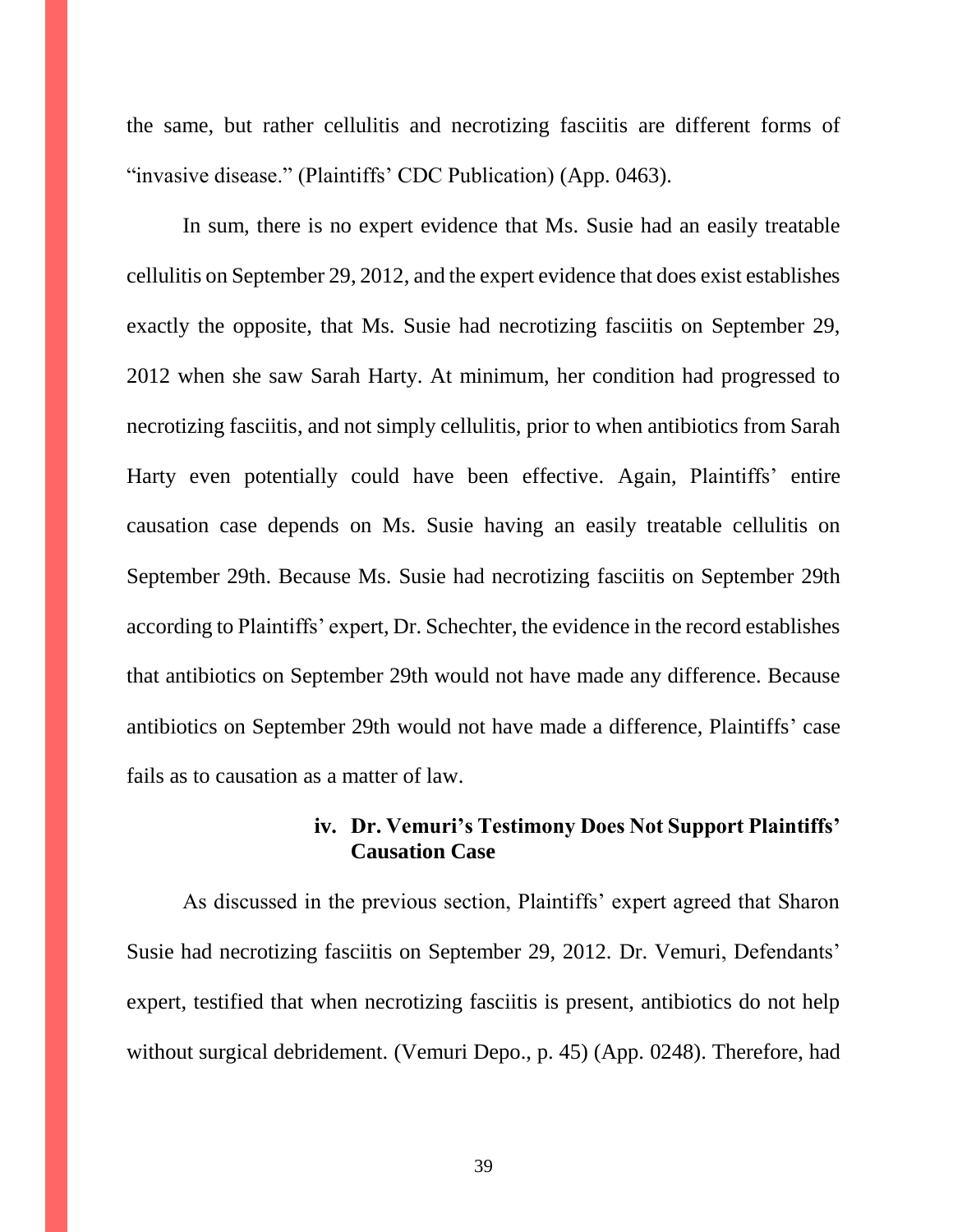broad spectrum antibiotics been prescribed on September 29, 2012, they would not have prevented this outcome.

Additionally, Dr. Vemuri confirmed that Ms. Susie was in septic shock with renal failure upon arrival to the emergency room approximately 24 hours after she was seen by Sarah Harty. (Vemuri Depo., p. 23-24) (App. 0242). As any antibiotics would not have been effective until 36 hours after administration according to Dr. Schechter, if they would have begun to work at all given that Ms. Susie had necrotizing fasciitis on September 29, 2012, antibiotics would not have stopped the progression of the infection to a septic condition.

Ultimately, Dr. Vemuri's report concluded, consistent with his deposition testimony, that nothing which could have been initiated by Sarah Harty would have changed the outcome in this case. Any reliance on Dr. Vemuri's testimony to support Plaintiffs' claim is misplaced.

#### **c. Response to Specific Arguments Plaintiffs Raise**

#### **i. Dr. Schechter was given the opportunity to elaborate**

In Plaintiffs' statement of facts, Plaintiffs assert that Dr. Schechter was never given the opportunity to elaborate on his opinions. (Pl. Br. p. 19-21). Contrary to this assertion, Dr. Schechter was asked directly if he was prepared to testify that Sharon Susie's arm was cut off because of Sarah Harty. If held that opinion, he had the opportunity to elaborate about why he held that opinion. Instead, Dr. Schechter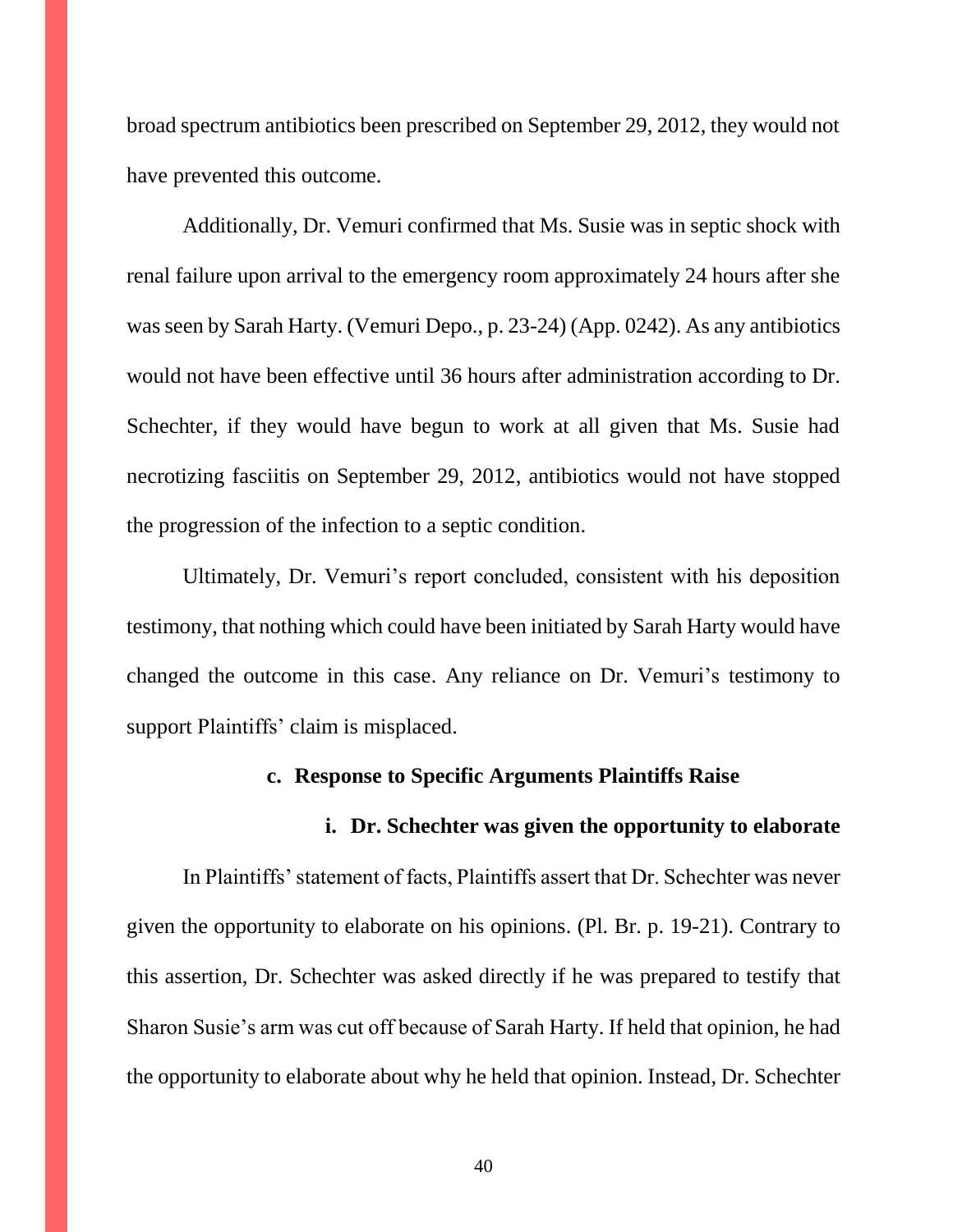stated "I am not here to say her arm was cut off because of Sarah Harty." (Schechter Depo. p. 100:7-100:10) ;(App. 0423). It is impossible to reconcile this testimony with an assertion that Dr. Schechter believed or was willing to testify it was more likely than not that Ms. Susie's arm would have been saved with administration of antibiotics by Sarah Harty. Indeed, if Dr. Schechter had expressed the opinion that antibiotics on September 29 would have saved Ms. Susie's arm, Defendants would have asked Dr. Schechter to elaborate on his opinion.

Dr. Schechter was given another opportunity when asked by Plaintiffs' counsel whether earlier antibiotics "may well more likely than not have saved her arm?". Plaintiffs' counsel's question included a leading preface regarding the general effect of earlier antibiotics, stating: "Do you agree with that -- that the earlier you get the antibiotics on board and the more you allow the body to mobilize in someone's immune system in response to this developing infection that you may well more likely than not have saved her arm?" (Schechter Depo., p. 121:7-121:22) (App. 0444).

Even in response to this leading question from Plaintiffs' counsel Dr. Schechter would not give the opinion that Ms. Susie's arm likely would have been saved with antibiotics on September 29, 2012. (Schechter Depo., p. 121:7-121:22) (App. 0444). In fact, Dr. Schechter never testified that it was even a possibility that Ms. Susie's arm would have been saved.

41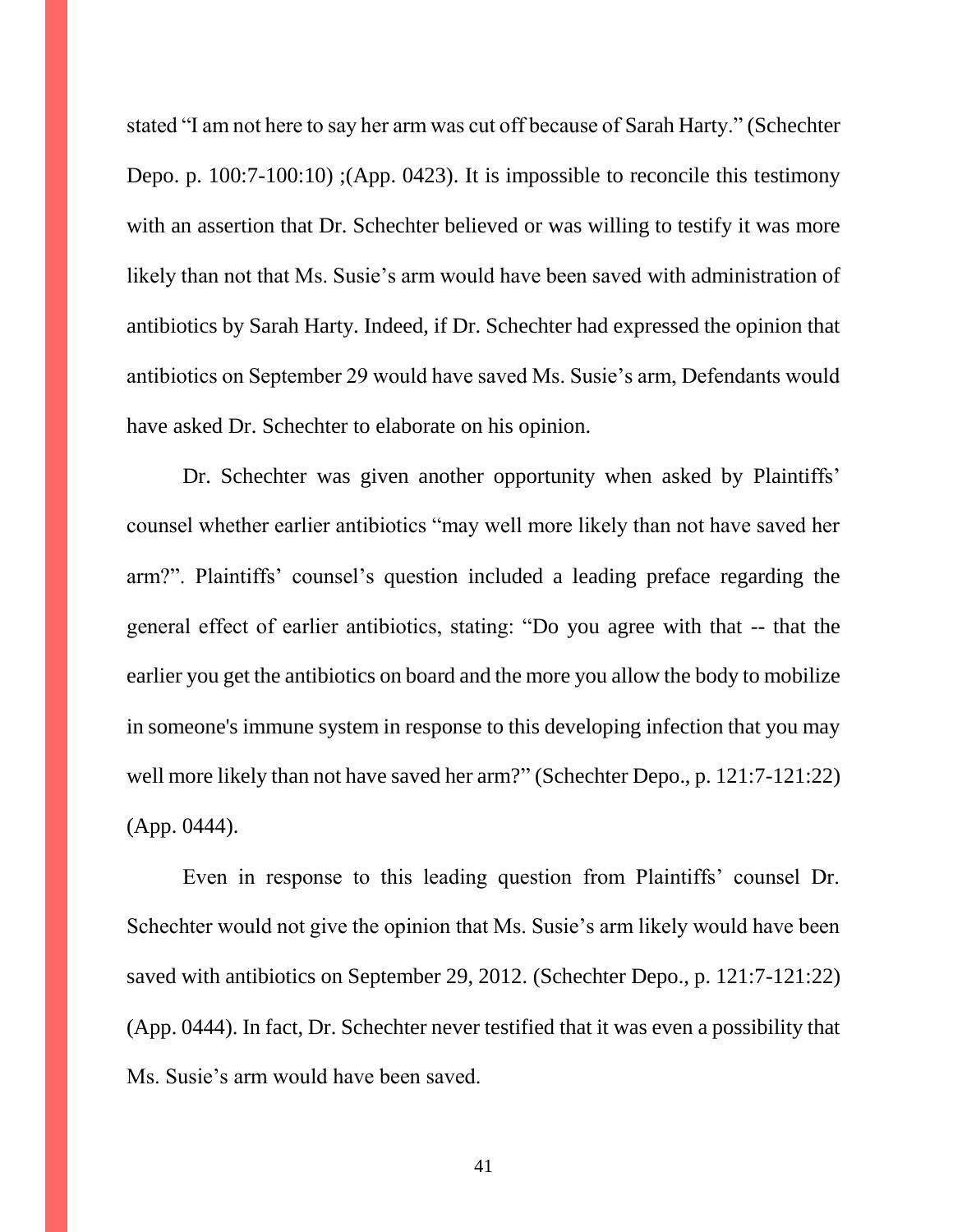The question for the jury was going to be, "would administration of antibiotics on September 29th, 2012 more likely than not have saved Ms. Susie's arm?" Dr. Schechter was asked that question by both Plaintiffs' counsel and Defendants' counsel. Dr. Schechter had ample opportunity to give the causation opinion Plaintiffs needed and declined to do so. Because no witness was going to testify Ms. Susie's arm could have been saved with antibiotics, there was no reason to have a trial, and the district court properly granted summary judgment on causation grounds.

#### **ii. The district court did not ignore causation testimony from the other witnesses**

Plaintiffs' substantive argument on the sufficiency of the causation testimony begins on the bottom of page 49 with an assertion that the trial court ignored the causation testimony from other medical experts in this case. (Pl. Br. p. 49-50). This assertion is incorrect, as the trial court expressly stated during the hearing on the motion for summary judgment that it spent hours reviewing all the relevant material, and specifically stated: "It's clear to me even --and I know, Mr. Humphrey, you wanted to make sure I read all your other physician stuff. I did that. I still believe and I find that there is no – that you don't have the necessary expert more likely than not causation evidence to get the claim to a jury." (Tr. Hearing on Motion for Summary Judgment, p. 3-4) (App. 0151-52). Thus, the district court expressly stated that it spent hours reading the information from the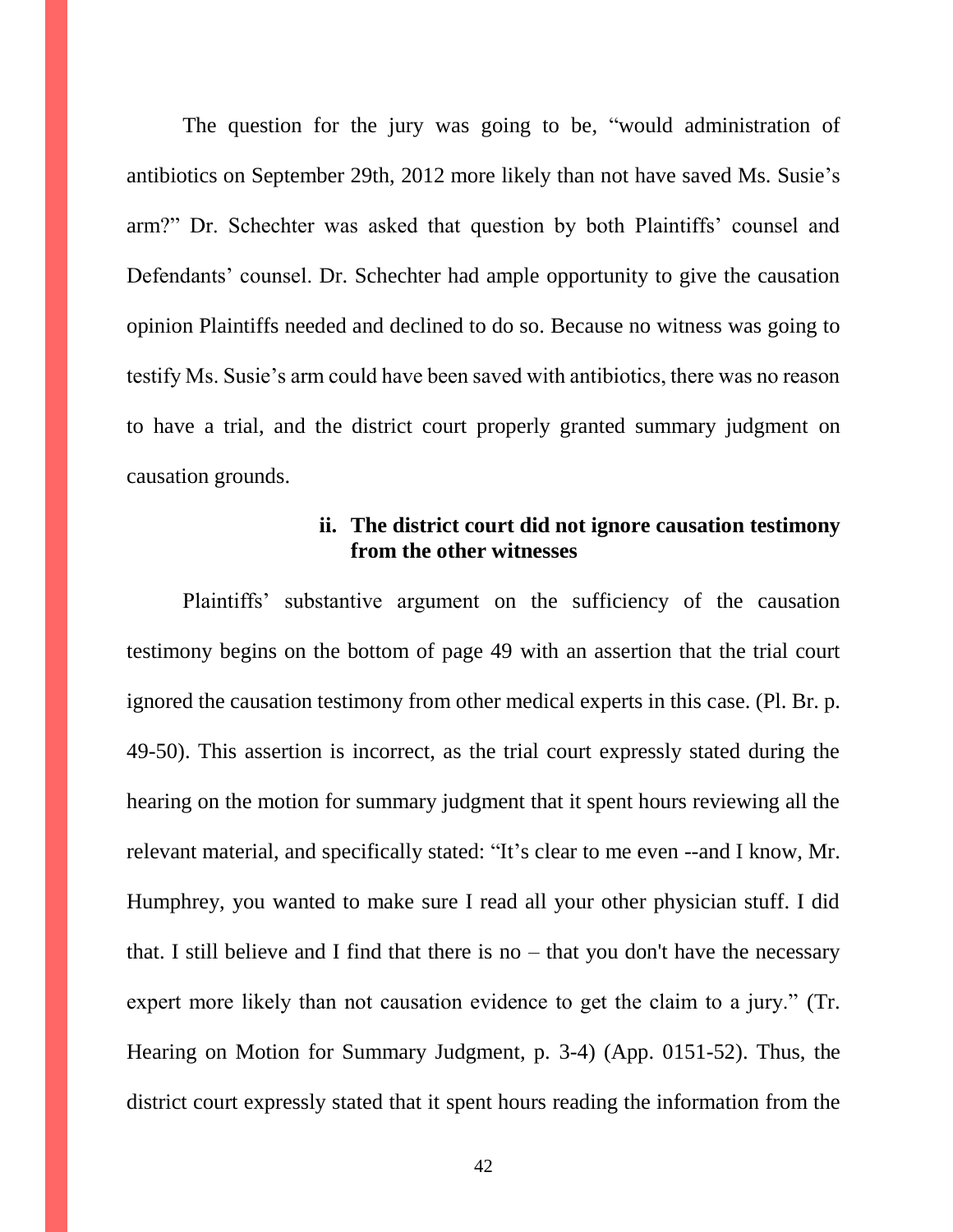other physicians and still determined Plaintiffs did not have sufficient evidence of causation to get the claim to the jury.

## **iii. The Entire Record Does Not Support Plaintiffs' Theory**

Plaintiffs next argue that whether the "record supports the argument that a submissible case on causation has been generated does not come from a single witness. It comes from the entire record presented to the jury…" (Pl. Br. p. 51). While that assertion may be generally true, an examination of the entire record reveals, as the district court concluded, that no expert witnesses provided any testimony that earlier administration of antibiotics would more likely than not have saved Ms. Susie's arm. None of the treating witnesses so testified. The treating physicians were not going to be called live at trial with their deposition testimony presented to the jury. Therefore, the treating physicians would not have offered any causation opinions at trial. Defendants' expert, Dr. Vemuri, also did not give the causation opinion Plaintiffs' need, and the summary of testimony provided in his report was that antibiotics on September 29, 2012, would not have made any difference.

Most importantly, if Plaintiffs' expert witness, who had the entirety of the record available to him, was not willing to testify that administration of antibiotics on September 29, 2012 more likely than not would have saved Ms. Susie's arm, on what basis could a jury make that conclusion? Even when considering the entire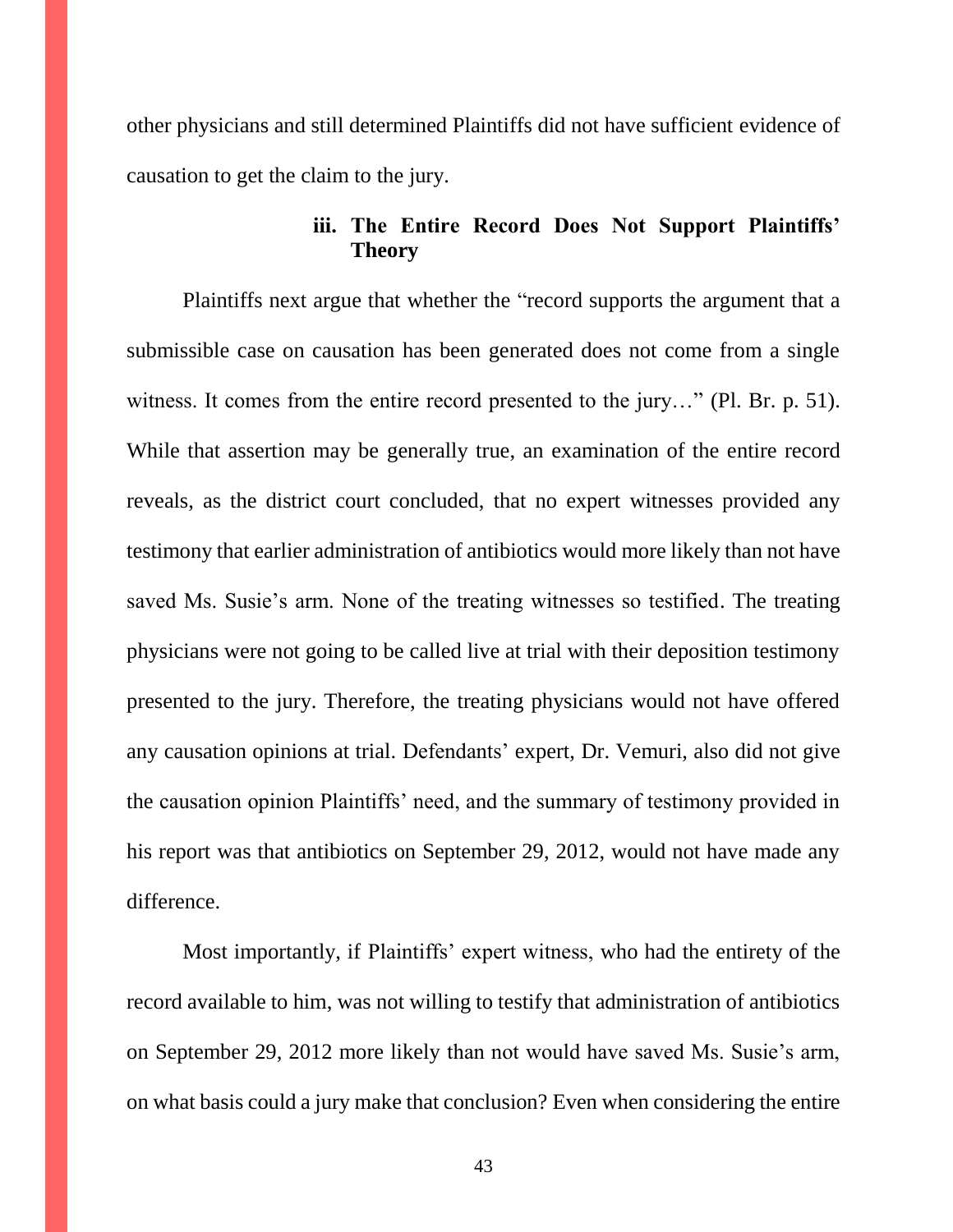record, all of the evidence in the record supports the fact that antibiotics would not have made any difference and that it is speculation to assert otherwise. The fact that antibiotics typically work against cellulitis is irrelevant. When viewing the record in total, no submissible causation case existed.

#### **iv. Plaintiffs Have Insufficient Cause in Fact Testimony**

Plaintiffs next argue that semantics alone does not defeat the probative value of an expert opinion and relies on *Hansen v. Central Iowa Hospital Corporation*, 686 N.W.2d 476 (Iowa 2004). (Pl. Br., p. 51-52). On this issue, *Hansen* stands for the proposition that specific language, such as "reasonable degree of medical certainty" is not required to establish an expert's opinion. *Id.* at 484-85. Defendants agree that no magic language is required to establish an expert's opinion, but this entire argument is a red herring. Defendants are not arguing that Dr. Schechter's opinion on causation is insufficient because he did not use the words reasonable degree of medical certainty. Defendants are also not arguing that Dr. Schechter was required to express his opinion as a certainty about what would have happened. Instead, as discussed throughout this brief, Dr. Schechter's opinion is insufficient on causation simply because he did not give any opinion as to what damages the alleged delay in diagnosis more likely than not caused, and in fact, specifically refrained from doing so. In other words, Dr. Schechter's testimony is not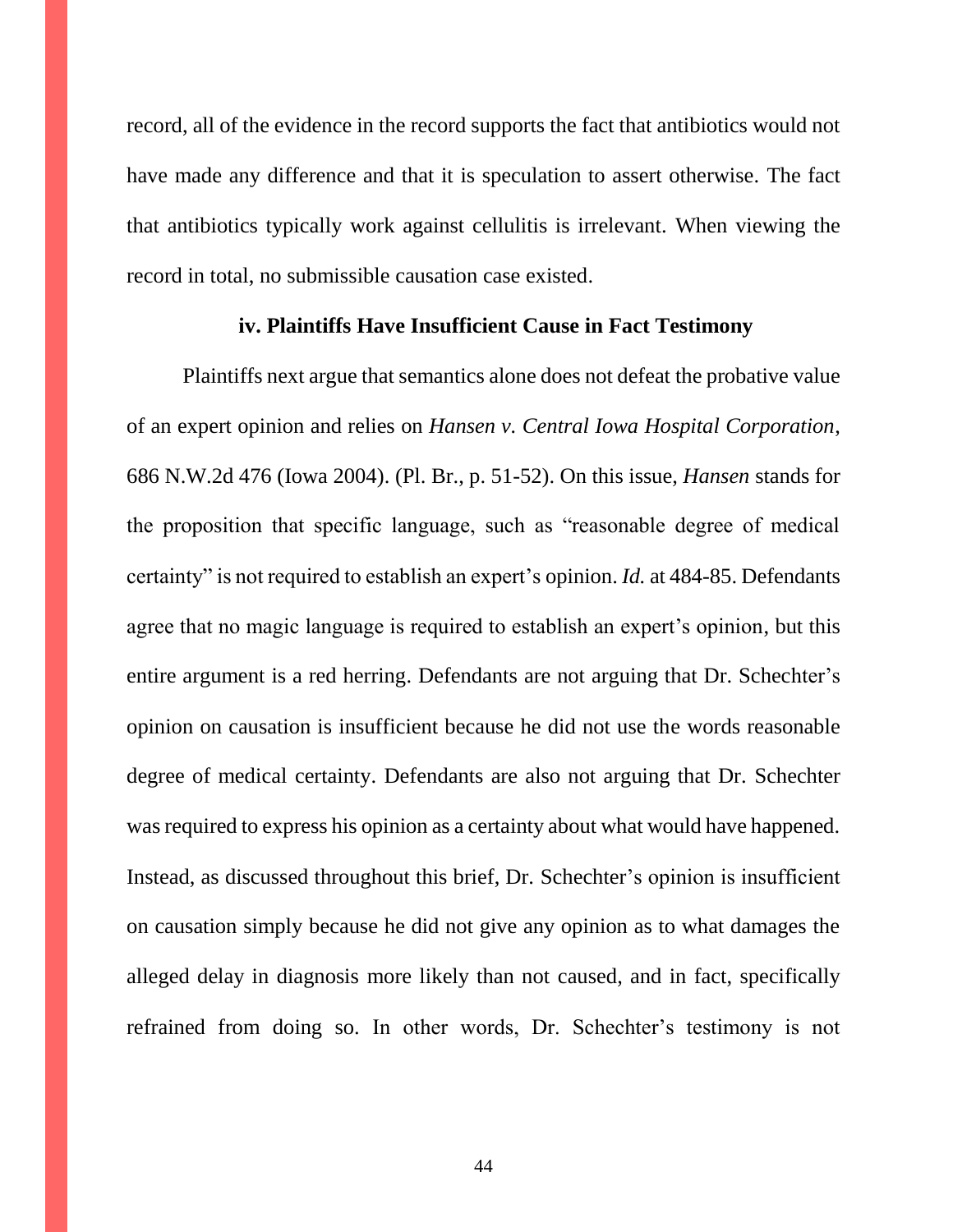insufficient on causation because he failed to use magic words, it is insufficient on causation because he did not give a causation opinion.

Plaintiffs then cite *Thompson v. Kaczinski*, 774 N.W.2d 829 (Iowa 2009) for the proposition that the new causation standards espoused therein required the causation issue to be submitted to the jury. (Pl. Br., p. 52). However, *Thompson*  does not change the fact that the Plaintiffs' causation element in this case must be established via expert testimony. Instead, *Thompson* adopts the causation analysis from the Restatement (Third) of Torts, modifying the causation test from a substantial factor test to a but-for causation test followed by a requirement that the claimed harm be within the scope-of-liability. *Id.* at 834-36. The fundamental flaw in Plaintiffs' case is that there is insufficient expert testimony to establish **but-for causation**; there is no expert evidence that but-for Sarah Harty's alleged negligence, the outcome more likely than not would have been different.

The uniform "Cause - Defined" instruction (ICJI 700.3) guides the jury as follows:

The conduct of a party is a cause of damage when the damage would not have happened except for the conduct.

Stated in terms of the instruction, Plaintiffs' brief on appeal and Plaintiffs' resistance to the motion for summary judgment do not identify which witness or witnesses will answer the question:

45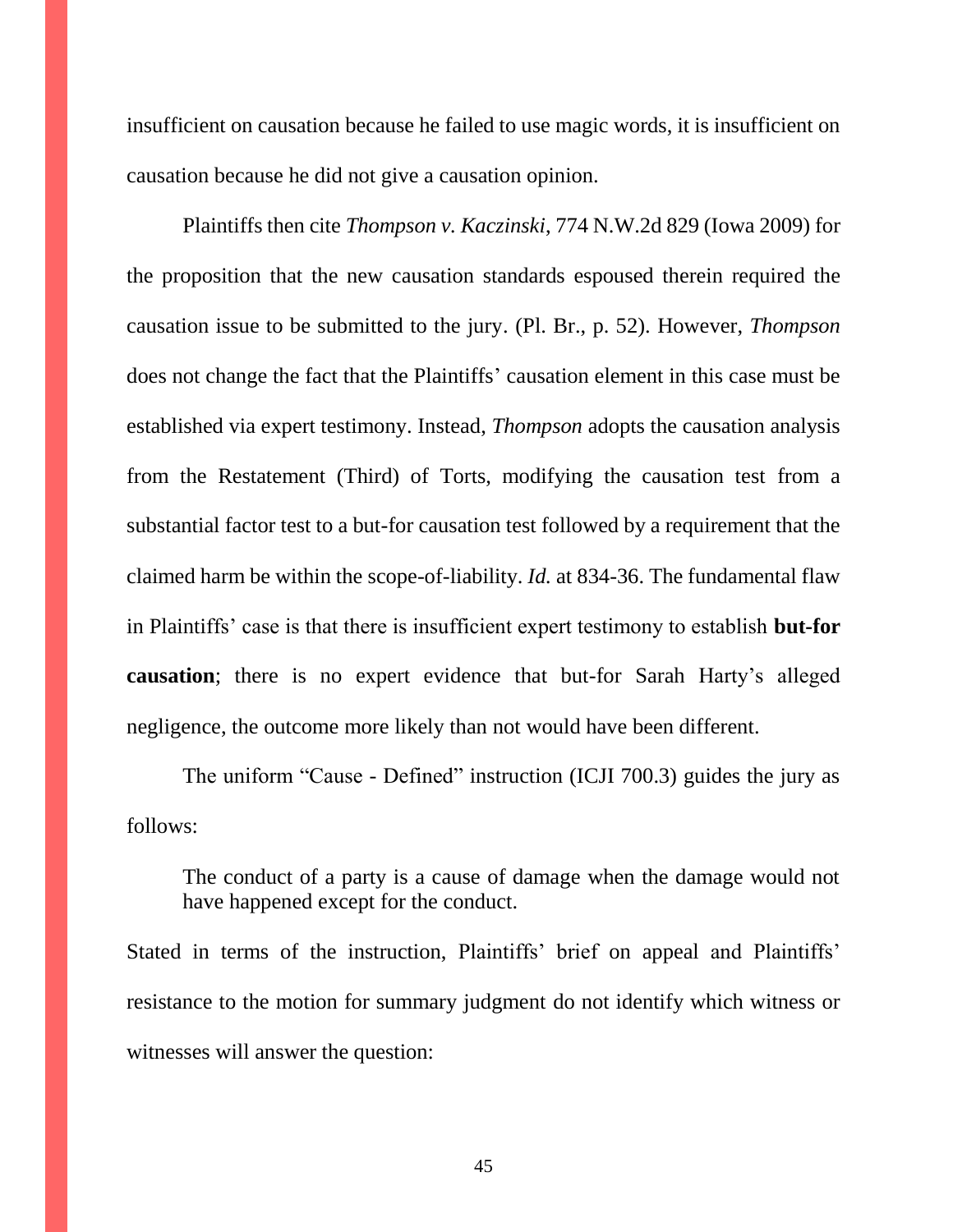## **"What damage would not have happened except for the failure to give antibiotics on September 29, 2012?"**

Despite Plaintiffs' assertion that "Certainly, it is undisputed that the record contains sufficient cause in fact testimony", Plaintiffs do not provide any actual place in the record where sufficient cause in fact testimony exists. (Pl. Br. p. 53). Plaintiffs simply cite the entirety of the physicians' deposition testimony, without actually citing to any specific testimony that supports the assertion that there is sufficient cause in fact testimony. (Pl. Br. p. 53). Plaintiffs do not cite any testimony or evidence that would allow a jury to conclude that Ms. Susie's arm would likely have been saved with antibiotics on September 29, 2012, or even that any other harm would have been avoided, and no such testimony exists.

As noted, Plaintiffs begin the argument on page 53 by requesting this Court "See complete deposition testimony of Dr. Lamptey, Dr. Vemuri, Dr. Rizk and Dr. Schechter." (Pl. Br. p. 53). What follows is two pages of Plaintiffs' counsel's theory of the case, without a single cite to any portion of the actual factual record for support. (Pl. Br. p. 53-54).

Plaintiffs begin with the assertion that Ms. Susie had cellulitis on September 29, 2012. (Pl. Br. p. 53-54). Plaintiffs then go on to argue that antibiotics would have been effective to treat the cellulitis. (Pl. Br. p. 53-54). Thus, as previously noted, the erroneous assertion that on September 29th, 2012 Ms. Susie had easily treatable cellulitis underlies Plaintiffs' entire causation argument on pages 53 and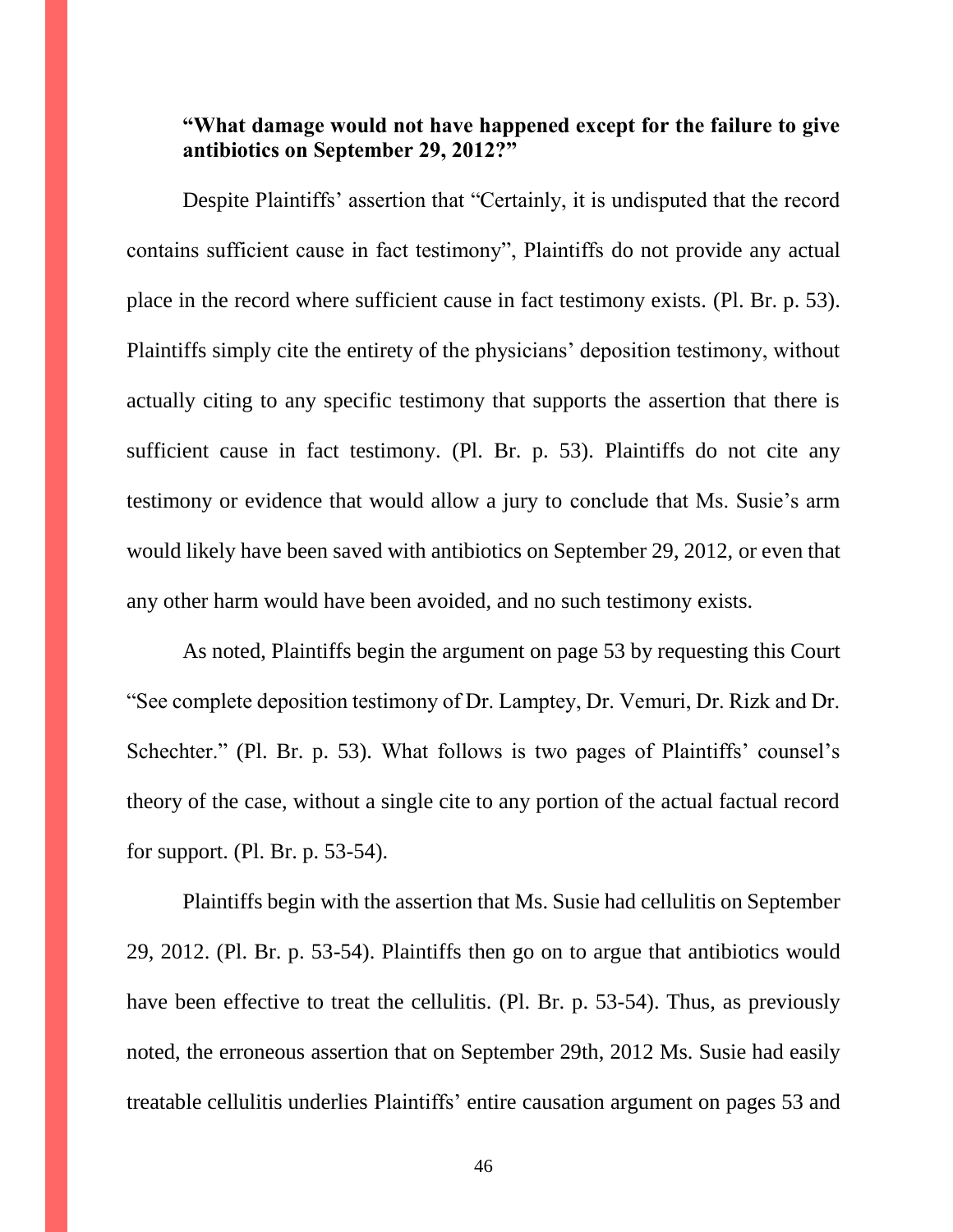54 of their brief. (Pl. Br. p. 53-54). No expert has testified that Ms. Susie had an easily treatable cellulitis on September  $29<sup>th</sup>$ , 2012. More importantly, and dispositive of this argument, **Plaintiffs' expert concedes Ms. Susie had necrotizing fasciitis on September 29, 2012:**

Q. I got that.

12 And with all the information we have, Dr. Crew [Plaintiffs' first expert] 13 was able to say with a little bit of lookback, 'cause 14 of what he knows happened, when she crossed the 15 threshold less than 24 hours later at Mercy Hospital, 16 that there was a brewing necrotizing **fasciitis then and 17 there in the presence of Sarah Harty. You understand 18 that's what he was telling us?** 19 A**. Right. 20 Q. And you embrace that knowing what we know now 21 looking back; correct? 22 A. Yes,** but I'm not as concerned about giving it a

23 name as I am preventing the patient's deterioration.

(Schechter Depo. p. 72:11-72:23) ;(App. 0395).

Because both Plaintiffs' original expert, Dr. Crew, and replacement expert,

Dr. Schechter, conceded that Sharon Susie had necrotizing fasciitis at the time she

saw Sarah Harty, all of Plaintiffs' arguments that Ms. Susie had an easily treatable

cellulitis are inaccurate and irrelevant.

In any event, no witnesses dispute that Ms. Susie had necrotizing fasciitis

24 hours after seeing Sarah Harty. As Dr. Schechter conceded that antibiotics

would have taken 36 hours to be effective if they were to be effective at all, even

if Ms. Susie only had cellulitis on September 29, 2012, a conclusion which no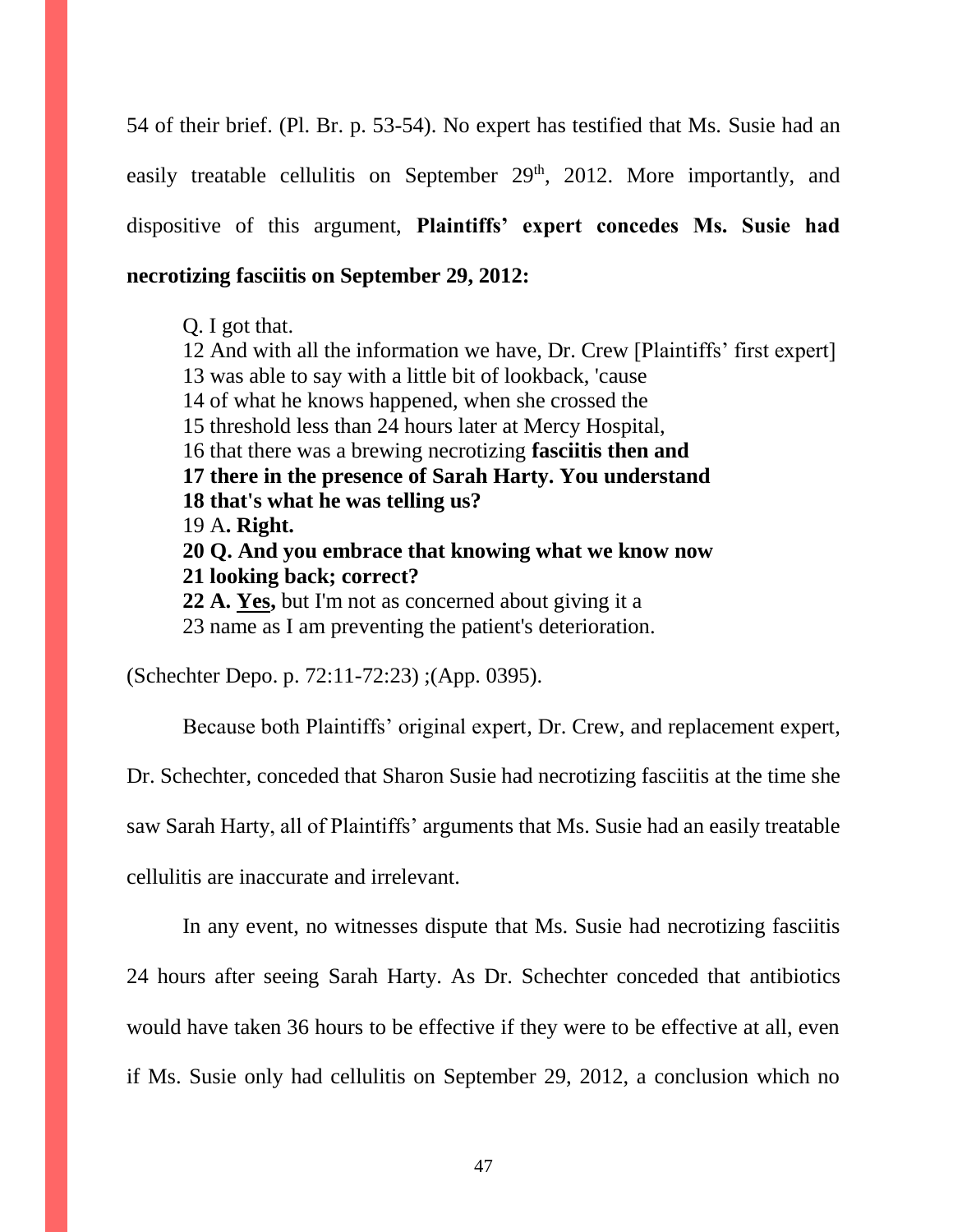expert will support, the cellulitis would have progressed to necrotizing fasciitis regardless of whether antibiotics were administered on September 29, 2012. There is simply no evidence, or citation to the record, that antibiotics on September 29th "would have led to a full recovery because the treatment would have predated the release of the toxins which make the treatment of deep tissue infections problematic" as alleged in Plaintiffs' brief. (Pl. Br., p. 54). There is no expert opinion that antibiotics on September 29th would have led to a full recovery.

Indeed, the speculative causation theory laid out on pages 53 and 54 of Plaintiffs' brief begs the question: "Why is no doctor saying any of this?" There is no competent proof in the record to establish that Sarah Harty cost Ms. Susie her arm. The reason for that is that Ms. Susie had a horrible disease, necrotizing fasciitis, when she saw Sarah Harty on September 29, 2012, and she is lucky to be alive. Because many people with this disease die, Dr. Rizk, Plaintiffs' surgeon, believes this case represents a "great outcome." (Rizk Depo, p. 50) (App. 0300). Broad spectrum antibiotics for 24 hours would not have changed the outcome. The medical witnesses, including Dr. Schechter, know that it would be a pure guess to say otherwise.

#### **d. Summary of the Failure of Plaintiffs' Case as to Causation**

There is no expert testimony in the record from which a jury could conclude it is more likely than not that earlier antibiotics would have altered this outcome in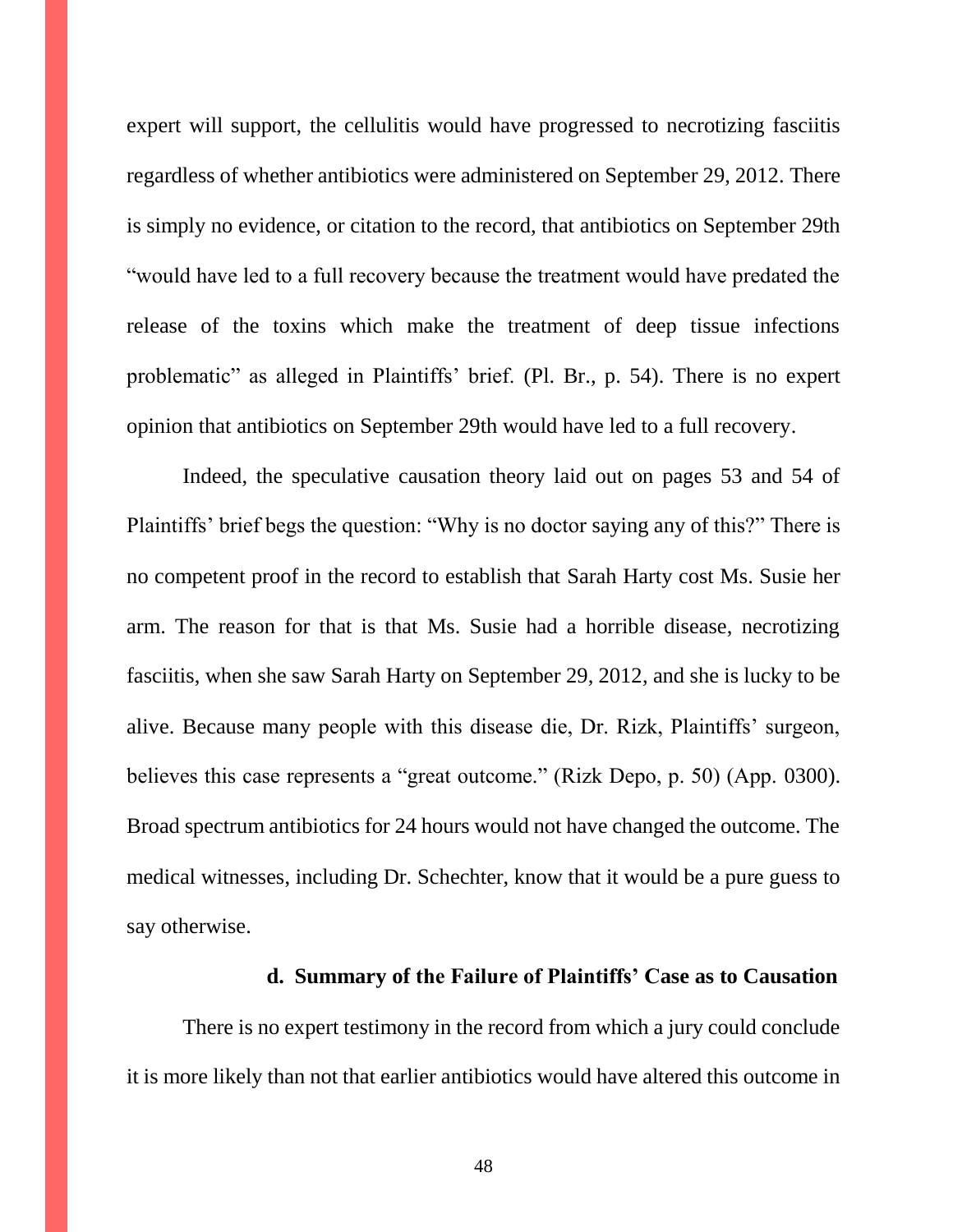any way. No expert will testify that antibiotics on September 29, 2012 would have saved Ms. Susie's arm. There is no evidence that this was an easily treatable cellulitis. Dr. Schechter conceded necrotizing fasciitis was present on September 29, 2012. Dr. Vemuri and Dr. Lamptey agree that necrotizing fasciitis was present for some time prior to Ms. Susie arriving at the emergency room on September 30, 2012. Dr. Vemuri, Dr. Rizk, and Dr. Lamptey all testified that antibiotics alone are not effective against necrotizing fasciitis. Dr. Schechter conceded on multiple occasions that he would speculating as to the effectiveness of antibiotics on September 29th. Dr. Schechter also conceded that antibiotics, if they were to be effective, would not be effective for 36 hours, and it is undisputed that approximately 24 hours later upon presentation to the emergency room Ms. Susie was in septic shock and had necrotizing fasciitis.

When Plaintiffs' expert testifies that he would be speculating as to the effect of antibiotics on September 29th, and testifies that he was not going to testify that Sarah Harty cost Ms. Susie her arm, which is the damage claimed in this case, there is no question of fact on causation for a jury to decide. Because there is no expert opinion from which a jury could conclude administration of antibiotics on September 29th would more likely than not have saved Ms. Susie's arm, the district court properly granted the Defendants' Motion for Summary Judgment on causation grounds.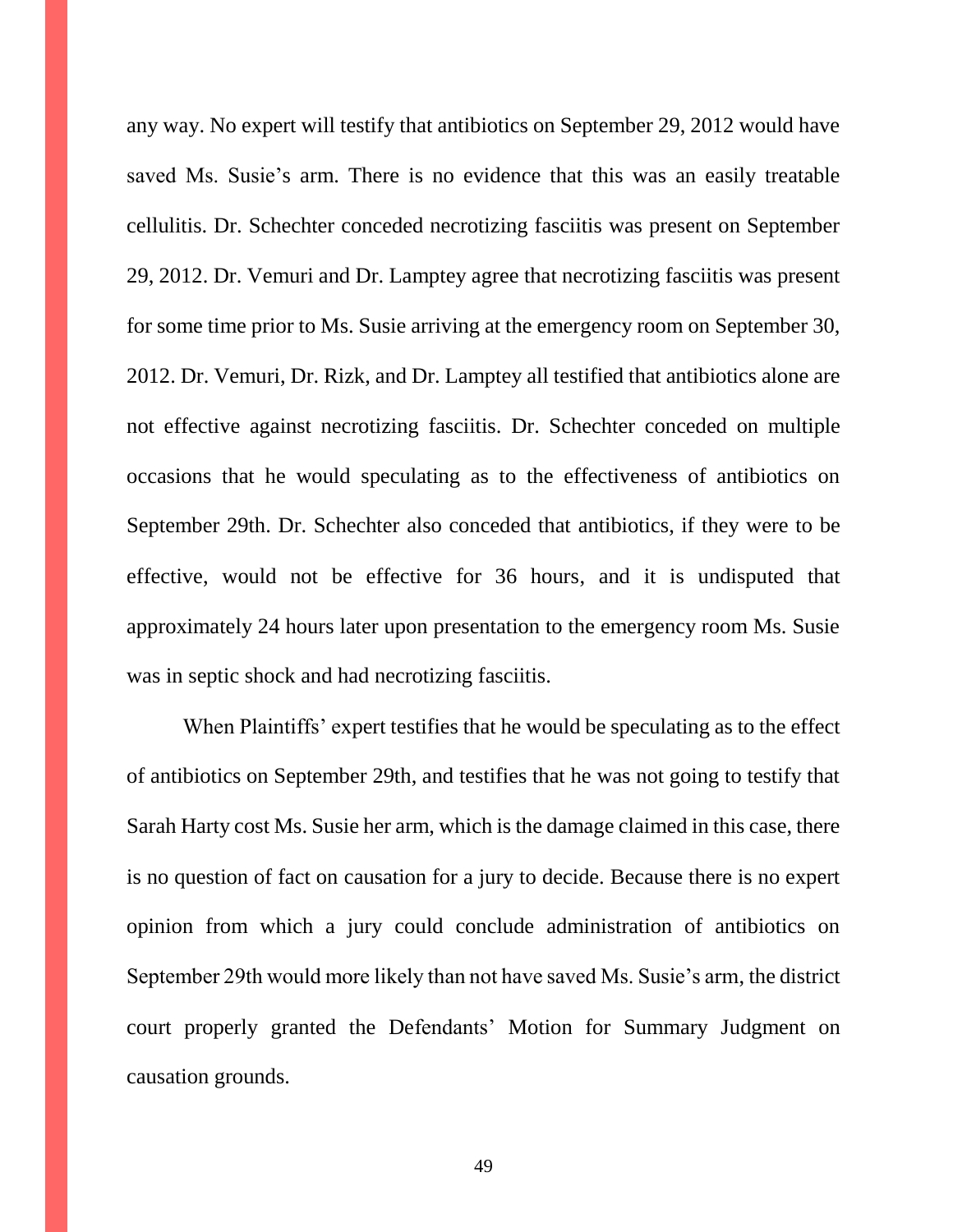## **II. THE DISTRICT COURT CORRECTLY GRANTED THE DEFENDANTS' MOTION ON PLAINTIFFS' LOSS OF CHANCE THEORY BECAUSE PLAINTIFFS HAD NO EXPERT TESTIMONY ON WHAT THE LOSS OF CHANCE WAS, IF ANY**

#### **A. Preservation of Error and Standard of Review**

The Defendants agree that error was preserved via Plaintiffs' Resistance to Defendants' Motion for Summary Judgment. The standard of review of a district court's ruling on a motion for summary judgment is for errors at law. *Cawthorn v. Catholic Health Initiatives Iowa Corp.*, 806 N.W.2d 282, 286 (Iowa 2011).

## **B. Plaintiffs' Failed to Present Required Expert Testimony on Loss of Chance**

The district court correctly held that, on the loss-of-chance claim, "there is a lack of any reliable expert testimony to establish what percentage of chance was lost without the fact finder engaging in speculation." (App. 0154). General expressions such as "Sooner is better" and "time is tissue" are not lost chance theories, and provide no guidance to a jury in determining what loss of chance was caused by the Defendants' alleged negligence. In the cases cited by Plaintiffs, the juries were provided percentages and specific proof was offered for a jury to determine what chance had been lost of, for example, survival of cancer due to a delay in diagnosis. *See DeBurkarte v. Louvar*, 393 N.W.2d 131, 135 (Iowa 1986) (fifty to eighty percent chance of survival with an earlier diagnosis); *Wendland v. Sparks*, 574 N.W.2d 327, 329-330 (Iowa 1998) (ten percent chance of revival had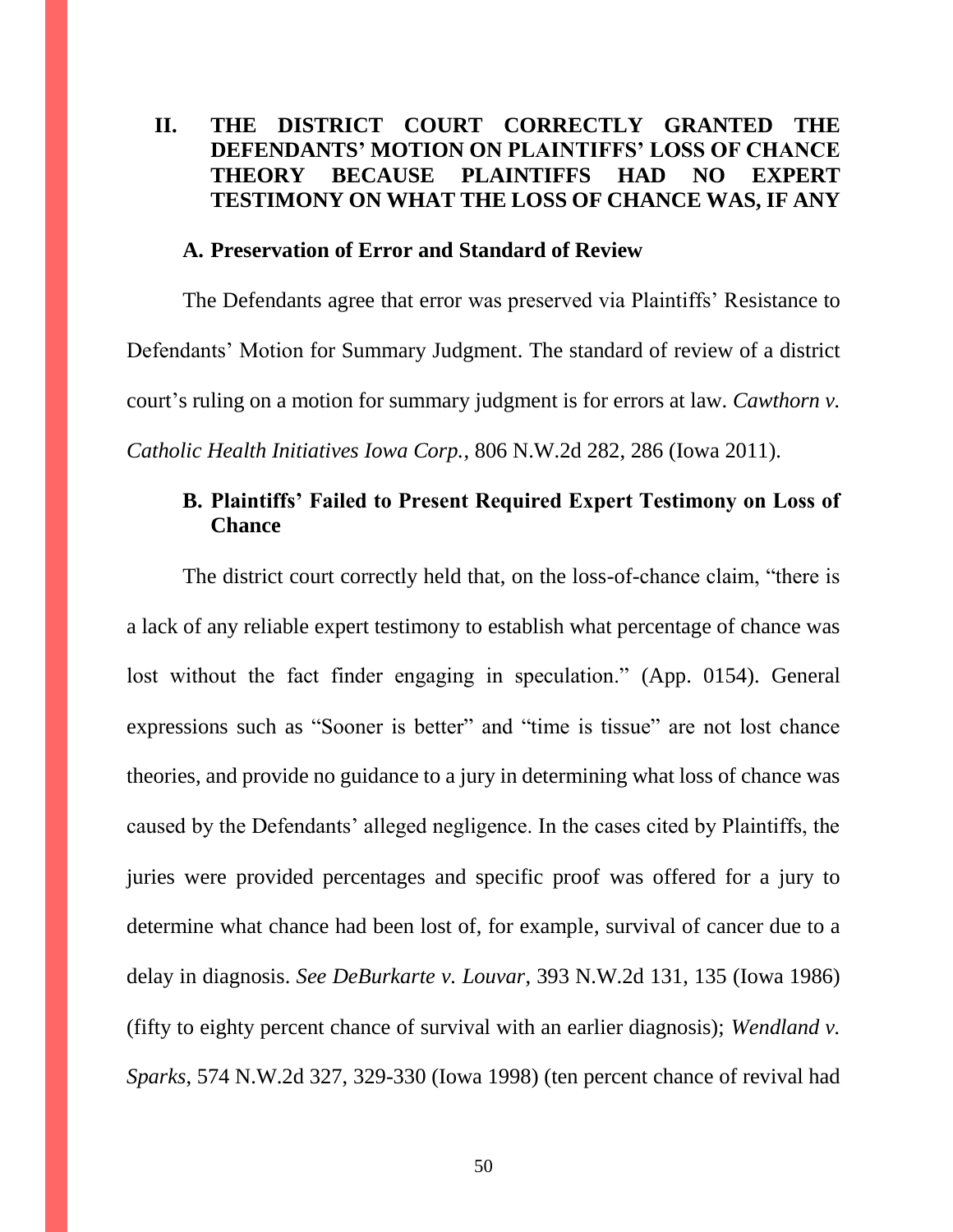resuscitation efforts been undertaken); *Hicks v. United States*, 368 F.2d 626 (4th Cir. 1966) (not a loss of chance case, and the plaintiff's experts "testified categorically that if operated on promptly, [decedent] would have survived").

Here, no such record has been presented. The jury, based on all of the testimony in the record, and specifically Dr. Schechter's testimony, has no basis from which to conclude there was any loss of chance. If there was in fact a chance of saving Ms. Susie's arm with antibiotics on September 29, 2012, a conclusion for which there is no evidence, the jury nonetheless will have no testimony from which they could determine what that chance was. No witness has been willing to testify that it was even **possible** that Ms. Susie's arm would have been saved. A careful review of Plaintiffs' brief reveals that there is not one cite to any testimony where any medical professional states that there was any chance antibiotics would have saved her arm. Any finding of percentage of loss of chance would be based on pure speculation. Speculation is insufficient to support a submissible case to the jury. *Hlubek v. Pelecky,* 701 N.W.2d 93, 96 (Iowa 2005) ("Speculation is not sufficient to generate a genuine issue of fact."); *Castro v. State*, 795 N.W.2d 789, 795 (Iowa 2011) ("In considering a motion for summary judgment, ... [a]ll reasonable inferences arising from the undisputed facts should be made in favor of the nonmovant, but an inference based on speculation and conjecture is not reasonable.").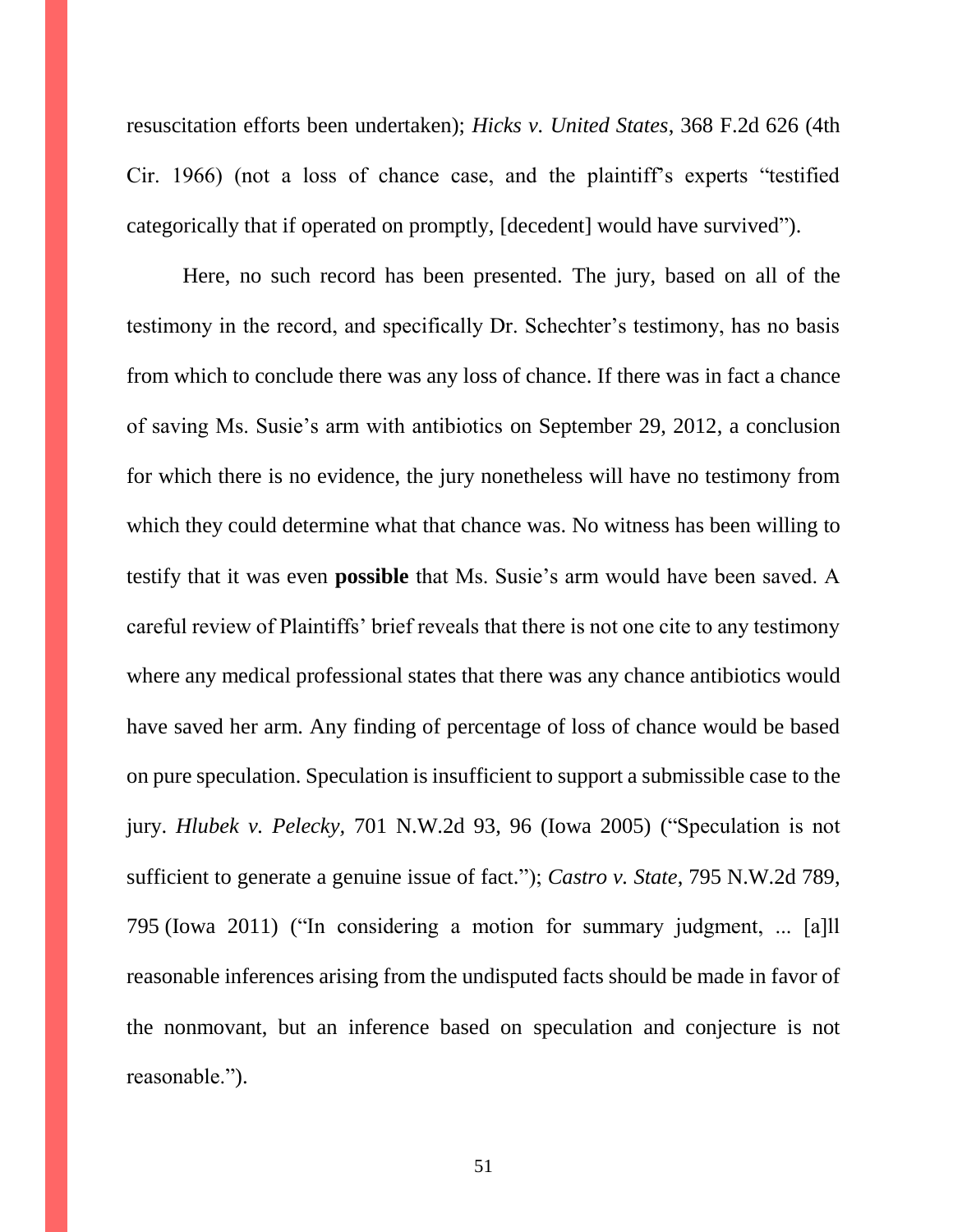The jury instructions regarding loss of chance in Iowa instruct the jury that the loss of chance "is measured by the difference between the chance of [keeping the arm] if treatment had been given at the earlier time, and the chance of [keeping the arm]" after the delay in treatment. Plaintiff may not recover for harm caused by the pre-existing condition to which defendant's negligence did not contribute. Iowa Civ. Jury Inst. 200.39.

**No witness has opined what the chance of keeping the arm was, if any, if antibiotic treatment had been given at the earlier time.** The jury would have to pull a percentage out of the ether to find in favor of the Plaintiffs on this theory. The jury cannot determine what the chance of keeping the arm was had antibiotics been administered on September 29, 2012 without expert testimony. No expert testimony in the record provides any guidance on that question. Thus, Plaintiffs loss of chance claim fails because there is no expert testimony in the record from which a jury could determine what the loss of chance was. To the contrary, the admissions from Dr. Schechter, combined with the other expert testimony in the record, discussed in detail in the preceding sections, establish that antibiotics 24 hours earlier would not have made any difference at all.

Citing the loss of chance theory does not cure the critical deficiencies in the Plaintiffs' causation case discussed above, and the district court correctly granted summary judgment.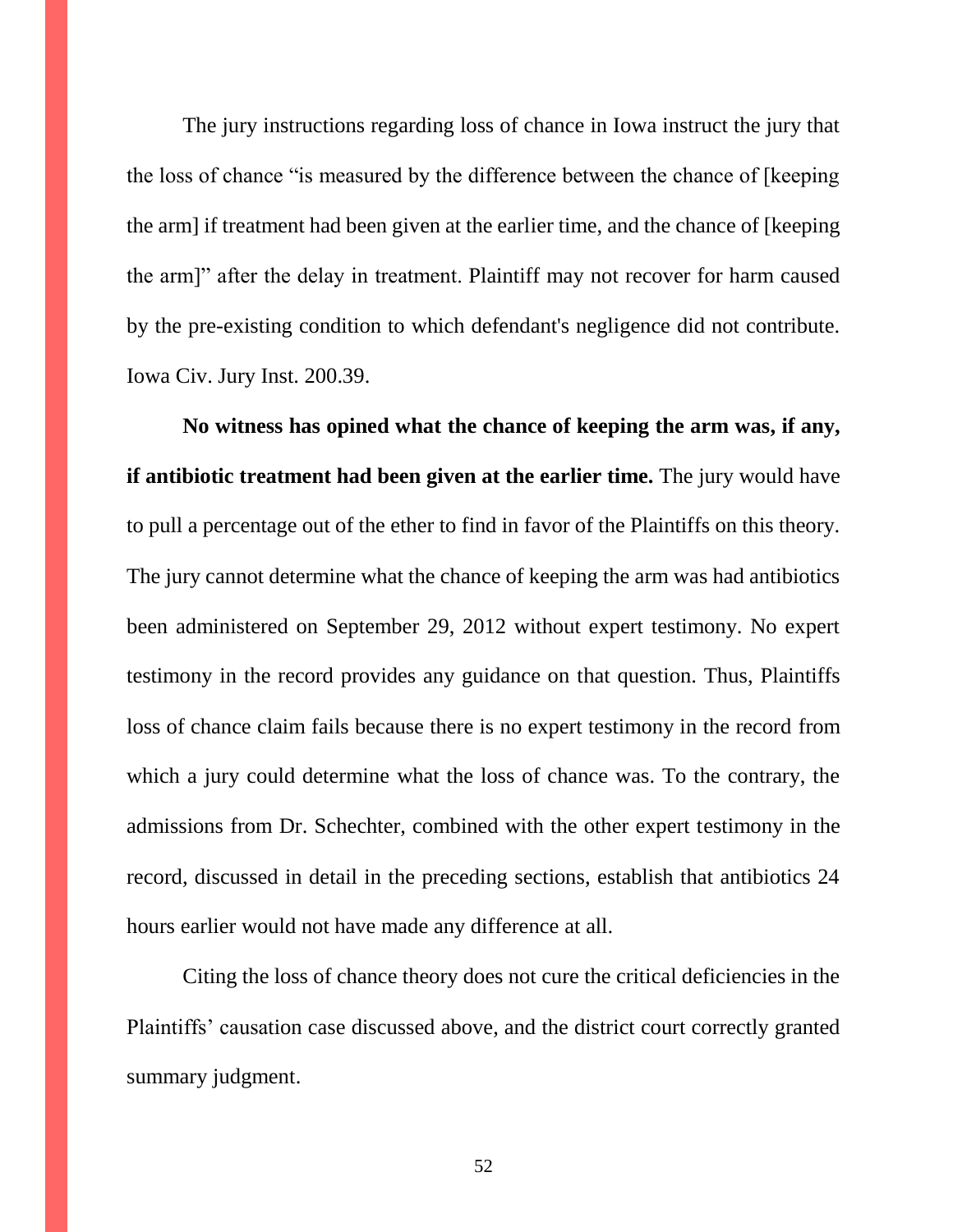The district court's grant of summary judgment is also supportable because Plaintiffs did not timely disclose any loss of chance evidence. A loss of chance theory has never been plead in this case. There have been no disclosures as to what chance was lost, or as to what damage the chance has been lost. No expert report discussed loss of chance. At the time of the summary judgment hearing, it was simply too late to inject loss of chance theories into the case where no evidence has previously been disclosed to identify what chance was lost of avoiding what particular harm due to the alleged negligence.

#### **C. Response to Specific Arguments from Plaintiffs' Brief**

As was the case with Plaintiffs' standard causation argument, the most telling portion of Plaintiffs' loss-of-chance argument is the emboldened print on Page 57-58, where counsel engages in a detailed explanation of his causation and loss-of-chance theory, not one element of which is supported by a citation to the record in a matter that relates to Ms. Susie's specific situation on September 29, 2012. This recitation is purely a lawyer's argument, threaded together by a patchwork of speculation, guesswork, and possibilities. There are no witnesses who will support any part of this theory which involves the complex interactions of bacteria, host, toxin, and medical treatment modalities. Once again, the argument and speculation contained on pages 57-58 of Plaintiffs' Brief begs the question: "Why is no doctor saying any of this?"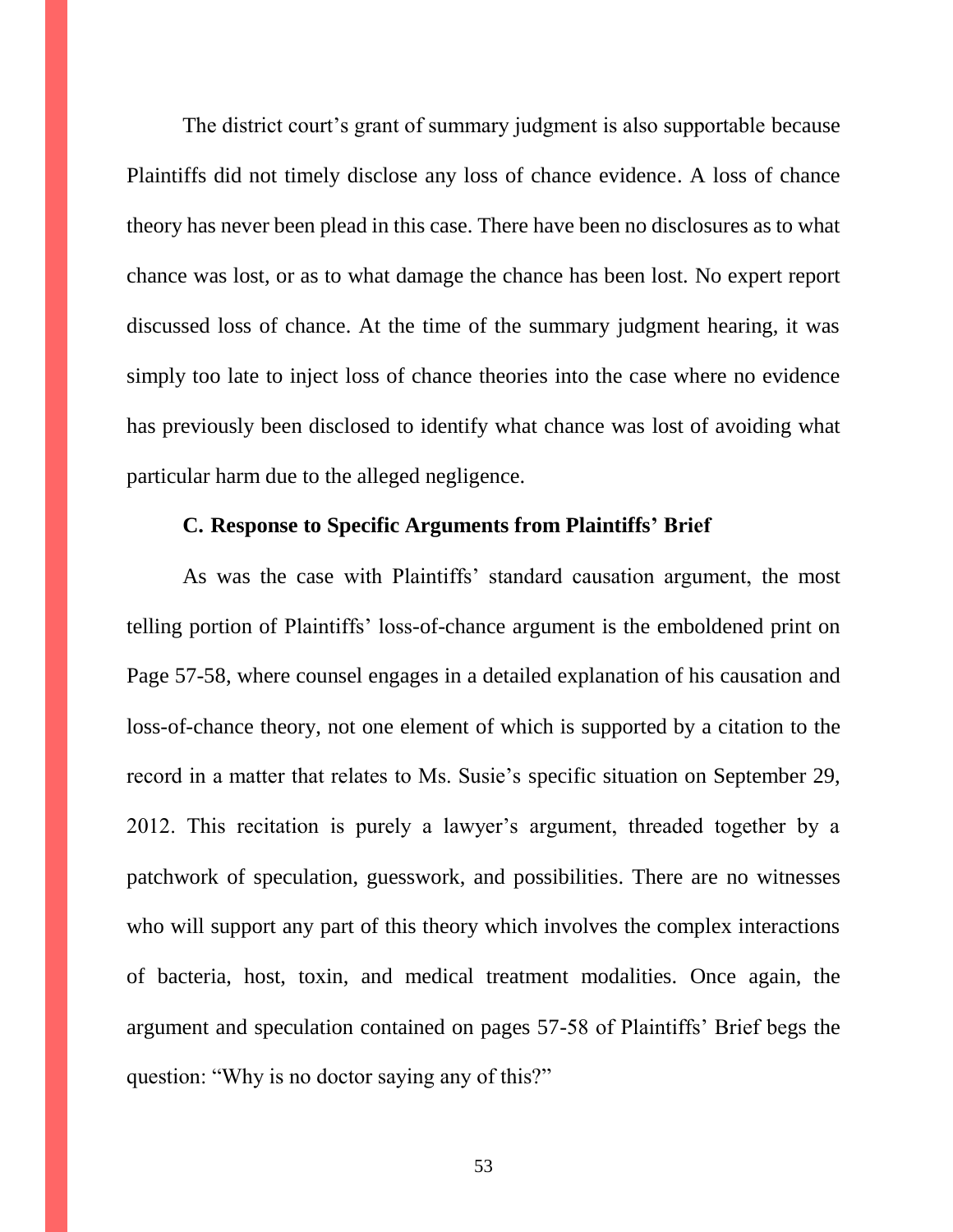Each phrase of the relevant causation theory from Page 57-58 of Plaintiffs' Brief will be addressed in the subparagraphs to follow  $(a - h)$  to illustrate that no witness or collection of witnesses will offer evidence that would permit the jury to identify the damage that was caused by a failure to provide antibiotics on September 29, 2012. Conversely, and perhaps more importantly, Plaintiffs' own expert witness contradicts nearly every portion of Plaintiffs' causation argument.

- a. **"No one is able to know whether the cellulitis infection had become necrotizing as of September 29th…"** (Pl. Br. p. 57).
	- i. Plaintiffs' experts directly contradict this assertion. Both Plaintiffs' original expert, Dr. Crew, and Plaintiffs' replacement expert agreed that, with the benefit of hindsight, Sharon Susie had necrotizing fasciitis on September 29, 2012. (Schechter Depo. p. 71:6–72:23); (App. 0394-95).
	- ii. Dr. Lamptey supports Dr. Schechter's conclusion, confirming that necrotizing fasciitis was releasing toxins and destroying her muscles for some time **before** she came to the emergency room on September 30th because by then the toxins had been in the muscles long enough to kill the

54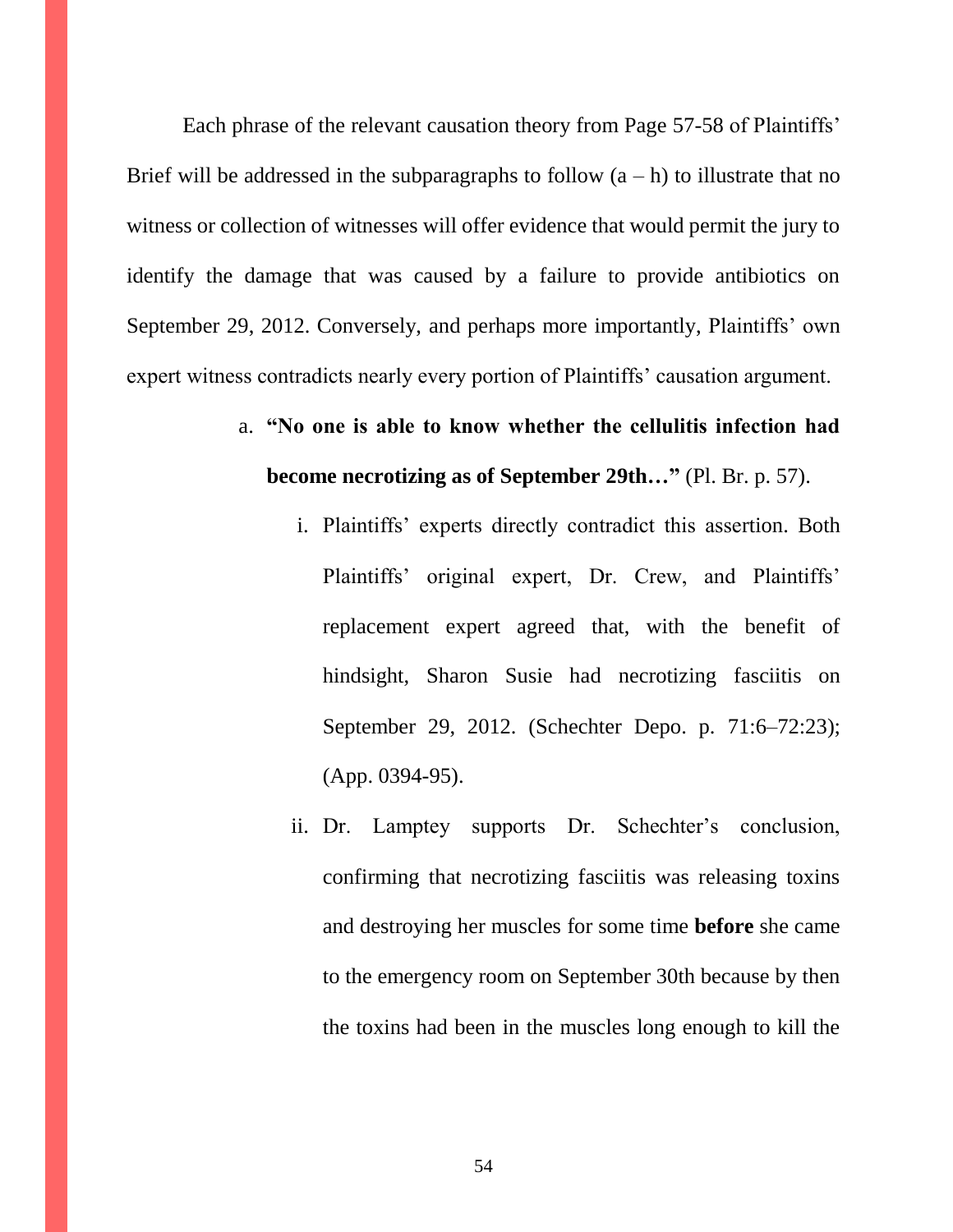muscles, break them down to some degree, and clog the kidneys. (Lamptey Depo., p. 60-61); (App. 0229-30).

- iii. Dr. Vemuri supports Dr. Schechter's conclusion, confirming that "there was something brewing in her deeper tissues for some period of time" before she got to the emergency room at mercy hospital 24 hours after seeing Sarah Harty. (Vemuri Depo., p. 26-27) (App. 0243).
- b. **[W]hat is clear is that there was indeed a cellulitis infection to the skin and likely the subcutaneous tissue at the time of the Urgent Care Clinic Visit.** (Pl. Br. p. 57).
	- i. No one has testified that, more likely than not, Ms. Susie had an easily treatable cellulitis, as opposed to necrotizing fasciitis, in the urgent care clinic on September 29, 2012.
	- ii. Necrotizing fasciitis and cellulitis are not the same. Plaintiffs' CDC Publication (App. 0463) indicates that cellulitis and necrotizing fasciitis are **different forms** of "invasive disease."
	- iii. Dr. Daniel Lamptey will explain that necrotizing fasciitis and cellulitis are separate and distinct, and there is no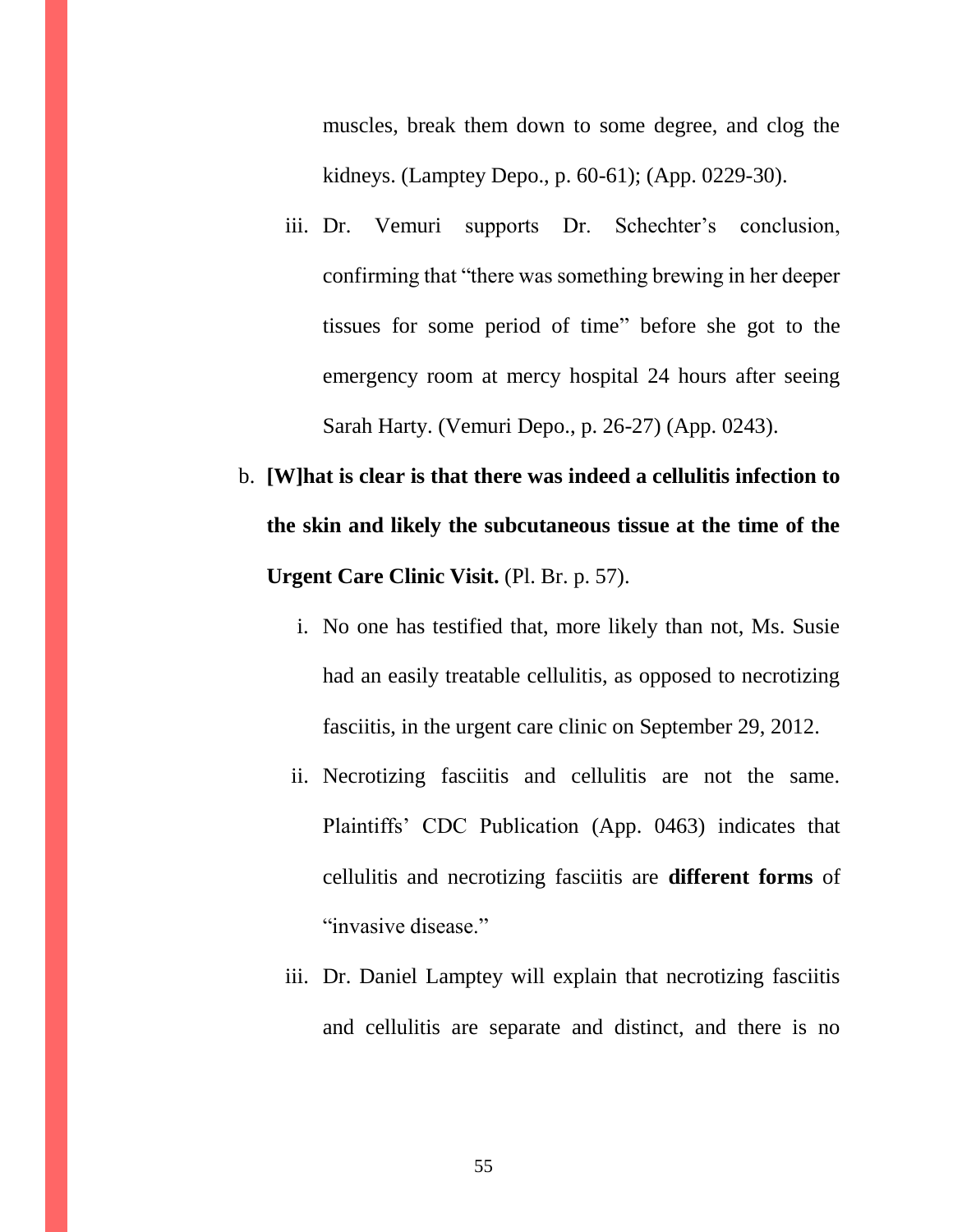natural progression from cellulitis to necrotizing fasciitis. (Lamptey Deposition; 64:17-65:19); (App. 0230-31).

iv. Again, Plaintiffs' expert, Dr. Schechter, agreed that, in hindsight, Ms. Susie had necrotizing fasciitis, not cellulitis, when she presented to the urgent care clinic on September 29, 2012. (Schechter Depo., 71:6 – 72:23); (App. 0394-95).

# c. **The initiation of antibiotics on that date would have made a difference.** (Pl. Br. p. 57).

- i. Dr. Schechter has not testified consistent with this statement. He can merely speculate, and when testifying under oath declines to offer a scientific opinion as to what difference antibiotics would have made. (Schechter Depo., p. 105:7-105:11, 128:19-23) (App. 0428, 0451).<sup>4</sup>
- ii. Dr. Schechter further testified that antibiotics would not have been effective for 36 hours. (Schechter Depo., p. 104:11-21) (App. 0427). Certainly, within 24 hours after seeing Sarah Harty, Ms. Susie was in septic shock with necrotizing fasciitis. (Schechter Depo. p. 93:9-18, 98-99,

 $\overline{a}$ 

<sup>4</sup> Dr. Schechter's report is inadmissible hearsay, and will not be part of Plaintiff's proof to the jury. Iowa R. Evid. 5.801.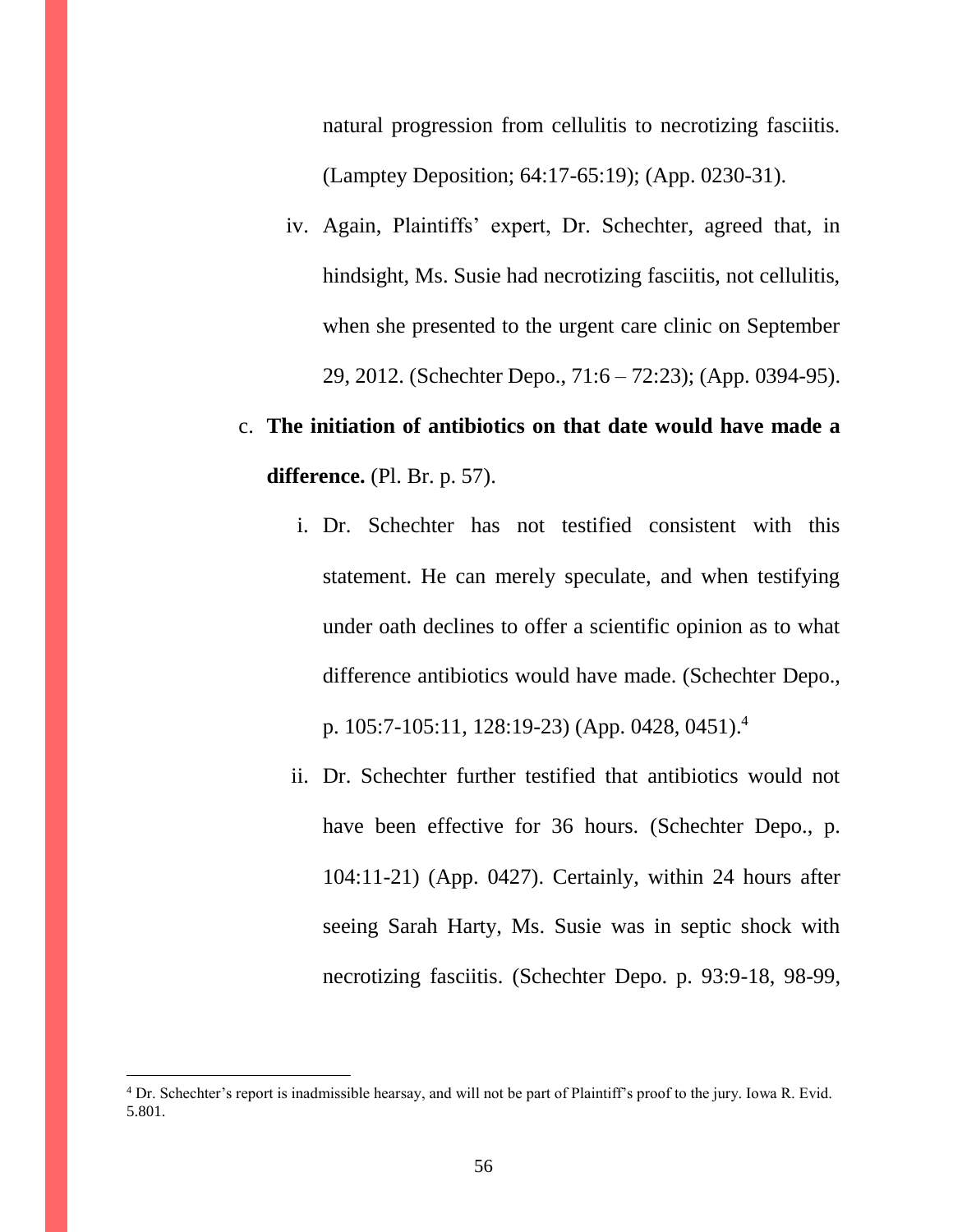104:16-104:21) ;(App. 0416, 0421-22, 0427); (Lamptey Depo. p. 60-61); (App. 0229-30). Dr. Schechter's testimony supports the conclusion that antibiotics on September 29, 2012, would have made **no** difference.

- iii. Additionally, Plaintiffs' counsel has conceded that his expert "was simply being honest when testified that for him to opine as to the effectiveness of treatment with antibiotics…on September 29, 2012 would be somewhat speculative". (Pl. Br. 19-20).
- iv. No treating physician offered testimony, nor is any testimony cited in Plaintiffs' Brief, that would allow a jury to determine that antibiotics would have changed the outcome.
- v. The treating physicians have testified that antibiotics are ineffective against necrotizing fasciitis and have testified that more than 48 hours of continuous IV antibiotic therapy in the hospital failed to improve Ms. Susie's infection. (Lamptey Depo. p. 61-62, 65-67, 69) ;(App. 0230-32); (Vemuri Depo., p. 45) (App. 0248); (Rizk Depo, p. 42) (App. 0292).

57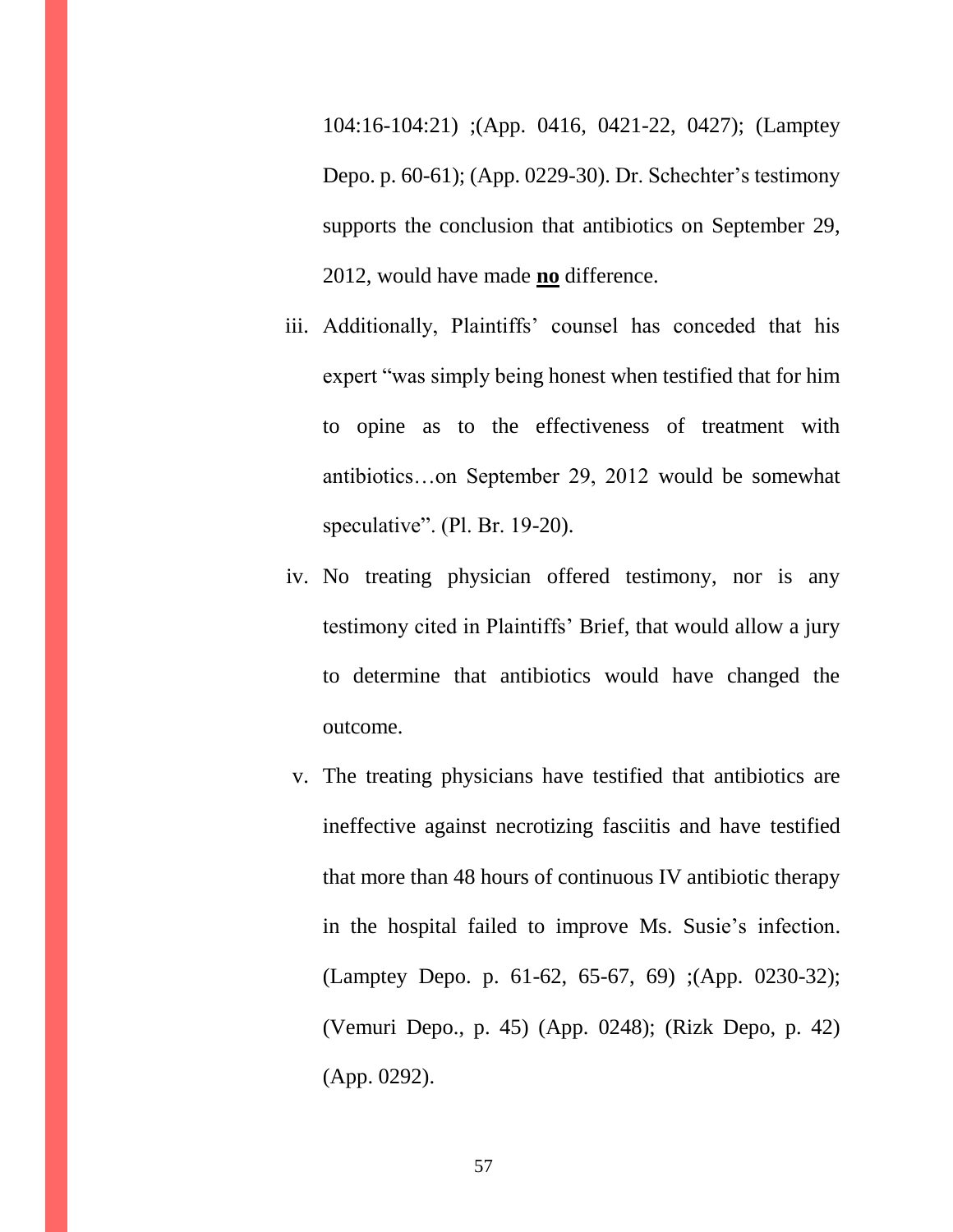- d. **Sharon may have needed some degree of debridement which would have resulted in tissue loss but she likely would have not lost her arm and toes…**(Pl. Br. p. 57).
	- i. No witness has ever quantified what, if any, tissue loss could have been avoided in Sharon Susie's case. No treating physician or expert witness has ever opined that Ms. Susie might not have lost her arm and toes.
	- ii. "Time is tissue" and "earlier is better" do not begin to approach the level of specificity that Plaintiffs would have argued to the jury in this case. Neither general concept provides the jury with tools to determine what the delay in antibiotic administration likely cost Ms. Susie in terms of bodily debridement, if any. This is particularly true where Ms. Susie did not have a simple cellulitis.
	- iii. When asked directly, Dr. Schechter declined to express this opinion: "Q: Or are you here to say that Sharon Susie's arm was cut off because of Sarah Harty? A: **I'm not here to say her arm was cut off because of Sarah Harty.**" (Schechter Depo. p. 100:7-100:10); (App. 0423).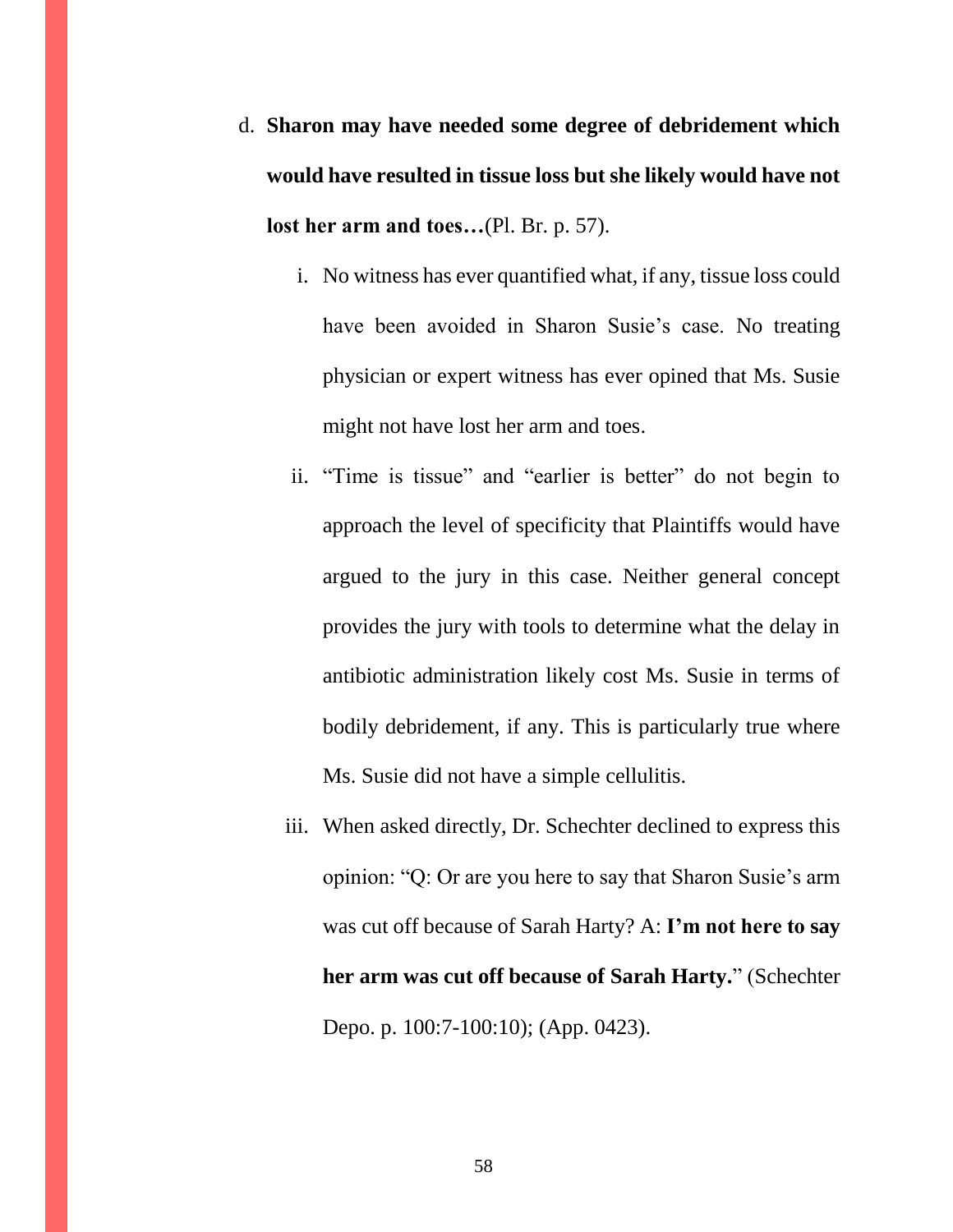- iv. For a jury to determine that Ms. Susie would have experienced "some" tissue loss but something less than the loss of her arm and toes would be an exercise in guess and speculation. Medically trained experts were unable to reach any conclusion in this regard. Jurors are not permitted to speculate as to technical issues of medical causation. **"when a jury is left to speculate on whether the defendant's conduct in fact caused the plaintiff's damages, the evidence is insufficient to support a finding of proximate cause."** *Daley v. Hoagbin*, 2000 WL 1298722, 2-3 (Iowa Ct. App. 2000)
- e. **….because the administration of the antibiotics would have begun to kill the microorganism (the Group A Strep Bacteria).** (Pl. Br. p. 57).
	- i. No one has said that antibiotics would have "begun to kill the microorganism" if administered sometime after 1:00pm on September 29, 2012 and before she arrived at the hospital shortly after noon on September 30, 2012 in shock and organ failure.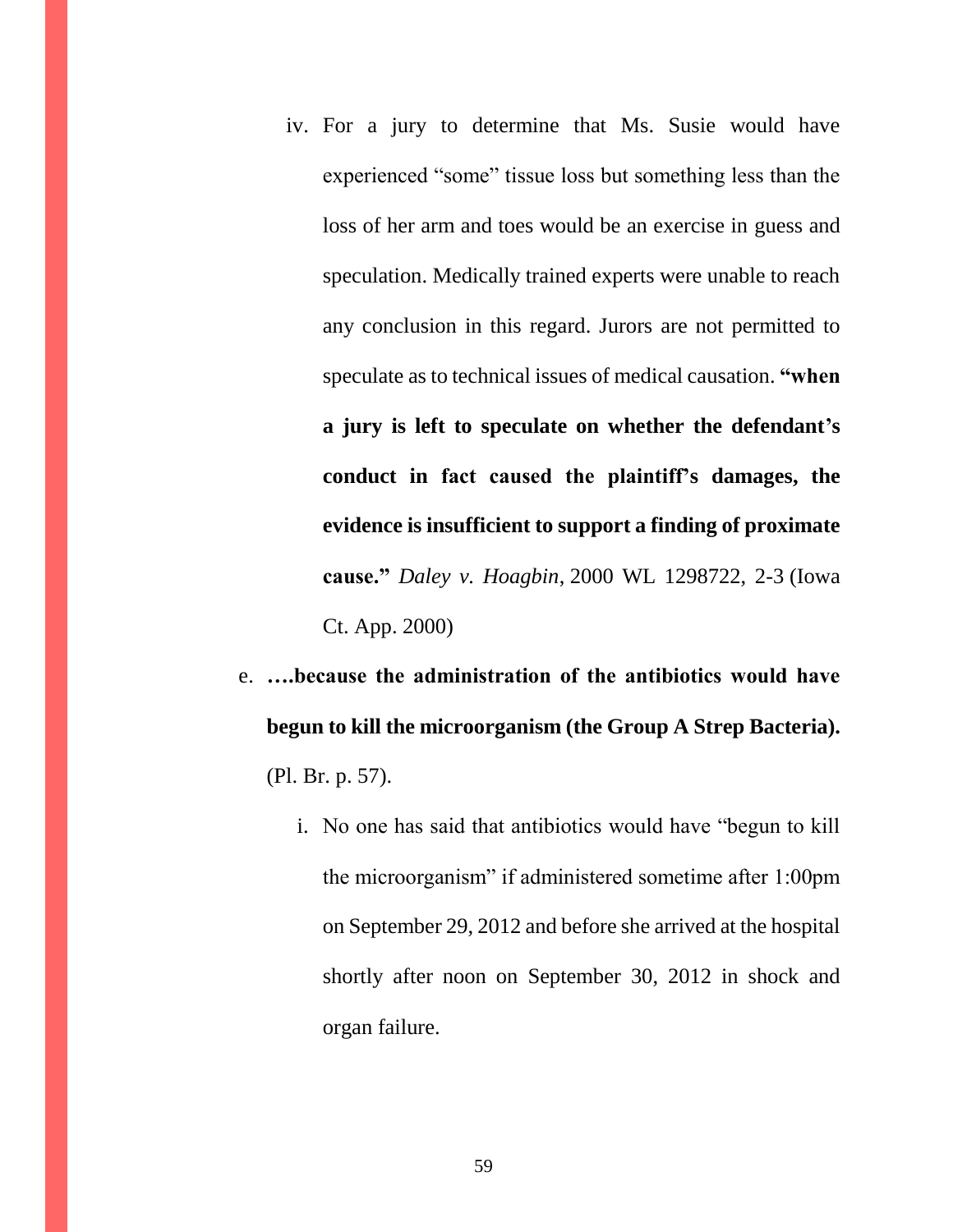- ii. Dr. Schechter testified that it was "speculative" to determine when antibiotics would begin to work. (Schechter Depo., p. 104:4-104:10); (App. 0427).
- iii. Dr. Schechter agreed "it would take 36 hours for the antibiotics to be effective in this case." (Schechter Depo., p. 104:16-104:21); (App. 0427).
- f. **The systemic elimination of the bacteria would have in turn minimized the release of toxins which resulted from the interaction between the bacteria and Sharon's tissue.** (Pl. Br. p. 57-58).
	- i. No witness will testify that "systemic elimination of the bacteria" causing necrotizing fasciitis would have occurred. No one has testified as to when the infection became systemic. However, Dr. Schechter conceded necrotizing fasciitis was present on September 29, 2012. (Schechter Depo. p. 71:6–72:23) ;(App. 0394-95). Dr. Crew had previously agreed. (Schechter Depo. p. 71:6–72:23) ;(App. 0394-95). Dr. Vemuri agrees. (Vemuri Depo., p. 26-27) (App. 0243). Dr. Lamptey agrees. (Lamptey Depo. p. 61- 62) ;(App. 0230).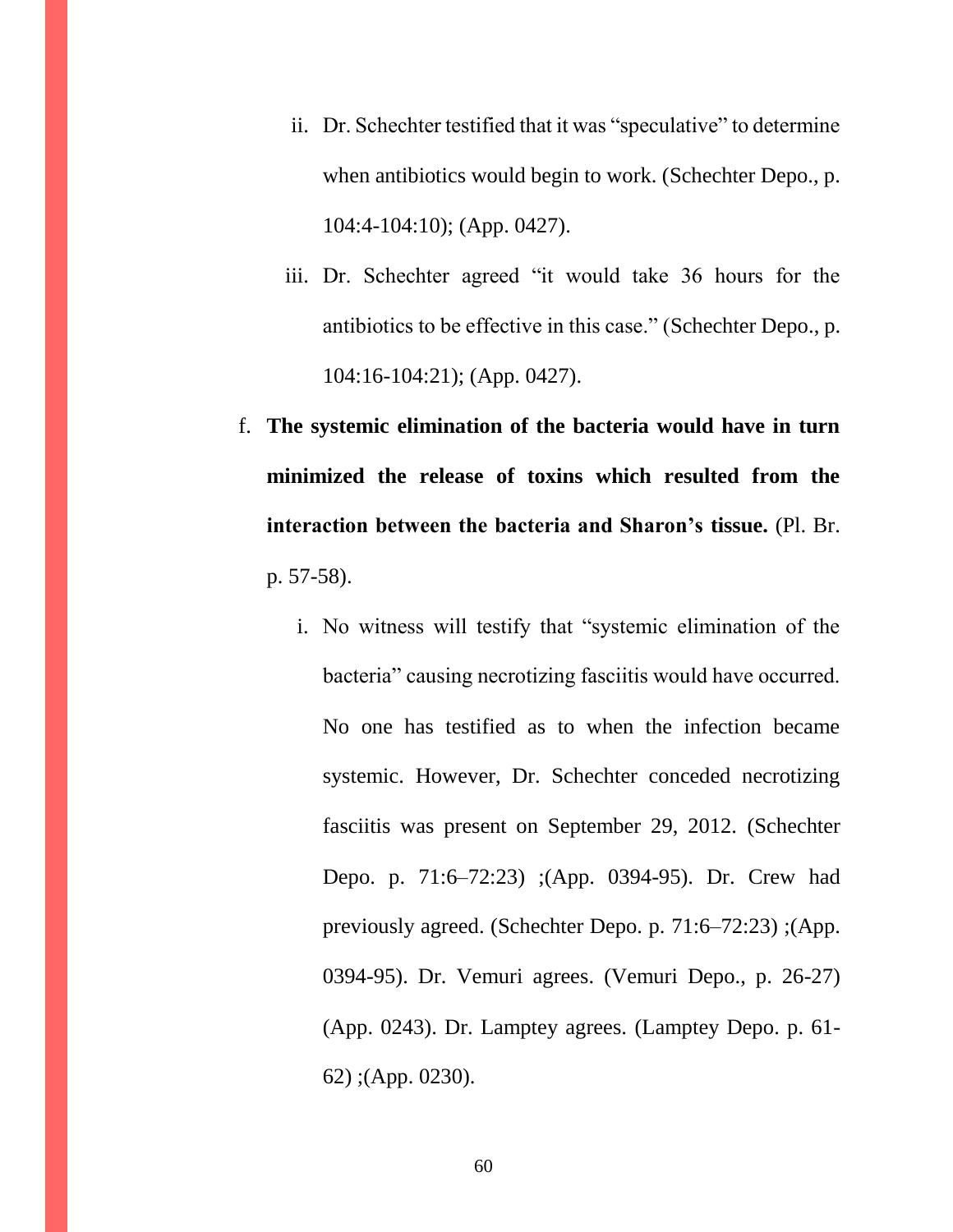- ii. All medical witnesses have uniformly testified that necrotizing fasciitis cannot be treated with antibiotics alone. (Lamptey Depo. p. 61-62, 65-67, 69) ;(App. 0230-32); (Vemuri Depo., p. 45) (App. 0248); (Rizk Depo, p. 42) (App. 0292). Surgical removal of dead tissue and infection sites is required. At least 35-50 percent of people with this rare type of infection die. (Schechter Depo., p. 110-11) (App. 0433-34).
- g. **As a result, Sharon's own immunity system would have kicked into gear to as to (sic) minimize the ravaging effects of the necrotizing process so as to preserve her arm.** (Pl. Br. p. 58).
	- i. The lack of support for subparts c, d, e, and f above, applies here also.
	- ii. Additionally, Dr. Schechter agreed as follows: "Q:… it is speculation on whether the antibiotics would, quote, turndown, close quote, the infection had they been given by Sarah Harty. Do you agree? A: Speculation, yes." (Schechter Depo., p. 105) (App. 0428).
- h. **Further, the loss of her eight toes on both feet resulted from the fact that her body was diverting oxygenated blood from**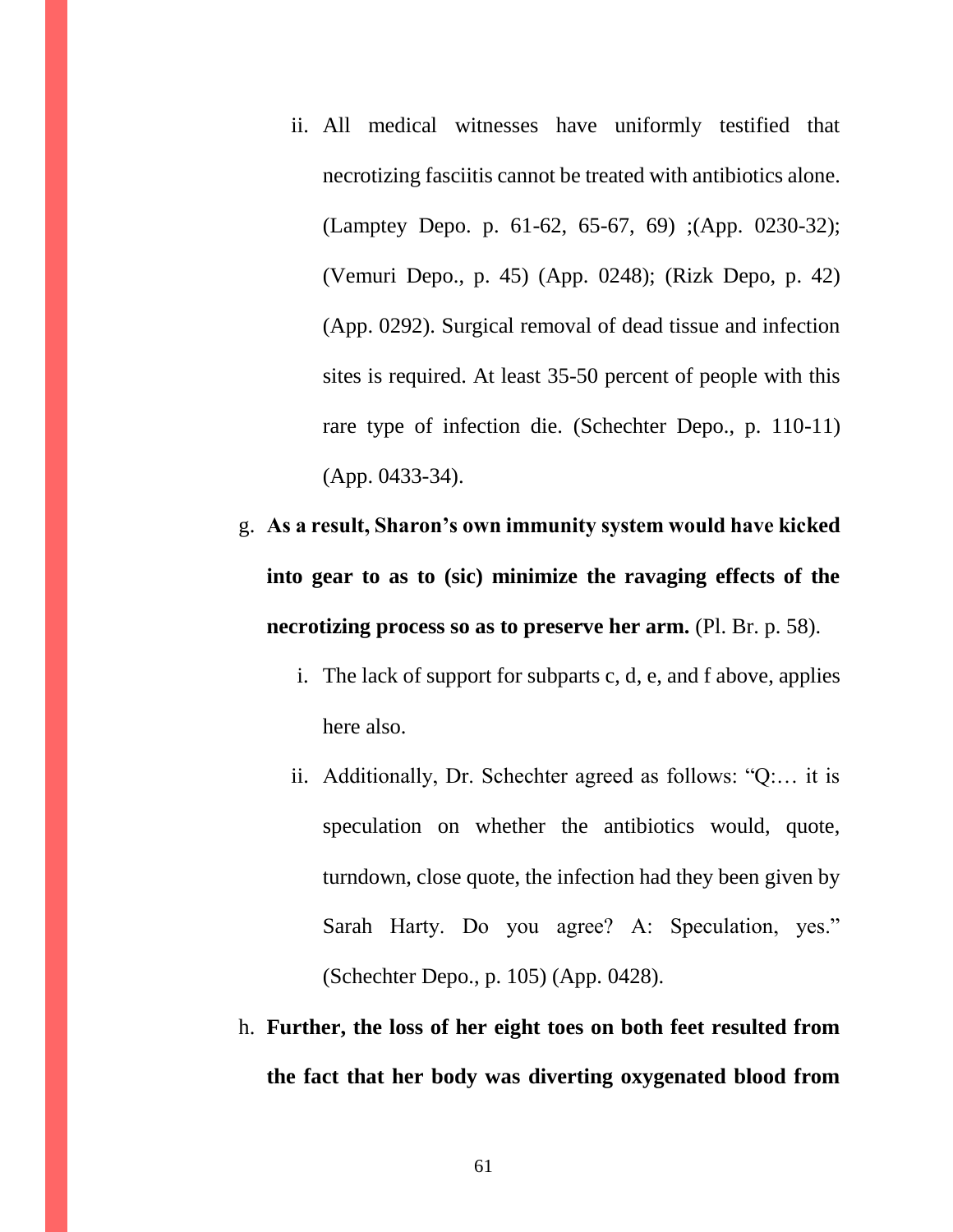**her extremities to her vital organs, especially her kidneys where were in failure at the time she presented to Mercy. Had the antibiotics been started some 24 hours earlier, she likely would not have progressed to severe septic shock thereby minimizing the need for blood shunting and the need for vasopressors to bring her blood pressure back.** (Pl. Br. p. 58).

i. See subpart c, d, e, and f above. No witness has supported the theory that antibiotics would have prevented shock and organ failure that began within 24 hours of the patient leaving the urgent care clinic. Dr. Schechter agrees that it would have taken 36 hours (at least 12 hours after Ms. Susie presented in shock and organ failure) for antibiotics to take effect. (Schechter Depo., p. 104:16-104:21) (App. 0427).

The detailed causation and loss-of-chance theory presented in Plaintiffs' Brief is not supported by the evidence. To use counsel's phrase, the "honest" Plaintiffs' experts are unwilling to support the theory. The treating physician witnesses had already testified under oath via video in the form that would have been presented to the jury and did not address the critical causation questions in any fashion. Plaintiffs' experts are limited by their own concessions that they do not have opinions beyond speculation as to what would happen if Sharon Susie had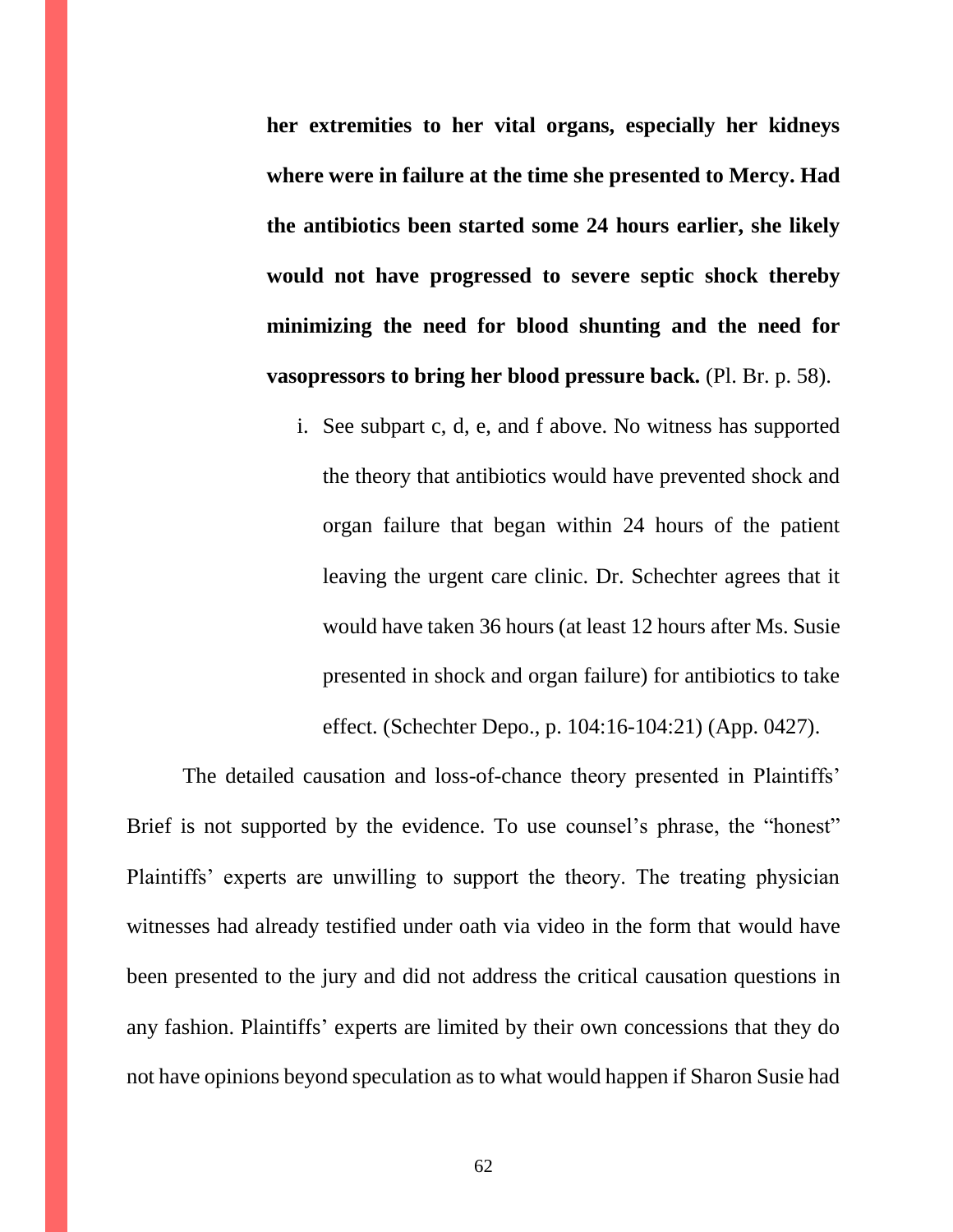received antibiotics 24 hours earlier, and in fact, these opinions support the conclusion that there would have been no change in outcome. There is no competent testimony or evidence upon which the jury could answer the causation or loss-of-chance questions that would have been presented at the close of trial.

Plaintiffs' unsupported argument continues on page 61 with the statement that "there is absolute certainty in the opinion of Dr. Schechter and Jeffrey Nicholson, P.A. that the failure to institute antibiotics has resulted in tissue damage to Sharon Susie." (Pl. Br. p. 61). Plaintiffs' failure to cite any portion of the record where these witnesses express "absolute certainty" that the failure to give antibiotics on September 29, 2012 caused tissue loss is again telling. No witness was going to tell the jury that the failure to give antibiotics caused tissue loss. Additionally, the relevant question is, "what chance of keeping her arm did Ms. Susie lose as a result of a one day delay in antibiotic administration?" **No witness was going to tell the jury the answer to that question**, and therefore there was no reason to waste time with a trial on a loss-of-chance theory.

Plaintiffs go on to assert, without citation, that the "cause in fact requirement will clearly be met". (Pl. Br. p. 61-62). It is unclear to what Plaintiffs are referring. To meet the cause in fact requirement Plaintiffs must show that Sharon Susie's arm would not have been lost but-for the alleged negligence. Or, as it pertains to loss of chance, Plaintiffs must show what chance of saving Ms. Susie's arm, if any, was

63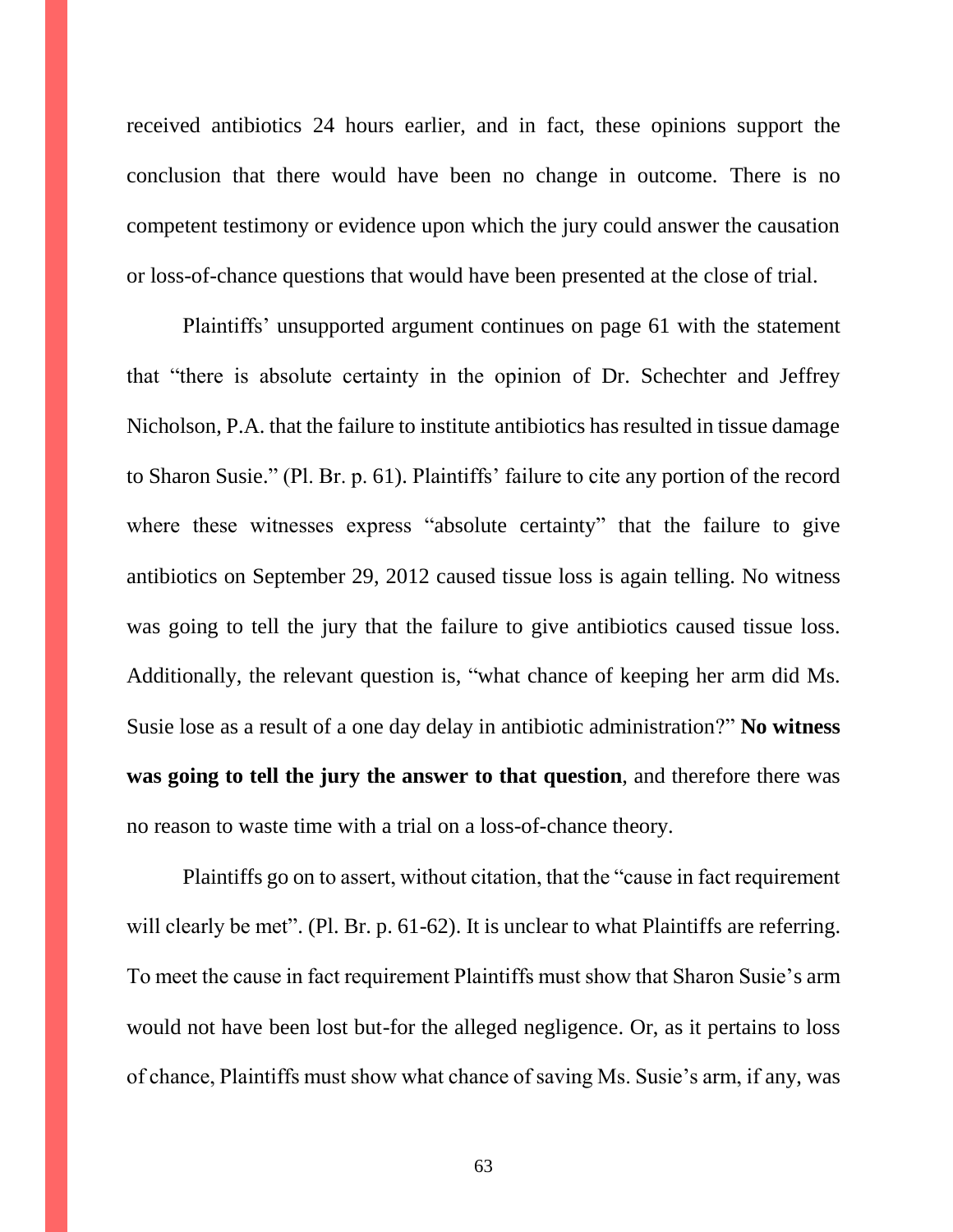lost as a result of the alleged negligence in failing to give antibiotics on September 29, 2012. Plaintiffs failed to do so and provided no expert support for their assertion that the "cause in fact requirement will clearly be met."

Finally, presenting "proof" on a critical element of a case via argument of counsel is unacceptable and highlights the reason that parties are prevented from proving their cause through speculation and guess. Because no witness has offered the detailed<sup>5</sup> loss of chance theory set forth by Plaintiffs' counsel in their brief, counsel for Defendants have not been afforded the opportunity to cross examine any witness on these theories to identify the medical scientific basis for the theories. Typically, parties are afforded the chance to test the veracity and reliability of scientific medical opinion. Here that opportunity has not presented itself because no witnesses have testified that they will adopt the theory advanced in Plaintiffs' brief.

In sum, no expert witnesses provided any testimony that Ms. Susie lost any chance to preserve her arm, nor did they provide any testimony about what that chance was. As discussed in detail throughout, the expert testimony in this case establishes that antibiotics on September 29, 2012 would not have made any difference in Ms. Susie's outcome. Because there was insufficient evidence on the

 $\overline{a}$ 

<sup>5</sup>Even when detailing this unsupported theory, Plaintiffs' counsel does not offer what the loss of chance was in this case.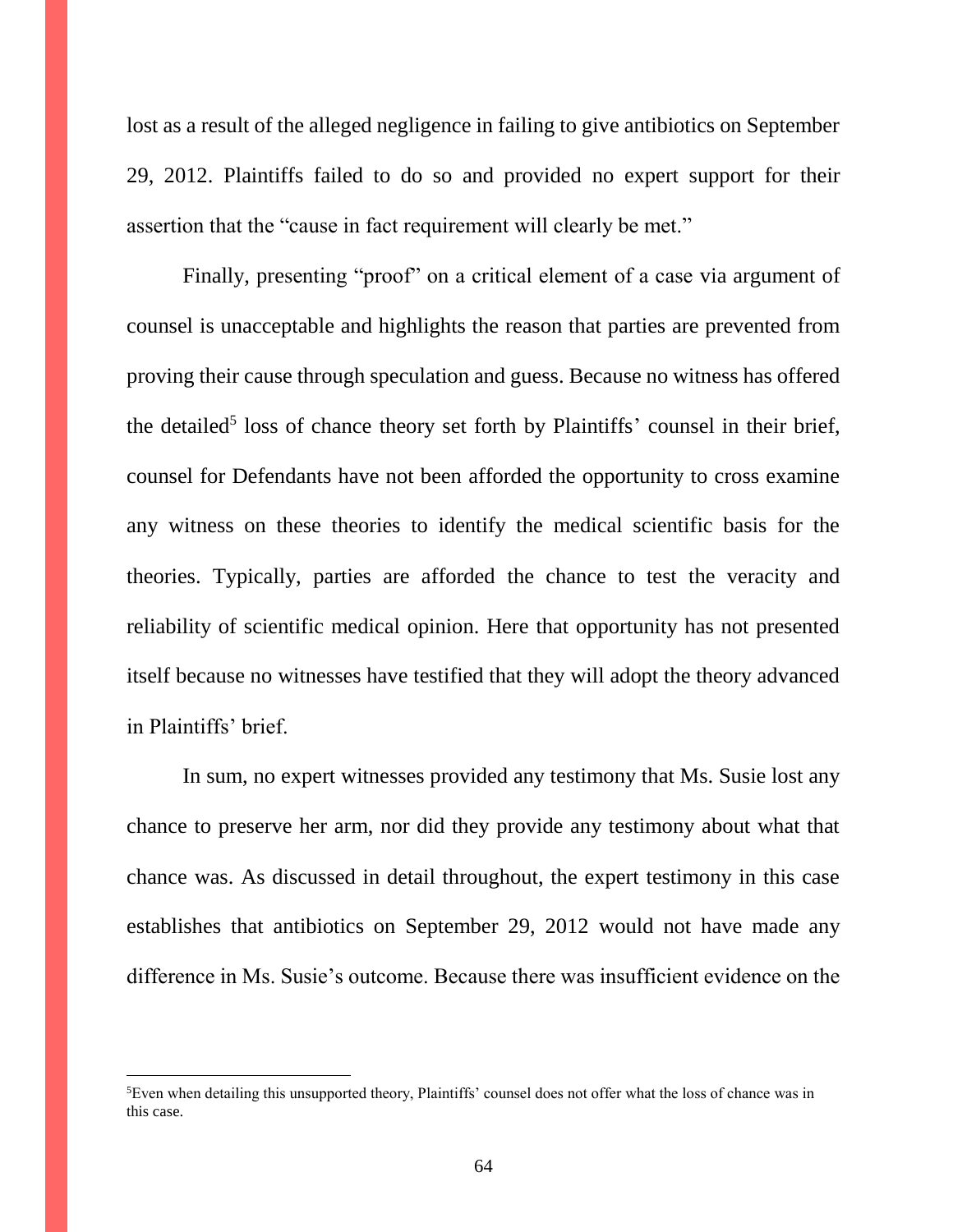prima facie causation element of Plaintiffs' case, whether under standard causation or loss of chance, the district court properly granted the Defendants' Motion for Summary Judgment.

#### **CONCLUSION**

The District Court correctly granted summary judgment on all of Plaintiffs' claims. At best, Plaintiffs' expert can speculate on the effect of antibiotics on September 29, 2012. Speculation is insufficient to generate a jury question on the causation issues in this case. The testimony Plaintiffs' expert actually provided supports the conclusion that failing to give antibiotics on September 29, 2012 had no effect on the outcome. The district court properly granted Defendants' Motion for Summary Judgment and should be affirmed.

#### **REQUEST FOR NON-ORAL SUBMISSION**

The Defendants respectfully request this appeal be submitted without oral argument.

Respectfully submitted,

/s/ Kellen Bubach Jack Hilmes Erik Bergeland Kellen Bubach THE FINLEY LAW FIRM, P.C. 699 Walnut Street, 1700 Hub Tower Des Moines, IA 50309 Tel No.: (515) 288-0145 Fax No.: (515) 288-2724 [jhilmes@finleylaw.com](mailto:jhilmes@finleylaw.com)